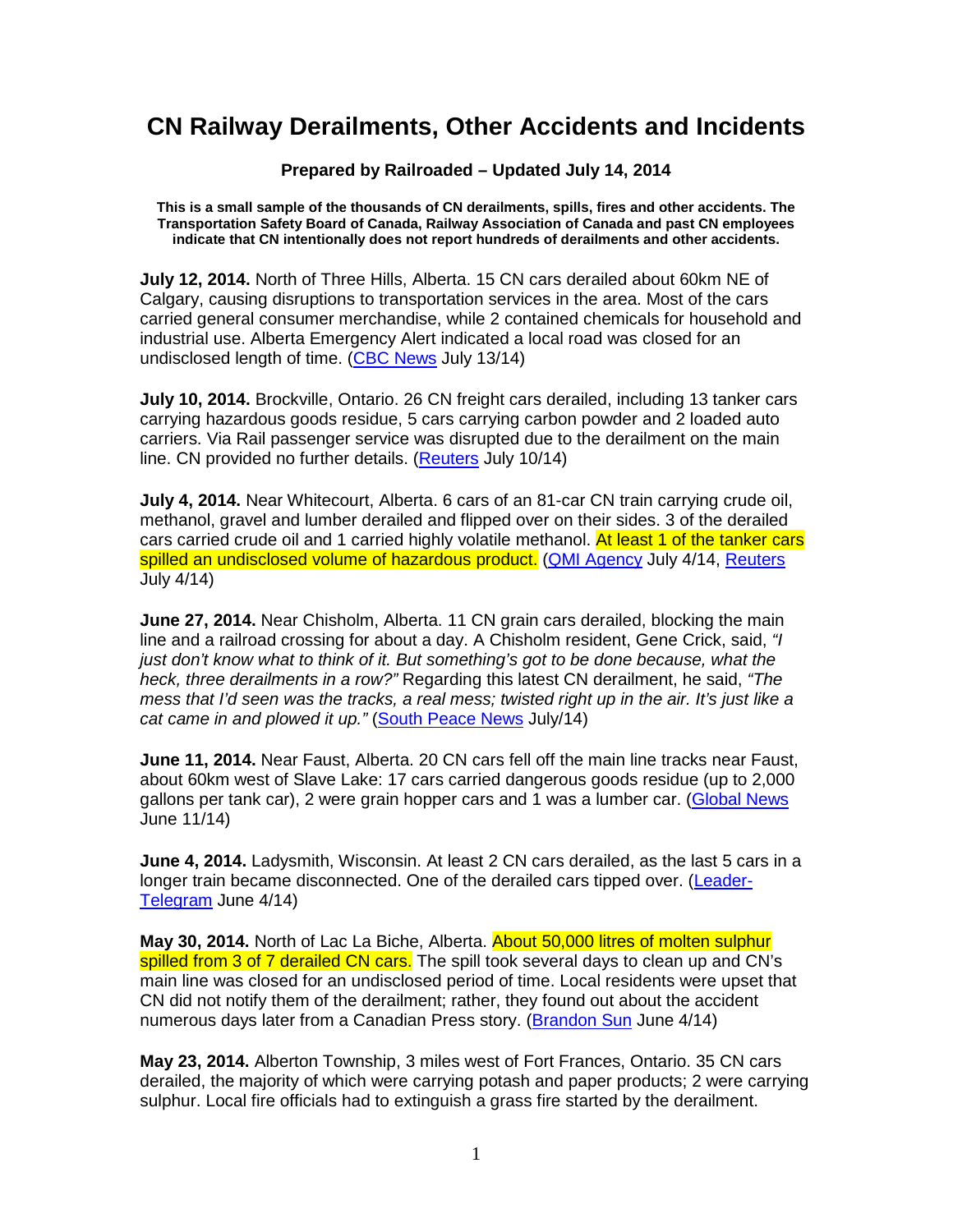Vehicle traffic had to be diverted around the derailment site. (Fort Frances Times May 24/14)

**May 9, 2014.** Just outside Grand Falls, New Brunswick. 6 CN rail cars fell off the tracks as the train was exiting the main line onto a side track. 2 of the cars were carrying automobiles, 2 had fertilizer, 1 carried railway ties and 1 was empty. It is not known how long the tracks were closed to clean up the derailed cars. (4-Traders May 10/14)

**May 8, 2014.** Slave Lake, Alberta. 9 CN cars loaded with wood pulp derailed on CN's main line in downtown Slave Lake. Some of the cars tipped completely over on their sides, and crushed several nearby sheds. 6 nearby residences were evacuated. About 245 feet of track had to be replaced, as the main line and several road crossings were closed down for some time. (CBC News May 9/14, Edmonton Journal May 9/14, plus other sources)

**May 4, 2014.** Racine County, Wisconsin. CN locomotive fuel tank was punctured by a piece of metal on the tracks, spilling 4,000 gallons of diesel fuel. Crews were able to clean up only about 1,600 gallons of the spilled diesel fuel and the rest soaked into the ground. Local officials were concerned about possible contamination of very shallow nearby water wells. The local fire chief said soils contaminated with hazardous liquids are typically replaced with new soil. (The Republic May 5/14)

**April 21, 2014.** Burlington, Ontario. 3 CN cars carrying rock derailed in the Aldershot Rail Yard at a point where 2 rails crossed. (Toronto Star April 22/14)

**April 20, 2014.** St. Norbert, Winnipeg, Manitoba. 7 CN cars carrying plastic, wood products and pipes fell off the tracks not far from several homes along Highway 75. The line where the derailment occurred was flagged for trains to slow to 16 km/h due to track and surface conditions. A day later, 2 derailed cars still hadn't been removed; there was no word from CN when the track would be back in service. (Global News April 22/14)

**March 16, 2014.** Saint-Laurent, Montreal, Quebec. A CN worker was crushed to death between 2 railway cars in the Taschereau Yards after one of the cars on the moving train he was on derailed. (Montreal Gazette March 17/14)

**March 5, 2014.** Beaver County, Alberta. Two empty CN grain cars derailed and sustained damage along a stretch of track adjacent to Highway 14. (Alberta Police Report March 5/14)

**Feb 24, 2014.** Between Prince George and Tumbler Ridge, British Columbia. 24 loaded coal cars derailed, forcing the closing of CN's main line. The spilled coal caused an undisclosed amount of environmental damage. (250 News Feb 25/14)

**Feb 24, 2014.** Fairbanks, St. Louis County, Minnesota. 50 CN cars plus 2 locomotives derailed. The train had a total of 116 cars. The train was loaded with iron ore pellets and was bound for Two Harbors. 2 engineers on the train were taken to a local hospital. (Duluth News Tribune Feb 25/14)

**Feb 23, 2014.** Saint-Henri, Montreal, Quebec. 2 CN locomotives and 2 cars carrying grain fell off the rails on a CN main line close to homes, community organizations and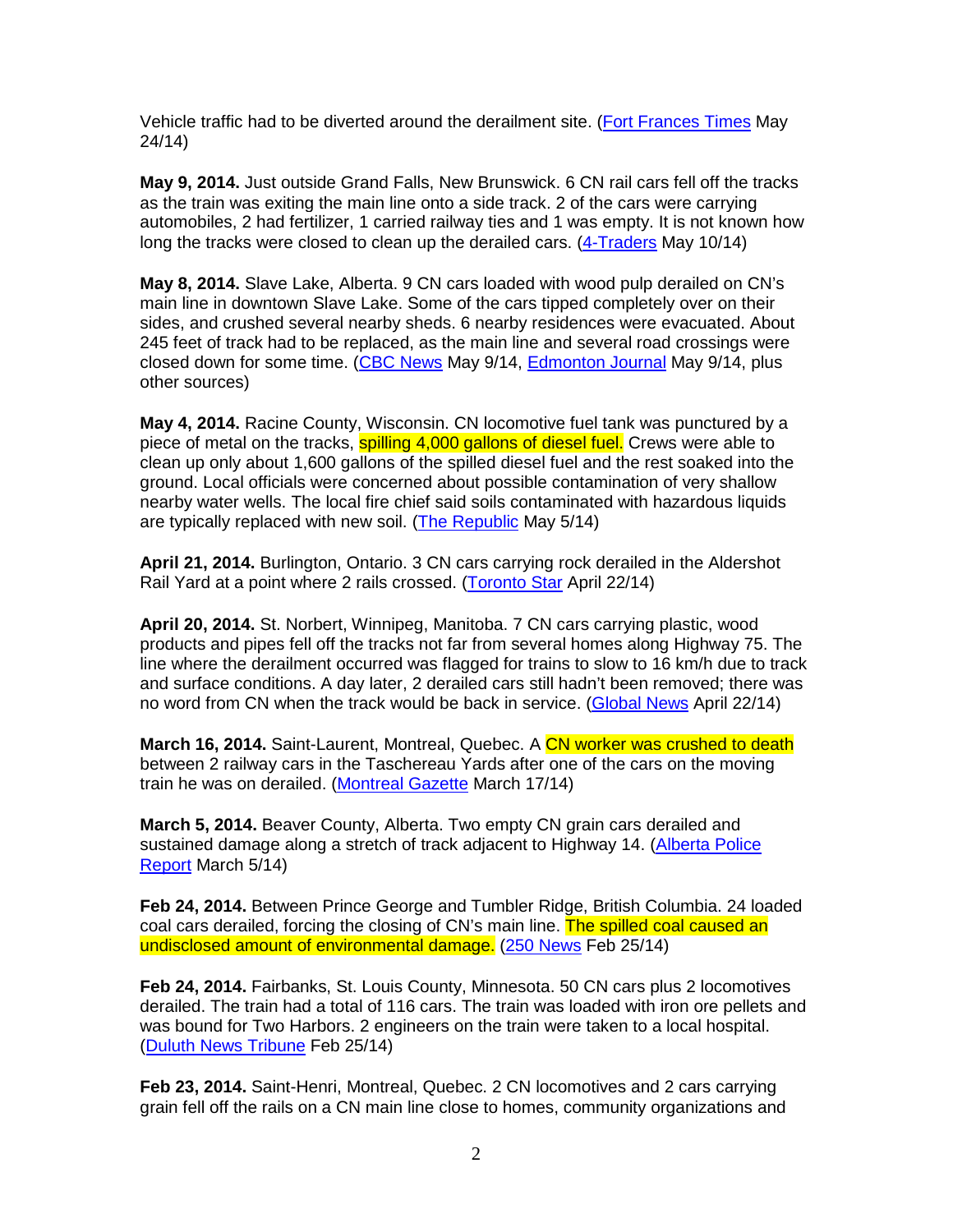schools. About 3,500 litres of diesel fuel spilled from one of the locomotives and caused an undisclosed amount of environmental damage. (Global News Feb 24/14, Globe and Mail Feb 23/14)

**Feb 9, 2014.** New Lenox, Illinois. 3 to 4 CN cars derailed near Lincoln-Way High School and one of the cars hit and damaged a locomotive that was stopped on an adjacent track. One of the derailed cars was carrying plastic; the others were apparently empty. Traffic was blocked and had to be rerouted. This particular area is contentious among New Lenox residents because when CN bought the former EJ&E tracks, they announced plans to quadruple the number of freight trains. Local officials tried to get CN to build an overpass at one of the major crossings to mitigate the additional train traffic, but CN refused. (CBS Chicago Feb 10/14)

Jan 31, 2014. Outside New Augusta, Mississippi. 19 CN cars fell off the tracks. **spilling** 50,000 gallons of crude oil, 17,000 gallons of fertilizer and 10,000 gallons of petroleum distillate. Other hazardous goods reported spilled included undisclosed volumes of fuel oil, methanol and ethanol. Most of the hazardous goods spilled from 3 of the derailed tank cars, although other derailed cars were also spilling hazardous products. About 50 nearby Perry County residents were evacuated for over 2 days and sheltered in a special Red Cross facility set up for those affected by the derailment. About 100 railroad employees and 50 government officials, firemen and police officers were on site assisting with clean up efforts which were estimated to take about a week to complete. The extent of environmental damage was not disclosed; however, **some of the spilled** hazardous goods made its way into a local waterway. (The Republic Jan 31/14, Hattiesburg American 1 Jan 31/14, Hattiesburg American 2 Feb 4/14)

**Jan 28, 2014.** Mundelein, Illinois. A CN freight train derailed and forced Metra commuters on the North Central Services to make other transportation plans for at least a day. The cold hampered CN from repairing the tracks and moving the derailed cars, one of which was carrying plastic pellets. Several other CN freight trains were halted on the single track and had to be moved before the Metra service could be restored. (Daily Herald Jan 28/14)

**Jan 26, 2014.** Saint-Basile, Edmundston, New Brunswick. 5 CN freight cars jumped the tracks; 3 were carrying automobiles, one was carrying clay and the  $5<sup>th</sup>$  car was carrying flammable liquefied petroleum gas. The cars tipped over and were lying on their side in a ditch. A local farmer had warned CN last summer that repairs were required at the site of the derailment. This was the second derailment on the same farmer's property. About 15-20 years ago, fuel cars derailed and were upside down in the local brook, spilling hazardous product. (CBC News 1 Jan 27/14, CBC News 2 Jan 28/14)

**Jan 16, 2014.** Crystal Springs, Mississippi. A CN train hauling coal caught fire. 2 men were able to escape from the locomotive which sustained major damage from the fire. (WJTV Jan 17/14)

**Jan 15, 2014.** Edmonton, Alberta. 3 moving CN trains collided. 3 locomotives, 2 tank cars loaded with dangerous goods and 1 empty flat car fell off the tracks. One of the locomotives spilled an undisclosed amount of diesel fuel. CN told the Edmonton Journal they did not know what dangerous goods were in the derailed tank cars, whereas CN contacted Edmonton Fire Rescue about 1 of the derailed tank cars possibly containing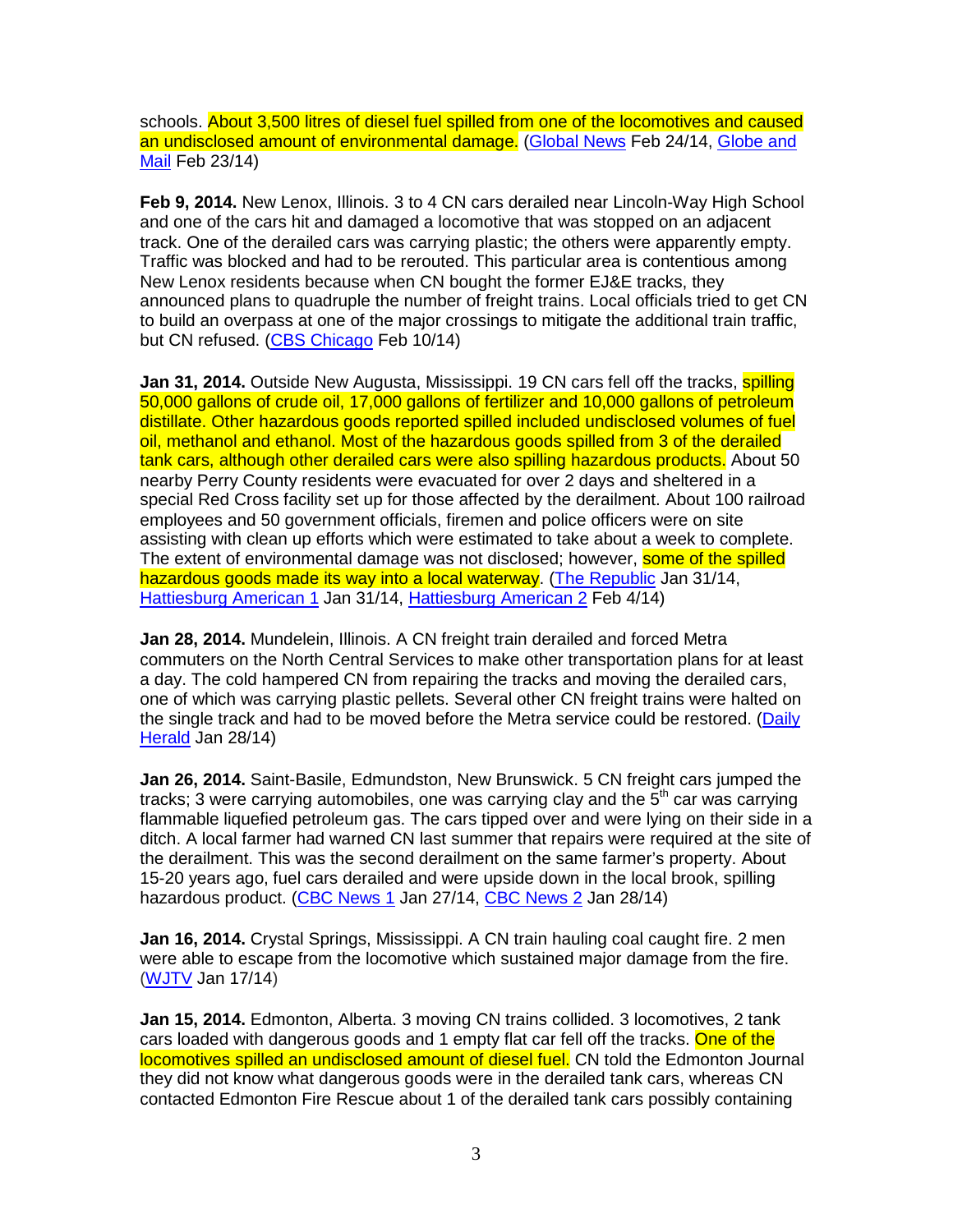propane. Municipalities across Canada are concerned because CN and other rail companies are not required to provide municipalities with real-time information on what dangerous goods are travelling through their communities and when. (Edmonton Journal Jan 16/14)

**Jan 11, 2014.** Burnaby, British Columbia. 7 cars loaded with coal from a 152-car CP train operated by a CN crew went off the CN tracks. 3 of the cars tipped over and spilled about 270 tons of coal, much of it into Silver Creek which is sensitive fish habitat. A substantial amount of coal was also carried downstream into Brunette River and Burnaby Lake. Government officials were concerned about the negative effects of the coal on salmon eggs and eggs of the endangered Western Painted Turtle. Turtles and their eggs had to be removed from the clean-up area, and a turtle beach had to be restored and basking logs cleaned. Chum salmon were observed spawning in the creek near where the coal was spilled. Coho salmon and rainbow trout were also in the area. Burnaby Lake Regional Park was negatively impacted. Local observers said Silver Creek turned black following the spill. B.C. Environment officials called CN's follow-up reports on the spill "deficient" and "unsatisfactory", citing significant types of information that was missing. Washed out ground under the CN tracks may be the cause of the derailment, as heavy rains had fallen in the area. Local residents were quick to denounce plans to expand coal export at the Neptune Terminals. They pointed to this derailment as proof that the recent decision by the port authority to expand coal exports was a poor one. (Vancouver Sun Jan 11/14, Globe and Mail Jan 11/14, The Straight Apr 17/14, Burnaby Now Apr 19/14)

**Jan 7, 2014.** Near Plaster Rock, New Brunswick. A 122-car CN train derailed, with 19 cars and an unmanned locomotive falling off the tracks. A cracked wheel and an emergency brake application likely contributed to the derailment. 9 of the derailed cars were loaded with hazardous goods  $-5$  with crude oil and 4 with propane. A significant fire resulted with huge clouds of orange smoke and flames billowing into the air. Fires continued burning 4 days following the derailment. About 50 households (150 people) were forced to evacuate within a 2-kilometre radius of the fire, and 4 days following the derailment were still not permitted to return to their homes. Firefighters, police, ambulances and a hazardous materials team were dispatched to the site. The volume of hazardous product spilled and the extent of environmental damage were not provided by CN. An earlier derailment near Plaster Rock unreported by CN was one of 2 unreported incidents that prompted the TSB to seek a summons in 2006 ordering CN to turn over all of its accident records. A subsequent in-depth CBC investigation in 2013 uncovered that CN did not report to authorities more than 1,840 derailments and other accidents over a 6-year period, including 44 on main rail lines. (Edmonton Journal Jan 8/14, CBC News Jan 7/14)

**Dec 29, 2013.** Killy, British Columbia. 5 CN cars derailed with 4 tipping over on their side in the Killy Yard. One of the derailed cars blocked the main track. (Vancouver Sun April 24/14)

**Dec 27, 2013.** Wainwright, Alberta. 7 cars derailed in the CN Rail yard. Although CN provided few details, apparently 3 grain cars flipped off the tracks while 4 other cars remained upright. Derailed cars were carrying grain and salt. There was damage to derailed cars. (Star News Dec 27/13)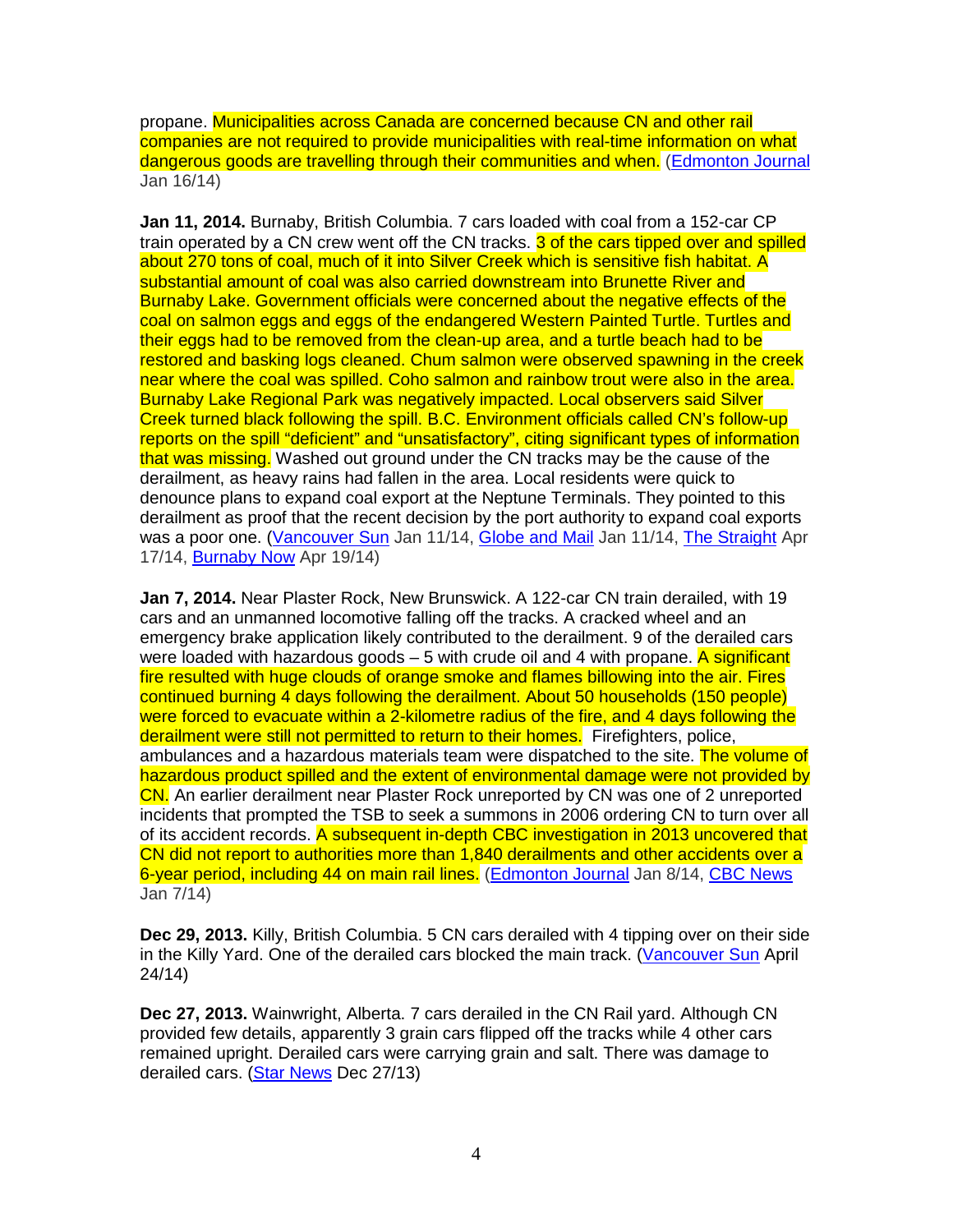**Dec 5, 2013.** Two Harbors, Minnesota. Three crew members were injured when a 107 car CN train carrying iron ore derailed as it entered the Two Harbors rail yard, sending 76 cars off the tracks. Another 17 cars parked next to the moving train were also pushed off the tracks. Trains were unable to operate in that portion of the yard for some time, interrupting shipment of iron ore. The attorney representing the 3 injured CN crew members blamed the incident on CN's failure to remove snow and ice from the tracks. He said CN had been informed earlier in the day of unsafe snow and ice conditions between the Highland siding and Waldo and the 4-mile descent into the Two Harbors rail yard. The same day, another runaway train had been reported on the same track, but fortunately that train's crew was able to regain control of the train. The attorney was quoted as saying, "The railroad had advance knowledge of the storm and information from knowledgeable railroaders about conditions. If attempts were made to clear the snow, they were inadequate. As a consequence, these guys were not going to be able to control that train. The railroad knew it, but they kept sending the train on the track with deep snow." He said CN's decision-making did not reflect a regard for the well-being of its employees. "When you put profits over safety, this is what happens", he said. Neighbouring business operators said they had never seen a train pileup of this magnitude, and a retired CN engineer said the derailment was one of the 2 most serious train-related incidents he had seen since he started working on railroads in 1974. (Lake County News Chronicle Dec 15/13, Northlands News Center Dec 6/13)

**Nov 18, 2013.** Near Tisdale, Saskatchewan. A CN crew member was killed during switching operations. CN would provide no further details, other than to suggest that CN's safety record is good (which is their standard response lately, following a recently heightened interest by Canadians in rail safety). (Reuters Nov 19/13)

**Nov 11, 2013.** Near Fort Frances, Ontario. A 184-car CN train derailed, spilling grain all over the tracks. A total of 39 freight cars fell off the tracks. It took several days for the spilled grain to be cleaned up and for the rail cars to be removed. (Fort Frances Times Nov 12/13)

**Nov 9, 2013.** Near Asquith, Saskatchewan. Six CN cars carrying lumber jumped the tracks. Nearby residents expressed concern not only about derailments close to their homes, but also about challenges getting compensation from CN for damages incurred by CN-started fires. (Global News Nov 10/13)

**Nov 3, 2013.** Near Peers, Alberta. 13 CN cars derailed. 12 of the derailed cars were loaded with lumber and 1 was carrying sulphur dioxide. CN rail traffic along its main line was shut down while mangled rail cars and spilled broken lumber were cleaned off the tracks. (CTV News Nov 3/13)

**Oct 19, 2013.** Gainford, Alberta. A 134-car CN train carrying crude oil and liquefied petroleum gas (propane) derailed about 90 km west of Edmonton, causing explosions and a massive fire. 9 of the 13 derailed tank cars were carrying propane and 4 carried crude oil. 1 of the cars carrying propane exploded and 3 others also caught fire. The amount of petroleum product spilled and the extent of environmental and property damages were not disclosed. A state of emergency was ordered for the entire area. All 100 Gainford residents and another 25 people living within 2 km of the derailment site were evacuated for 4 days due to the fear of additional explosions, fires and noxious fumes. The intensity of the fire was so severe, firefighters were forced to let the fire burn itself out, which took 4 days. The main east-west highway (Yellowhead No. 16) and the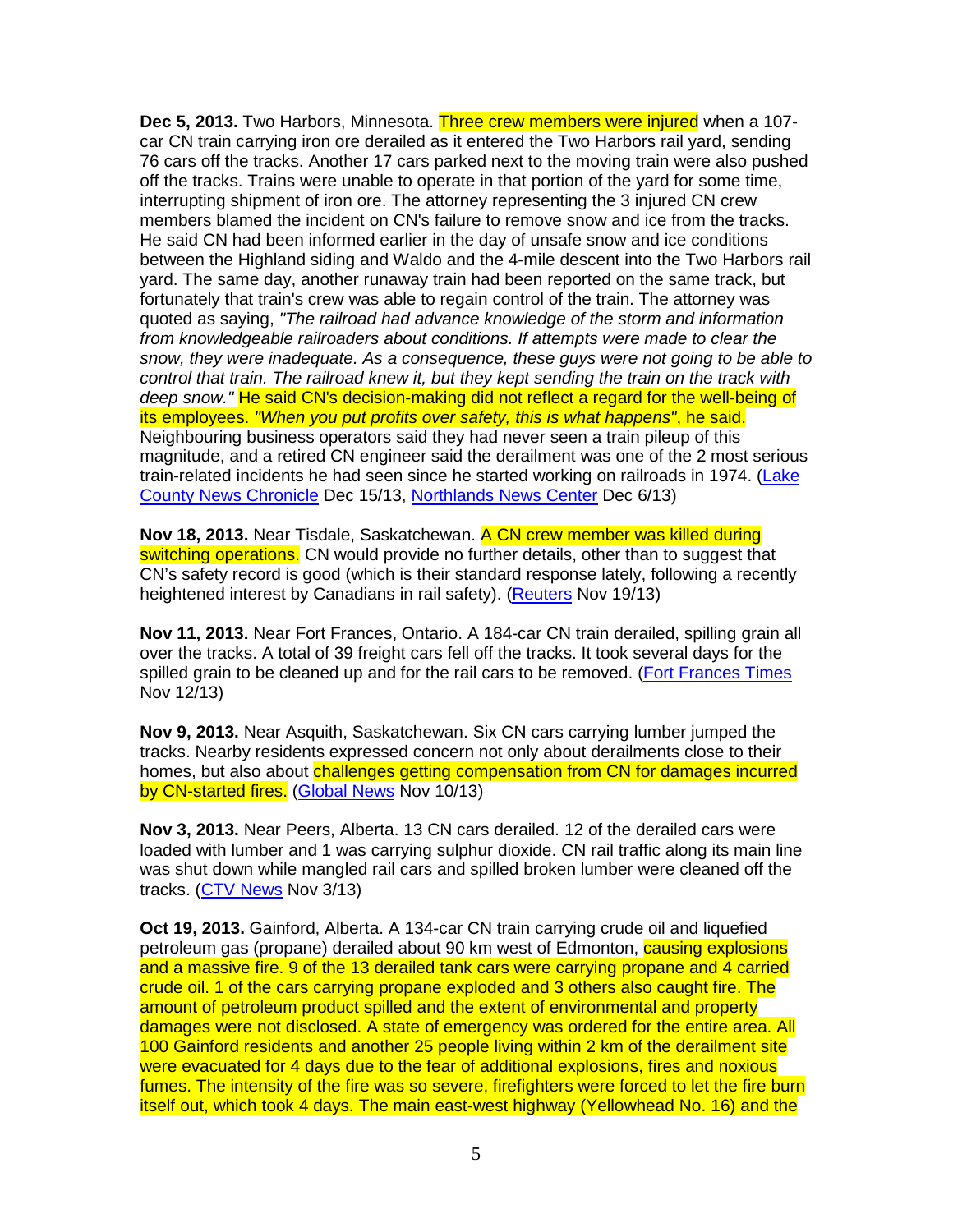main east-west rail line (Trans-Continental) through western Canada were closed for 5 days. Evacuated residents were upset they received very limited compensation from CN, restricted primarily to out-of-pocket expenses. Residents who claimed for lost wages due to the evacuation order were not compensated. Some residents described CN's small compensation payments as "reprehensible". (Chicago Tribune Oct 19/13, CBC News Oct 19/13, plus additional sources)

**Oct 16, 2013.** Sexsmith, Alberta. 4 CN tank cars carrying anhydrous ammonia derailed. One of the derailed tank cars was leaning and sinking. Anhydrous ammonia is a dangerous good. In the absence of receiving any information from CN, Sexsmith fire resources ordered an evacuation of about 150 homes. (Calgary Herald Oct 16/13)

**Oct 7, 2013.** Brampton, Ontario. The last 4 cars of a 73-car CN train derailed, sending one CN employee to the hospital with minor injuries. A CN public relations spokesperson suggested to the media there were no injuries, whereas the Peel Emergency Services reported the CN employee suffered minor injuries. The 4 derailed tank cars carried jet fuel residue. (Rail tank car "residue" can consist of up to several thousand gallons of dangerous goods per tank car. Rail companies erroneously refer to these cars as being empty.) The derailment held up numerous Kitchener GO trains. (Toronto Star Oct 7/13)

**Oct 2, 2013.** North Battleford, Saskatchewan. 3 CN tank cars derailed; 2 of the cars contained crude oil and the other contained asphalt. Human error likely caused the derailment when a wrong switch was aligned while connecting rail cars together. CN waited 5 hours before notifying North Battleford emergency crews about the derailment. Mayor Ian Hamilton says he was angry the City wasn't notified right away by CN. (Global News Oct 3/13)

**Sept 25, 2013.** Near Landis, Saskatchewan. 17 of 130 CN cars carrying oil, condensate, ethanol and mixed freight derailed. 1 tank car spilled an undisclosed amount of oil, and the derailment sparked a grass fire. The Landis school was evacuated for a day as a precaution. The extent of environmental damage was not disclosed. (Toronto Star Sept 25/13)

**Sept 16, 2013.** About 60 km south of North Bay near South River, Ontario. 11 CN freight cars derailed, of which 1 carried methanol, 3 carried sulphuric acid residue, and 7 were hauling general merchandise and consumer goods. The tracks were closed for about 2 days. (The Nugget Sept 17/13)

**Aug 27, 2013.** Watson Island, British Columbia. 2 CN locomotives derailed. (Vancouver Sun April 24/14)

**Aug 8, 2013.** Near Morey, British Columbia. An intermodal flat car derailed on the Albreda Subdivision after being struck by a rock slide. (Vancouver Sun April 24/14)

**Aug 1, 2013.** Near Tumbler Ridge, British Columbia. 15 CN cars loaded with ore derailed. (Vancouver Sun April 24/14)

**June 2, 2013.** Symington Rail Yard, Winnipeg, Manitoba. 6 empty CN lumber cars crashed off the tracks, damaging 2 power poles and knocking power out to 1,900 customers in the Windsor Park area. (CTV Winnipeg June 3/13)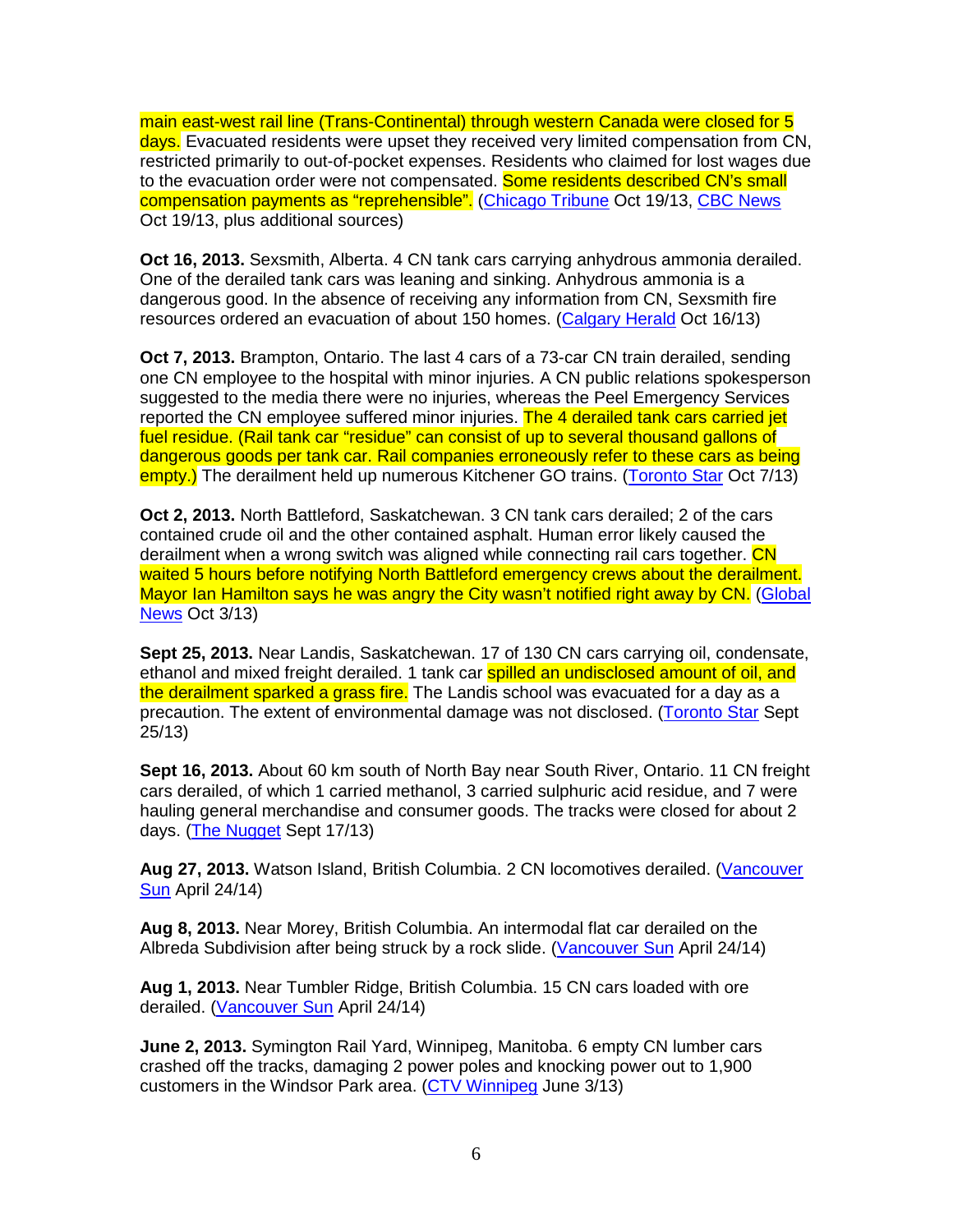**May 24, 2013.** Chetwynd, British Columbia. A bulkhead flat car derailed in the Chetwynd Yard. (Vancouver Sun April 24/14)

**May 24, 2013.** Quesnel, British Columbia. A CN locomotive derailed in the Quesnel Yard. (Vancouver Sun April 24/14)

**May 15, 2013.** Near Chetwynd, British Columbia. 12 CN cars carrying sulphur derailed. (Vancouver Sun April 24/14)

**April 30, 2013.** Near Pense, west of Regina, Saskatchewan. 11 CN cars fell off the tracks, blocking a grid road. Fertilizer spilled from some of the cars. (National Post May 1/13)

**April 28, 2013.** Togo, Saskatchewan. A Via Rail passenger train travelling on track owned and maintained by CN derailed at a washed out section of track, only hours after the tracks had been inspected. 2 locomotives, a baggage car and the first passenger train derailed but remained upright. The diesel fuel tanks of both locomotives ruptured, spilling diesel fuel and causing the train to catch on fire. The Via crew and passengers were evacuated from the train without any serious injuries. The TSB reported the main cause of the washout was a blocked culvert combined with a rapid melt of snow, which led to the ground being saturated and the embankment weakened. The TSB also noted that the CN track inspectors responsible for the location had not received "any significant" training" in identifying potential ground hazards. (CBC News June 11/14)

**April 19, 2013.** Near Cedarvale, British Columbia. 5 intermodal CN cars carrying household consumer goods derailed east of Terrace, causing the rail line to be shut down for an undisclosed length of time. There was track and signal damage. (CJFW April 19/13)

**March 31, 2013.** Near Matsqui, British Columbia. A CN gondola car derailed on the main Yale Subdivision track. (Vancouver Sun April 24/14)

**March 30, 2013.** Gary, Indiana. 35 cars of a 101-car CN freight train derailed. 3 of the derailed cars carried hazardous materials. The derailment also ruptured a 14-inch industrial gas line. Hazmat responded to the accident and directed that South Shore train service be halted until the gas rupture was cleaned up and the area was determined to be safe. (WSBT TV March 30/13 & Chicago Sun-Times March 30/13)

**March 25, 2013.** Kenner, Louisiana. 14 cars of a 141-car CN train derailed. 2 of the derailed cars carrying coal tipped over and another 5 leaned, looking close to toppling over. An undisclosed amount of coal was spilled. The derailment blocked Farm Avenue and Morey Street in Kenner. (The Times-Picayune March 25/13)

**March 19, 2013.** Williams Lake, British Columbia. 2 CN locomotives derailed in the Williams Lake Yard. (Vancouver Sun April 24/14)

**March 16, 2013.** Near Hatfield, Wisconsin. 19 CN cars loaded with sand plowed off the railway, spilling sand across the area. County Road K remained closed for at least a day. (La Cross Tribune March 17/13)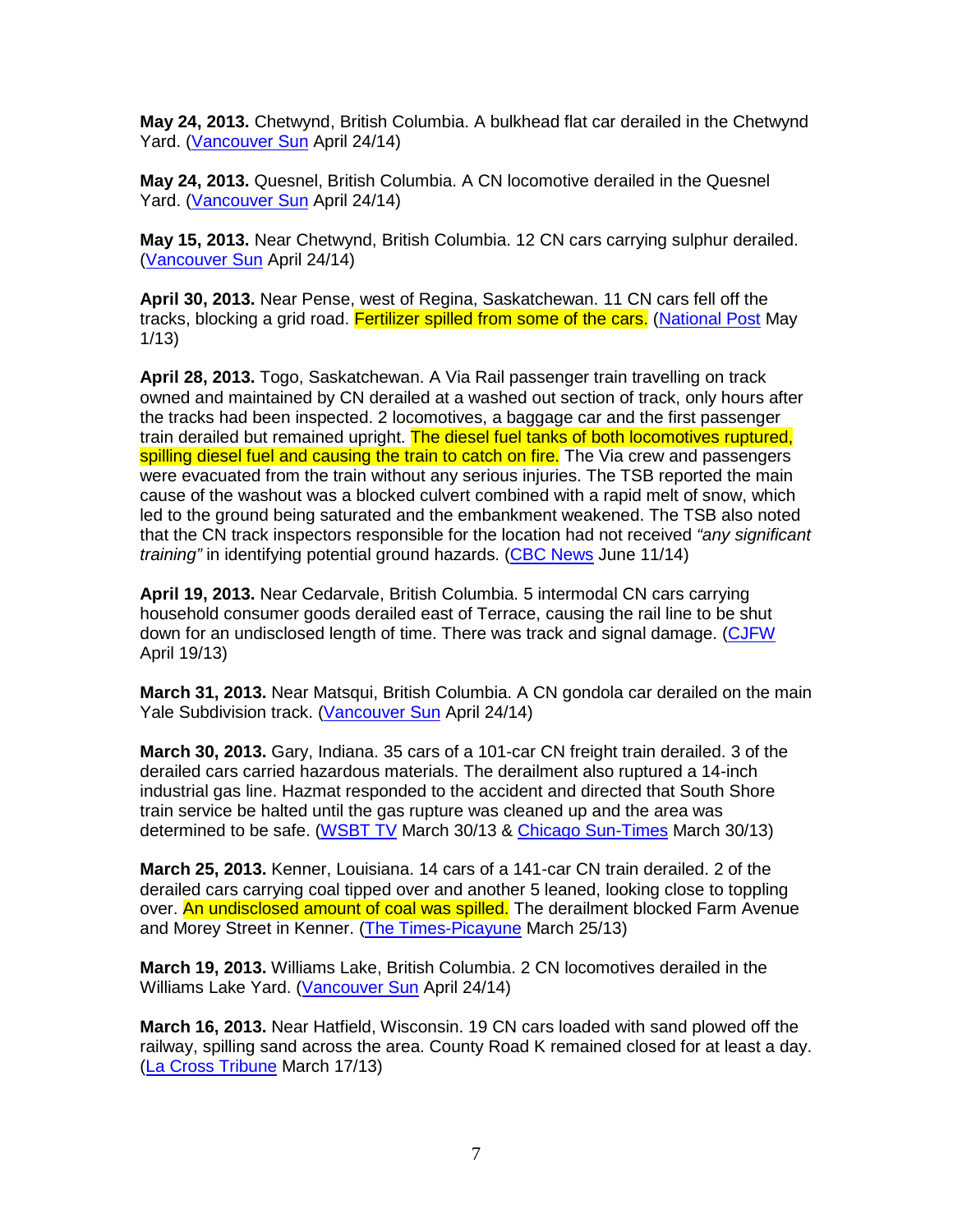**March 15, 2013.** Fort Nelson, British Columbia. A tank car full of fuel oil residue derailed in the Fort Nelson Yard. (Vancouver Sun April 24/14)

**March 10, 2013.** North Vancouver, British Columbia. 3 cars derailed in the CN Lynn Creek Yard. (Vancouver Sun April 24/14)

**March 7, 2013.** Winnipeg, Manitoba. A CN locomotive and 1 intermodal car derailed in a rail yard, blocking traffic on the East Perimeter Highway for over 4 hours. It appeared that 2 CN trains collided, causing the derailment. (Metro Winnipeg March 7/13)

**Feb 22, 2013.** McComb Subdivision, Jackson, Mississippi. 18 CN cars derailed – 17 were loaded with grain and the other was empty. Some track was damaged and will need to be replaced. Rail traffic between Jackson and New Orleans was expected to be shut down for most of the day. As of April 4, 2013, 11 tons of the wheat spilled during the derailment was rotting and emitting a foul odour at the Hinds County Penal Farm in Raymond where it had been piled, and was causing concern to local residents. (WLBT Feb 22/13 & other sources)

**Feb 9, 2013.** Fort Rouge Rail Yard, Winnipeg, Manitoba. About 8 CN cars derailed, 6 of which flipped over on their sides. The cars were carrying household and consumer goods. (CBC News Feb 9/13)

**Feb 7, 2013.** Near Biggar, Saskatchewan. A CN locomotive and 17 containers derailed about 5 km west of Biggar. The cars were carrying consumer and household products. (Leader Post Feb 7/13)

Jan 30, 2013. Prince George, British Columbia. More than 3,000 litres of diesel fuel spilled from a punctured CN locomotive fuel tank in the Prince George rail vard. (Vancouver Sun April 24/14)

**Jan 25, 2013.** Kaukauna, Wisconsin. Diesel fuel spilled from a CN locomotive's fuel tank punctured by a portion of track beside the main line that had been pushed up by frost. At least 1,200 gallons of fuel spilled for about a mile along the track. Options considered for clean up included using a chemical that consumes fuel oil and excavating beneath the railroad bed to remove any contaminated soil. The extent of environmental damage was not disclosed. (Post-Crescent Media Jan 28/13)

**Jan 24, 2013.** Blackfoot Subdivision, near Paynton, Saskatchewan. A CN train carrying crude oil crashed into a road grader on a public crossing, killing the driver of the grader. A locomotive and 16 tank cars loaded with crude oil derailed. At least 2 of the tank cars toppled over on their sides and spilled an undisclosed amount of crude oil. (Each tank car can carry up to 650 barrels of oil.) The extent of environmental damage was not disclosed. (Canadian Press Jan 24/13, TSB Investigation R13E0015)

**Jan 22, 2013.** Thornton, British Columbia. 2 CN cars derailed in the Thornton Yard. Track and drawbar damage was sustained. (Vancouver Sun April 24/14)

**Jan 22, 2013.** Near McBride, British Columbia. 21 CN cars derailed on the Fraser Subdivision. (Vancouver Sun April 24/14)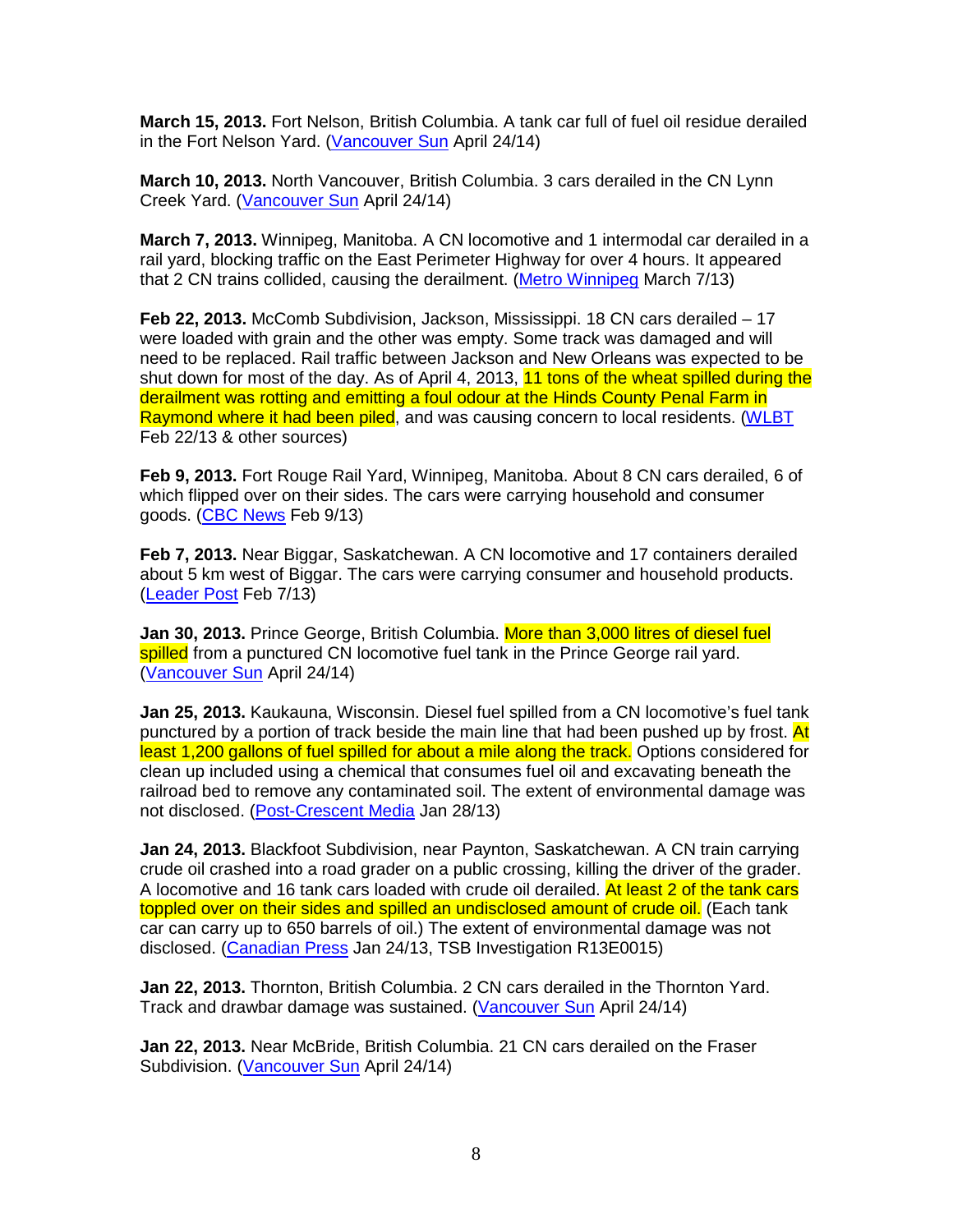**Jan 18, 2013.** Prince George, British Columbia. 2 cars derailed in the Prince George Yard. About 200 feet of track were damaged. (Vancouver Sun April 24/14)

**Jan 6, 2013.** Decatur, Illinois. 6 cars derailed on a dead end siding. Cars rammed through the end of the track, ending up in a heap and partly toppled down a steep embankment. 4 cars contained soybean oil, 1 was loaded with limestone and 1 tank car carried residue of an undisclosed product. (Herald & Review Jan 8/13)

**Jan 3, 2013.** South of Pemberton, British Columbia. 3 empty wood pellet hopper cars derailed while crossing a bridge, 1 toppling off the bridge and closing Highway 99 for about 2 hours. (Globe & Mail Jan 3/13)

**Dec 26, 2012.** Wainwright Subdivision, near Clover Bar Station, NE Edmonton, Alberta. 3 CN contractors were injured when they were hit by a CN freight train as they were clearing snow off rail switches. 2 were in critical condition, while the third man had relatively minor injuries. It appears the "Safety Watch" protocol was not followed. (Edmonton Journal Dec 28/12, TSB Investigation R12E0182)

**Dec 19, 2012.** The Canadian Transportation Agency ruled today that both Canadian National Railway and Canadian Pacific Railway exceeded revenue caps for the movement of western grain for the 2011-12 crop year. Both railways must pay the amount by which they exceeded their 2011-12 caps plus a penalty to the Western Grains Research Foundation. (Canada News Centre Dec 19/12)

**Dec 17, 2012.** Williams Lake, British Columbia. 2 locomotives derailed as they entered a rail yard. (Got News Network Dec 17/12)

**Nov 28, 2012.** About 180km north of Fort St. John, British Columbia. Workers were switching cars on and off a train in a rail yard when a fuel tank car derailed and rolled onto a CN conductor, killing him. (Canadian Press Nov 30/12)

**Nov 19, 2012.** A new Canadian National Railway "Quiet Zone" restriction in Naperville and Warrenville, Illinois will take effect today. CN trains will not be allowed to sound their horns in this quiet zone unless deemed necessary for safety purposes. Naperville and Warrenville join Aurora and DuPage County in successfully pressing for the quiet zone after residents complained about the excessive horn use by CN on the rail line they took over from Elgin, Joliet & Eastern Railway in January 2009. 33 communities along the former EJ&E Railway main line have been battling with CN over their concern about CN's aggressive approach to the EJ&E takeover. Communities have been concerned about increased rail traffic, increased noise and diesel exhaust pollution, adjacent property devaluation, and increased traffic jams at many rail crossings which have very significant impacts on emergency vehicle response times. (Beacon-News Nov 15/12)

**Nov 8, 2012.** North of Squamish Terminals, British Columbia. A 6-axle CN locomotive had its fuel tank punctured by a broken piece of track, causing about 5,700 litres of diesel fuel to spill onto the track and into the Squamish Estuary. Containment booms were used to try to limit migration of the diesel fuel in the sensitive estuary ecosystem. Concerns were expressed by local residents because the herring spawning season was close to starting and herring eggs are very sensitive to environmental contamination. About 50 feet of rail track were also torn up and the subsurface soil dug up in an attempt to remove some of the diesel fuel. A local former B.C. Rail employee placed part of the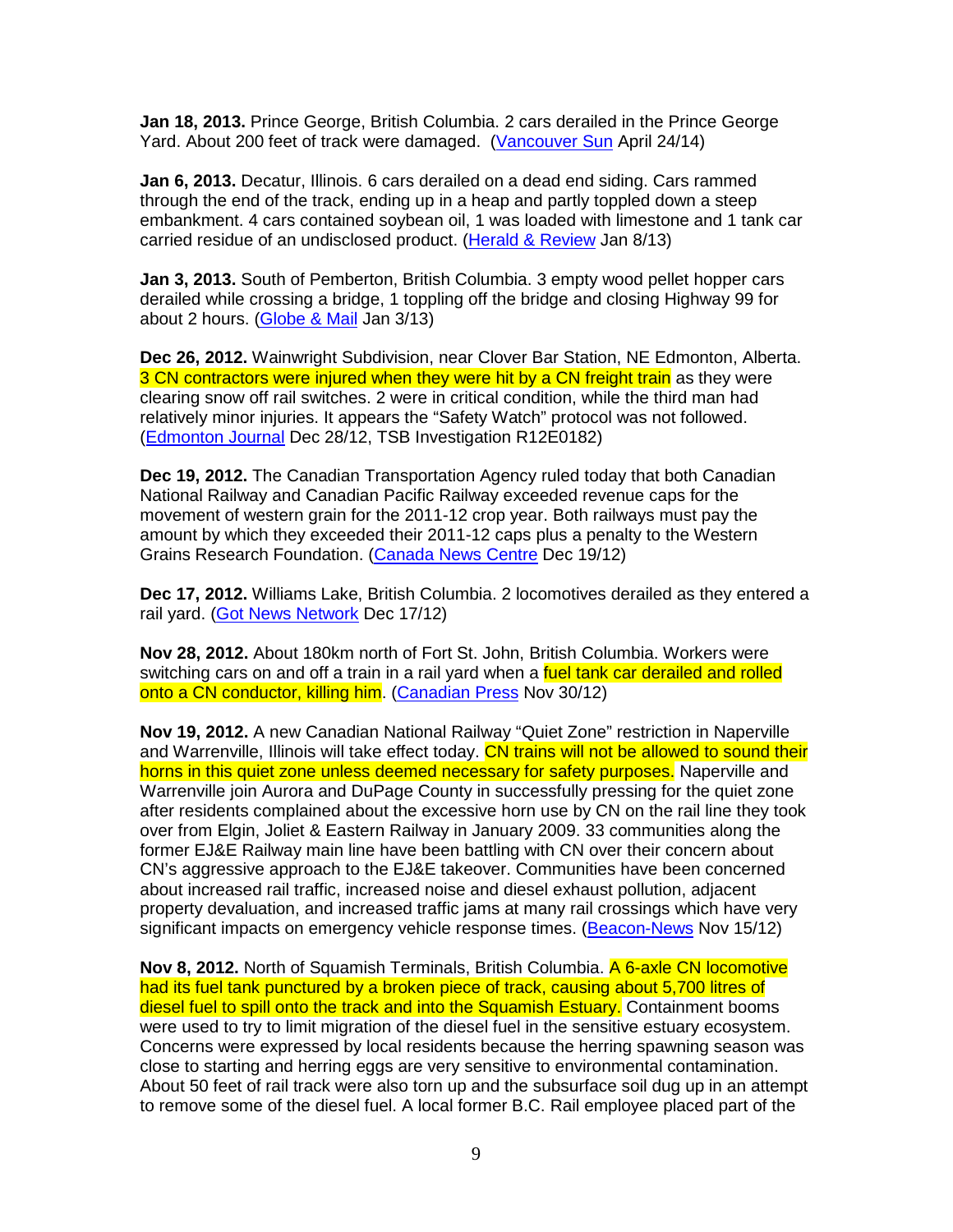blame on CN using large 6-axle locomotives on the line whereas when B.C. Rail was operating the same line it used smaller 4-axle locomotives. He indicated the 6-axle units can't make the turns on that section of track without placing too much stress on the track. (Squamish Chief Nov 14/12)

**Nov 1, 2012.** Ontario's Superior Court gave the go-ahead today for a multi-million dollar lawsuit against CN Rail and Via Rail on behalf of most of the passengers of a fatal train derailment February 26, 2012 in Burlington, Ontario. The train was traveling 4 times faster than the speed limit while changing tracks. Arguments for the class-action lawsuit to proceed included that CN Rail and Via Rail were negligent in the derailment that killed 3 Via employees, injured 1 Via employee and injured 45 passengers. Altogether, 68 of the 75 passengers have joined the lawsuit. (Toronto Sun Nov 1/12, CBC News Oct 26/12)

**Oct 11, 2012.** Waterloo, Ontario. 4 tank cars derailed in uptown Waterloo. CN failed to notify the Region of Waterloo, which was a violation of an agreement between the 2 parties. A Waterloo Chronicle news article read, "The incident has left Waterloo residents worried, as the train was bound for the Chemtura chemical manufacturing plant in Elmira." (Waterloo Chronicle Oct 24/12)

**Sept 7, 2012.** Battle Creek Yard, Michigan. About 8 cars loaded with grain derailed and ripped up about 700 feet of track and a switch. (Railroadfan.com Sept 8/12)

**June 26, 2012.** Near Poser, west of McBride, British Columbia. 8 loaded coke cars went off the tracks. (250 News June 26/12)

**May 26, 2012.** Hixon, British Columbia. 8 empty freight cars derailed and toppled over. (250 News May 28/12)

**May 15, 2012.** Outside Oakville, Manitoba. Train derailed when it made an emergency stop. The rear wheels of 1 of the cars carrying wheat went off the rails. Sparks from the derailment started a grass fire, causing nearby piles of old rail ties to also catch fire. Highway 13 in Oakville was closed throughout the night due to the accident. (CN often leaves old discarded rail ties by the track, which creates a fire hazard.) (CTV Winnipeg News May 16/12)

**May 9, 2012.** Just outside Collins, Mississippi. About 2 dozen loaded coal cars derailed on the CN main line. A significant amount of coal was spilled. Rails and a bridge were damaged. The train consisted of 105 cars, all loaded with coal. The Collins Fire Department Chief said, "There have been multiple derailments over the years, but nothing of this magnitude or this size." (WDAM May 9/12)

**April 26, 2012.** Between Valemont & Blue River, British Columbia. A locomotive and up to 15 cars derailed due to a washout. At least 2 container cars fell into the North Thompson River. A contamination containment boom was set up on the river in an attempt to contain what was described as a **chemical slick on the surface of the water**. Crews were still cleaning up debris from the derailment over 2 weeks later. The extent of environmental damage, including from the chemical spill, was not disclosed. (Castanet News May 12/12, CFJC TV May 13/12)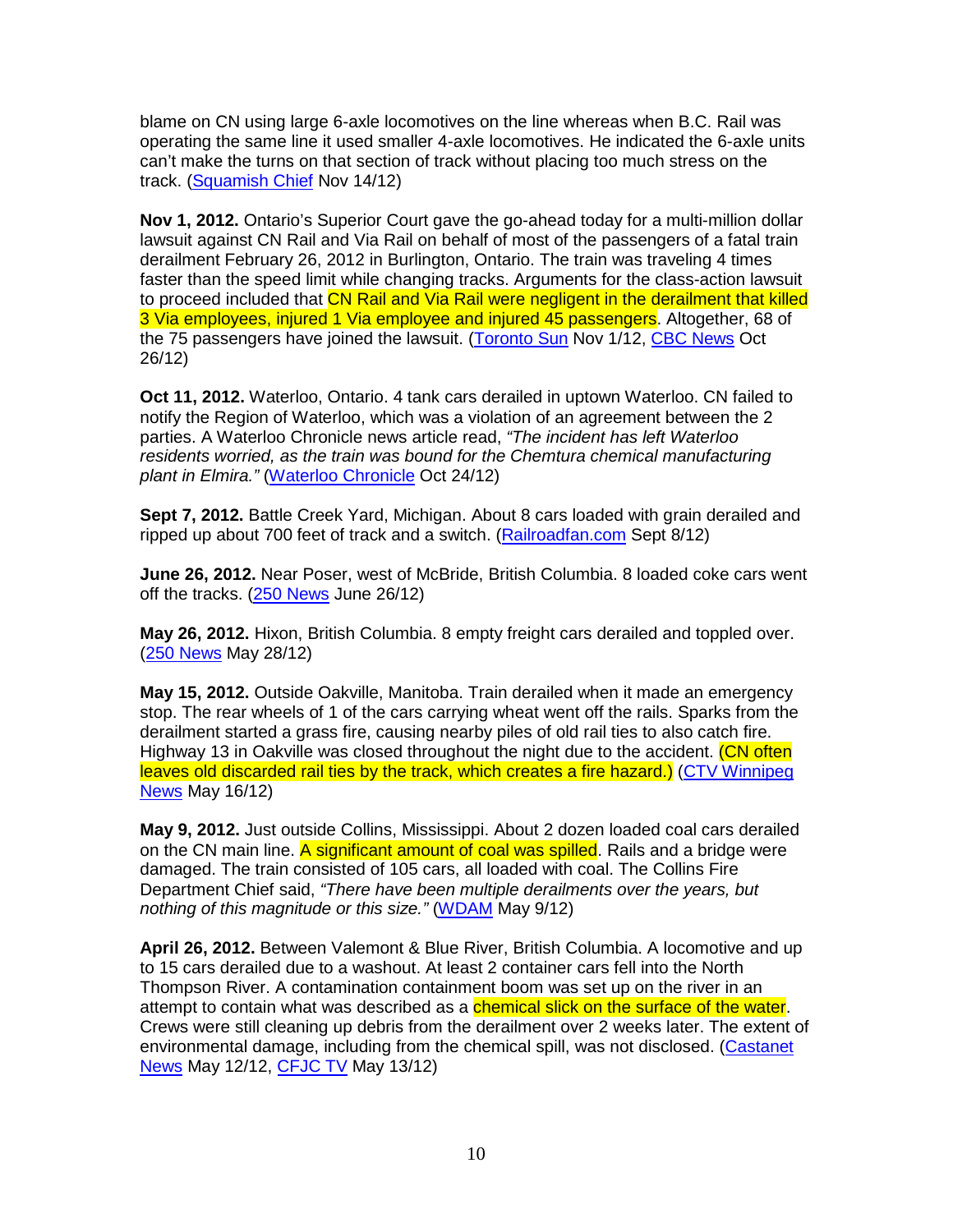**April 1, 2012.** Near Searchmont, Ontario. 11 of 34 cars derailed – 5 tank cars carrying residue and 6 cars carrying steel products. Damaged rail cars and rolls of steel were scattered in the surrounding bush. (The Sault Star April 3/12)

**March 20, 2012.** SE Calgary, Alberta. 4 cars and 1 engine derailed in CN's Ogden Rail Yard. A conductor was reported to have suffered injuries when he jumped from the train. A fuel tank on the engine was punctured and an undisclosed amount of fuel spilled onto the ground. (CBC News March 20/12)

**March 15, 2012.** 35km east of Melville, Saskatchewan. 22 empty cars derailed on CN's main line. (Leader-Post March 16/12)

**March 6, 2012.** Saint John, New Brunswick. 12 CN cars derailed. 4 of the cars carrying potash flipped on their sides, spilling potash on the ground. (CBC News March 6/12)

**Feb 26, 2012.** Oakville Subdivision, near Aldershot Station, Burlington, Ontario. Three Via Rail engineers were killed and 46 other people were injured when the Via Train 92 locomotive and 5 cars derailed on track owned, operated and maintained by CN Rail. The train was switching from one track to another when it flew off the tracks and collided with a building, destroying the locomotive that the 3 deceased crew members were in. The locomotive's fuel tank was punctured and about 4,300 litres of diesel fuel spilled. The train was traveling 4 times faster than the speed limit while changing tracks. A lawsuit was later initiated against CN and Via Rail by passengers who are seeking compensation for physical and emotional injury, damage to property and loss of income as a result of the derailment and crash. An Orangeville Citizen editorial read, *"There* should be no need to await the safety board's final report on the crash before replacing such wholly inadequate switching, something that would likely have happened many years ago had the CNR not had such a cavalier attitude toward safety." The TSB slammed Transport Canada and the railway industry for not having voice recording included in locomotive data recorders, a recommendation made repeatedly by the TSB since 2003. The TSB said, "Voice recordings allow investigators to understand the environment in which crews operated and the decisions they made leading up to an accident. The lack of this information in rail investigations deprives the TSB of a key tool it needs to help make Canadians safer." The federal NDP said a positive train-control system, mandatory in the U.S. since 2008, would have prevented the accident, and having mandatory voice recorders in trains would have allowed investigators to know exactly what happened. Emile Therien, past Canada Safety Council President, said Transport Canada has relinquished its regulatory control to individual rail companies, making it more perilous to ride the rails. He said it's time for rail companies to stop monitoring themselves and for the federal government to step up to its on-the-track oversight responsibilities. (Orangeville Citizen March 1/12, TSB Investigation R12T0038)

**Feb 21, 2012.** 12km east of Smithers, British Columbia. 46 coal cars went off the track, spilling coal and damaging rail cars and rail tracks. One nearby resident said, "My property is a hell of a mess. I have property on both sides and they've made a mess of everything." (Houston Today March 3/12)

**Jan 21. 2012.** Tumbler Subdivision, 50km NE of Prince George, British Columbia. 13 CN cars loaded with coal derailed. (250 News Jan 22/12)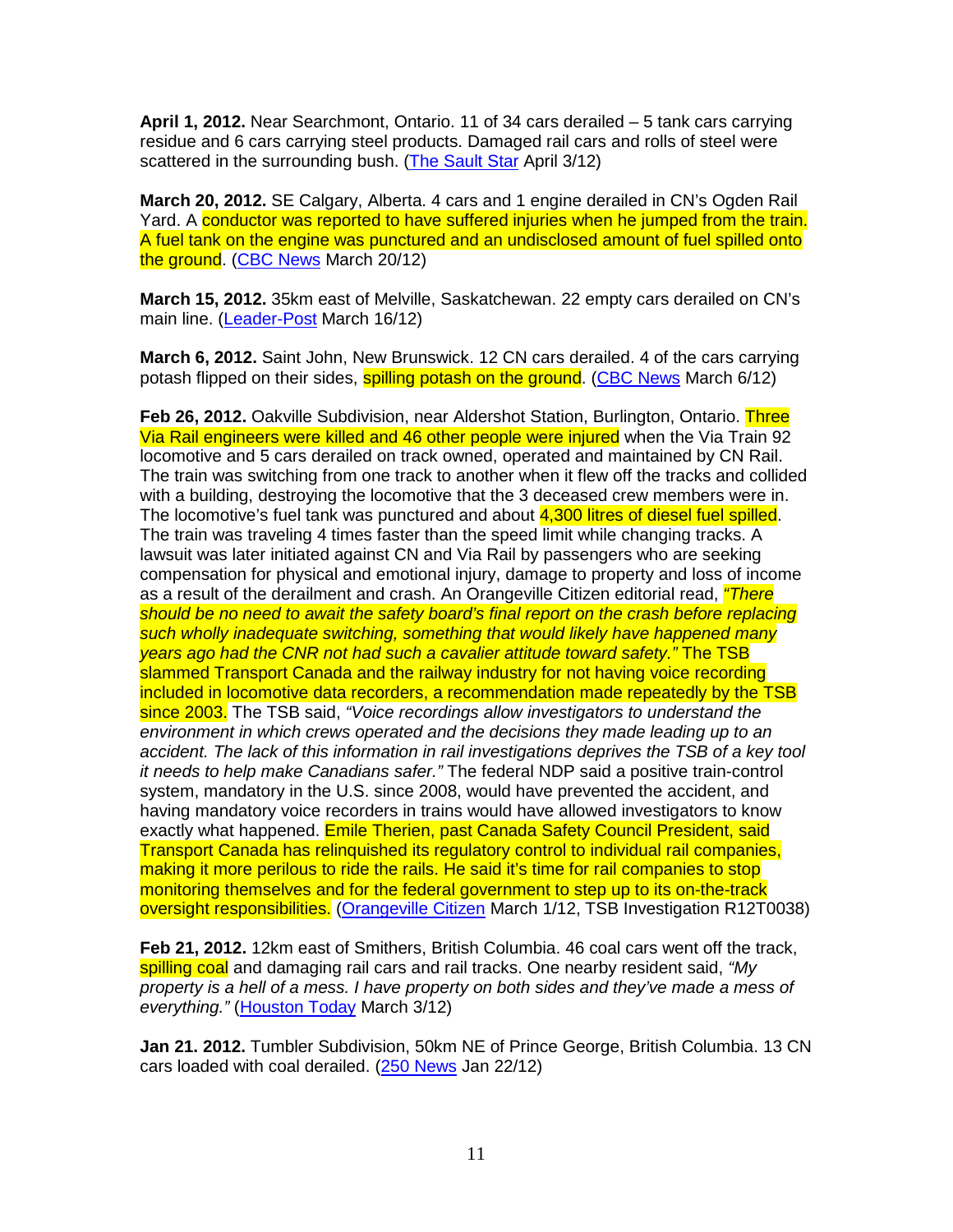**Jan 21, 2012.** Near Fabyan, Alberta. 31 cars hauling grain derailed as a CN train crossed the Fabyan Bridge on the Wainwright Subdivision main track. The outside rail in a curve at the end of the bridge rolled over, causing the derailment. About 1,760 feet of track were destroyed, 17 of the derailed cars fell into the Battle River valley far below, rail cars were destroyed or sustained major damage, and there was significant damage to the bridge itself. The TSB found that loose and broken lag screws securing the track led to the derailment. As an example of the misleading information often provided by CN public affairs staff, both Julie Senecal and Warren Chandler of CN had told Star News that all 137 cars in the train were grain cars. Shortly following the derailment, a TSB investigator informed Star News that CN's information was not correct; there were only 74 cars that contained grain, while 31 tank cars contained dangerous goods residue (up to several thousand gallons in each car), 19 were empty, 5 were auto carriers, 2 carried pulp and 4 cars carried steel pipe. (Star News March 2/12, TSB Report R12E0008)

**Jan 20, 2012.** Near Hay Lakes, Alberta. 18 cars hauling plastic pellets and other general merchandise derailed. (CBC News Jan 20/12)

**Jan 18, 2012.** 16km north of Prince George, British Columbia. 11 cars in a CN train carrying lumber and pulp products went off the tracks. (250 News Jan 22/12)

**Jan 18, 2012.** Grande Cache Subdivision, Hanlon (between Hinton & Grande Cache), Alberta. CN train with 6 locomotives, 91 loaded coal cars and 1 empty car had a number of problems that eventually resulted in 13 loaded coal cars from the 13,620-ton train being left unattended on an incline with hand brakes improperly applied. The 13 loaded cars ran away uncontrolled for about 3 miles and plowed into a stationary CN train on the main line, causing 9 loaded cars and 3 locomotives to derail. 7 of the derailed cars were destroyed and the 3 derailed locomotives were extensively damaged. 1 locomotive flipped on top of another locomotive, with 2 locomotives ending up on their side. 1 crew member was seriously injured and taken to hospital by helicopter, while 2 crew members sustained minor injuries. At least 2,800 litres of fuel and 740 tons of coal spilled, resulting in undisclosed environmental damage. About 250 feet of track were damaged. (Canadian Press Jan 18/12, TSB Report R12E0004)

**Dec 21, 2011.** Near Caribou, British Columbia. 19 CN rail cars carrying coal derailed on the main track after a wheel gave out and caused emergency braking. The TSB criticized CN and reiterated to Transport Canada to put regulations in place for wheel safety inspections on rail cars. The American Association of Railways has set a threshold of 90,000 pounds of impact for rail operators in the U.S. to pull the train and replace wheels. Unfortunately, Transport Canada has no threshold in place even though on Dec. 1, 2011 the TSB called on Transport Canada to establish one. A similar CN derailment of 36 coal cars occurred along the same line near Fort Fraser, B.C. February 12, 2011. (Canadian Press Jan 22/13, TSB Report R11V0254)

**Oct 29, 2011.** Near Meharry, Manitoba. A CN freight train and a Via Rail passenger train approached one another on the same track, without either of the crews being aware, until it was almost too late. The trains were able to come to emergency stops within 1,500 feet of one another. An October 17, 2012 TSB investigation report determined that the rail near-miss resulted when short-cuts were made to railway operating rules and procedures. The redundancy and safeguards built into the rules are often compromised when short-cuts are taken, which increases the risk of accidents. The investigation also highlighted one of many outstanding issues on the TSB's Watchlist – the need for video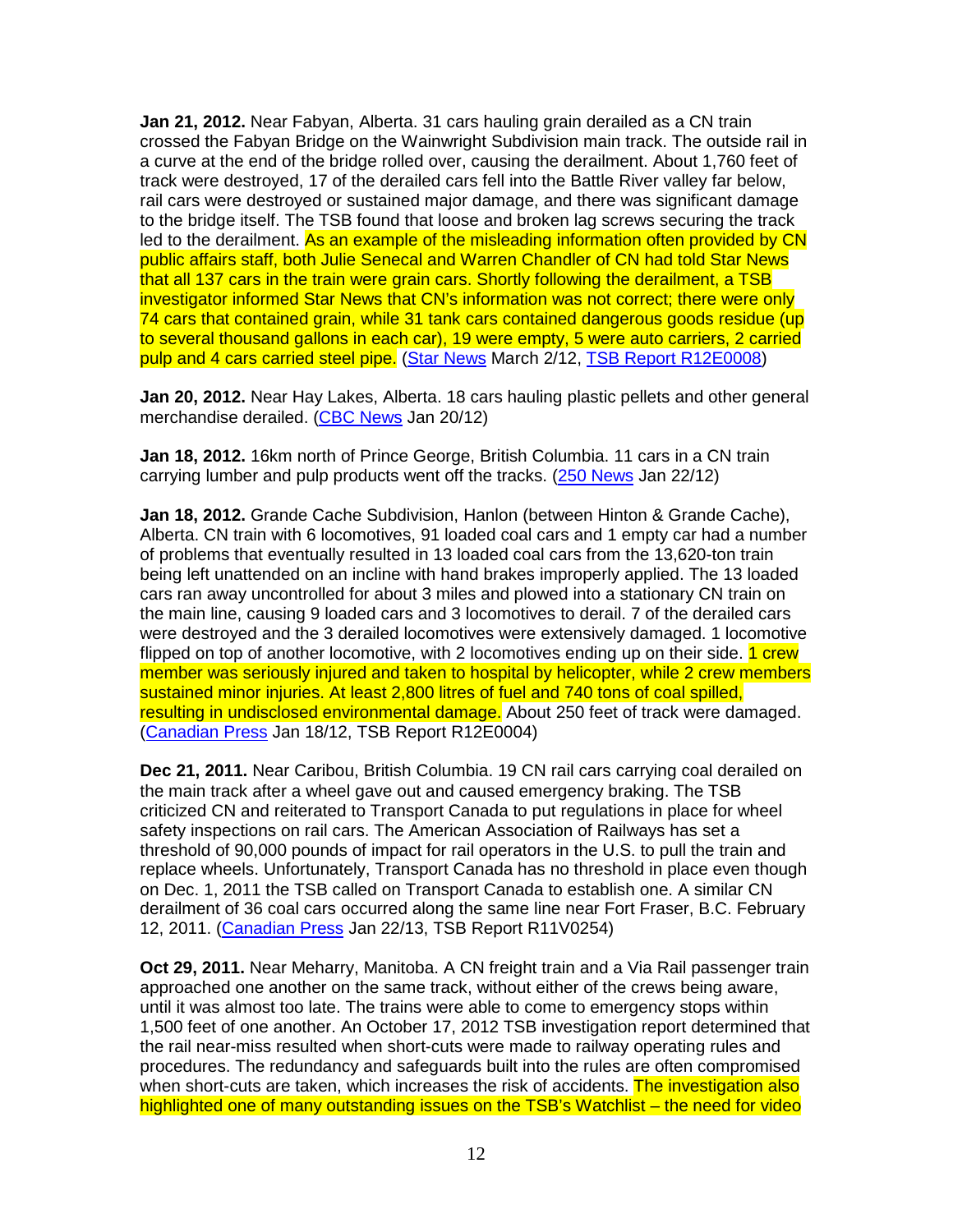and voice recorders on locomotives. The absence of such recorders has hindered many TSB investigations of rail accidents and rail near-misses, including this one. (TSB News Release Oct 17/12, TSB Report R11V0057)

**Oct 21, 2011.** Three Hills Subdivision, near Alix Junction, Alberta. A too-long freight train over 2 miles long consisting of 3 locomotives and 87 loaded cars derailed in a curve on the main track near the Ardley Bridge over the Red Deer River. The train consisted of 62 loaded double-stack intermodal cars (140 platforms) and 25 mixed freight cars. The TSB investigation found that 7 loaded double-stack intermodal flat cars (13 car bodies) derailed over a mile behind the locomotives when a sudden catastrophic failure of a rail occurred likely due to an existing defect in the rail. Several of these cars rolled down a bank and came to rest upside down. One derailed 3-unit intermodal flat car was carrying paint, paint products, sodium hydroxide, phosphoric acid and other dangerous goods. About **900 litres of phosphoric acid were spilled** and 470 feet of track were destroyed. The extent of environmental damage was not disclosed. The TSB criticized CN by indicating that their ultrasonic rail tests did not identify all the transverse defects in the older vintage rail. (TSB Report R11C0118)

**Sept 24, 2011.** Near Point-Saint-Charles, Quebec. A train exceeded the authorized speed limit at a switching crossover, causing a derailment on the main track. The TSB found that side-to-side force due to excessive speed and the sudden application of brakes caused the wheel of one of the cars to lift, leading to the derailment of 6 cars. About 650 feet of track and several track turnouts were damaged. (TSB Report R11D0075)

**July 14, 2011.** Near Waterfall, Ontario. 11 multi-platform intermodal cars carrying 86 containers derailed on CN's Bala Subdivision main track. About 6,800 feet of track were damaged or destroyed including a siding switch. The TSB reported that the derailment resulted from the combined effects of weakened track structure, worn car components condition and strained cornering behaviour of double-stack cars. (TSB Report R11T0162)

**July 14, 2011.** Kingston Subdivision, near Durham Junction, Ontario. 2 CN workers were repairing a section of track when a Via Rail train travelling on a track next to the track the workers were repairing hit and killed one of the workers. The TSB indicated the inappropriate use of the "Safety Watch" protocol was considered the primary factor in the fatality. The minimum required sight line at the accident location was 2,200 feet, whereas the actual sight line was less than 800 feet. The TSB criticized CN for improper or no training regarding the "Safety Watch" procedure, and criticized Transport Canada for lax implementation of its overall responsibility for rail safety. (TSB Report R11T0161)

**June 23, 2011.** 10km south of Anzac, south of Fort McMurray, Alberta. CN train derailed and an undisclosed amount of an undisclosed chemical leaked from 1 or more of the rail cars. The extent of environmental damage was not disclosed. The Fort McMurray Fire Department, Environment Canada and Alberta Sustainable Resources were all at the scene. Few details were provided by CN officials. (CHED News June 24/11)

**June 23, 2011.** Edmonton, Alberta. 1 CN freight train collided with the tail end of a second stationary CN freight train along the main track near 50<sup>th</sup> Street and the Yellowhead Freeway. The collision resulted in the derailment and toppling of 2 intermodal flat cars and 1 of the locomotives sustaining damage. As well, 6 empty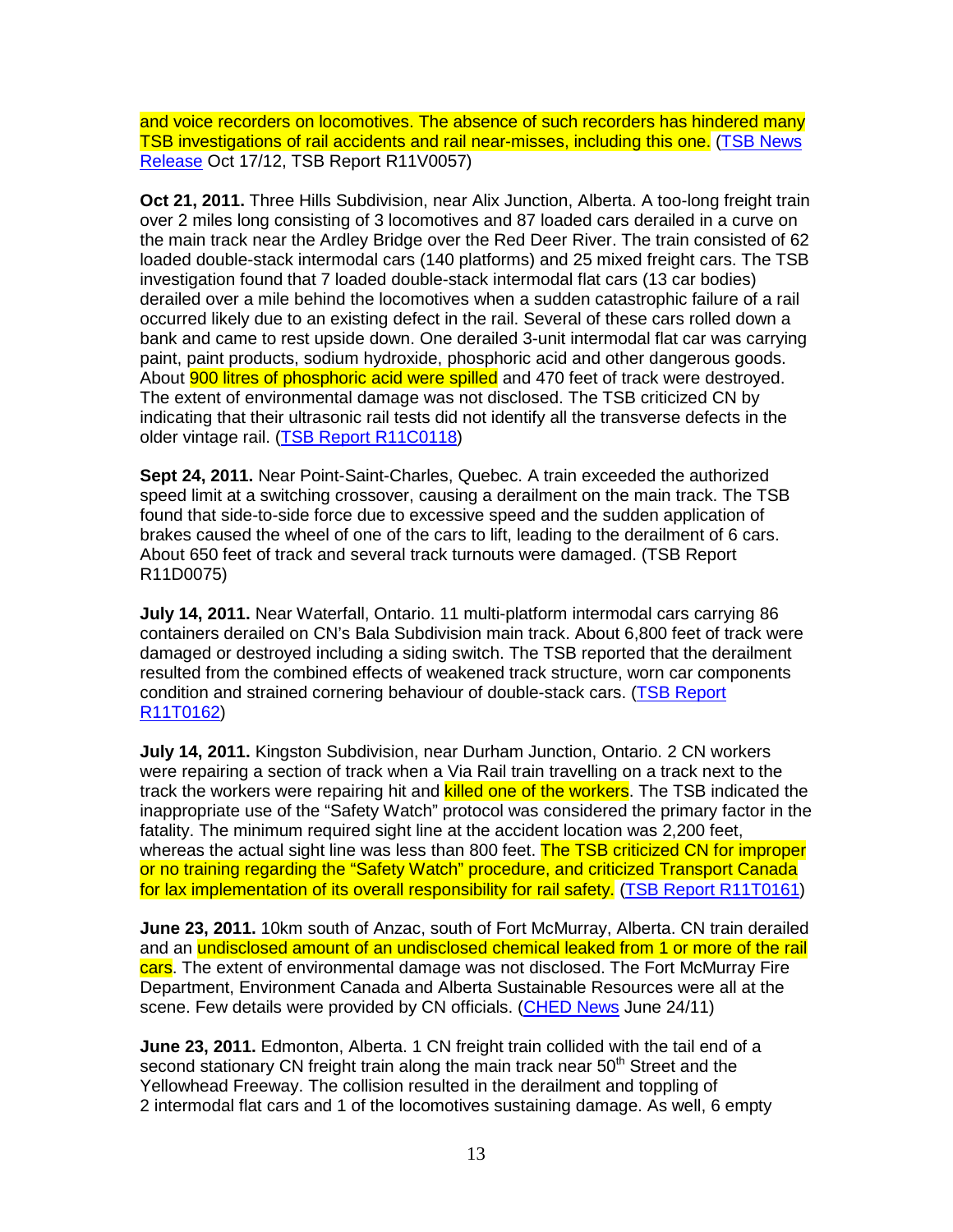containers and 2 containers loaded with waste paper and metal scrap were damaged. The TSB reported that the moving train was traveling too fast considering the short sight line distance, and that the operating crew was fatigued. (CBC News June 23/11, TSB Report R11E0063)

**June 3, 2011.** Edmonton, Alberta. A moving CN freight train collided with the tail end of a stationary CN freight train. 2 intermodal flat cars from the stationary train derailed, and the lead locomotive in the moving train was damaged. The crew in the moving train did not have a long-enough clear and direct line of sight and did not reduce train speed accordingly before it collided with the stationary train. The TSB investigation report released October 18, 2012 on the collision read, "In the absence of additional backup safety defences in signalled territory, when signal indications are not correctly identified or followed, existing defences may not be adequate to reduce the risk of collision and derailment." The TSB has had an outstanding recommendation for more than a decade regarding this problem and has identified it as an issue on its Watchlist which is a list of issues "the TSB has determined pose the most serious risk to Canada's transportation system." (TSB News Release Oct 18/12)

**May 22, 2011.** Sarnia Rail Yard, Ontario. 2 CN trains collided during switching operations in the yard. 6 tank cars carrying dangerous goods, a locomotive and 2 loaded bi-level auto carriers derailed. About 400 feet of track were damaged. Sarnia Fire and Rescue Services were on the scene and remained on site while CN crews cleaned up the mess. The TSB reported that train movement information was not properly communicated between yard coordinators and operating crews. (The Observer May 24/11, TSB Report R11T0113)

**May 17, 2011.** SW Strathcona County, near Edmonton, Alberta. A CN-caused wildfire burned several acres of a private conservation area - Bretona ConservAction Area. The Strathcona Fire Department and the landowner had to fight the fire and contain it to prevent the entire 100-acre conservation area from burning. The fire occurred only about 100m from the industrial rail yard built in 2010 as a joint project by CN, Cando Contracting Ltd. and Imperial Oil Ltd. to store 225 petroleum tank cars right next to 2 homes and 2 conservation areas. Had the fire spread into the rail yard, it would have been disastrous. CN has refused to compensate the landowner for damages resulting from the wildfire. (Railroaded News Release May 18/11)

**May 8, 2011.** Clover Bar Yard, Edmonton, Alberta. 4 freight cars jumped the tracks. CN did not share information on the contents of the derailed cars. (CTV News May 8/11)

**April 24, 2011.** Prince George CN Yard, British Columbia. A locomotive derailed and appeared to have crashed into cars that were full of coal. (250 News April 24/11)

**April 22, 2011.** Ikea (Sweden's furniture giant), Tuxedo Yards Development Corp., and Seasons (Winnipeg) JV Corp. are suing CN Rail for unspecified damages to the property where Ikea's new store was to be built in Winnipeg. More specifically, the suit claims CN has refused to remove fill and materials it dumped on the property over several decades. They also claim that while CN has removed the tracks, it didn't take away the ballast used to construct the spur track, and it also left underground drainage pipes all over the property. As well, the companies allege that when a building CN built on the site was being demolished, they found the walls contained hazardous levels of asbestos in the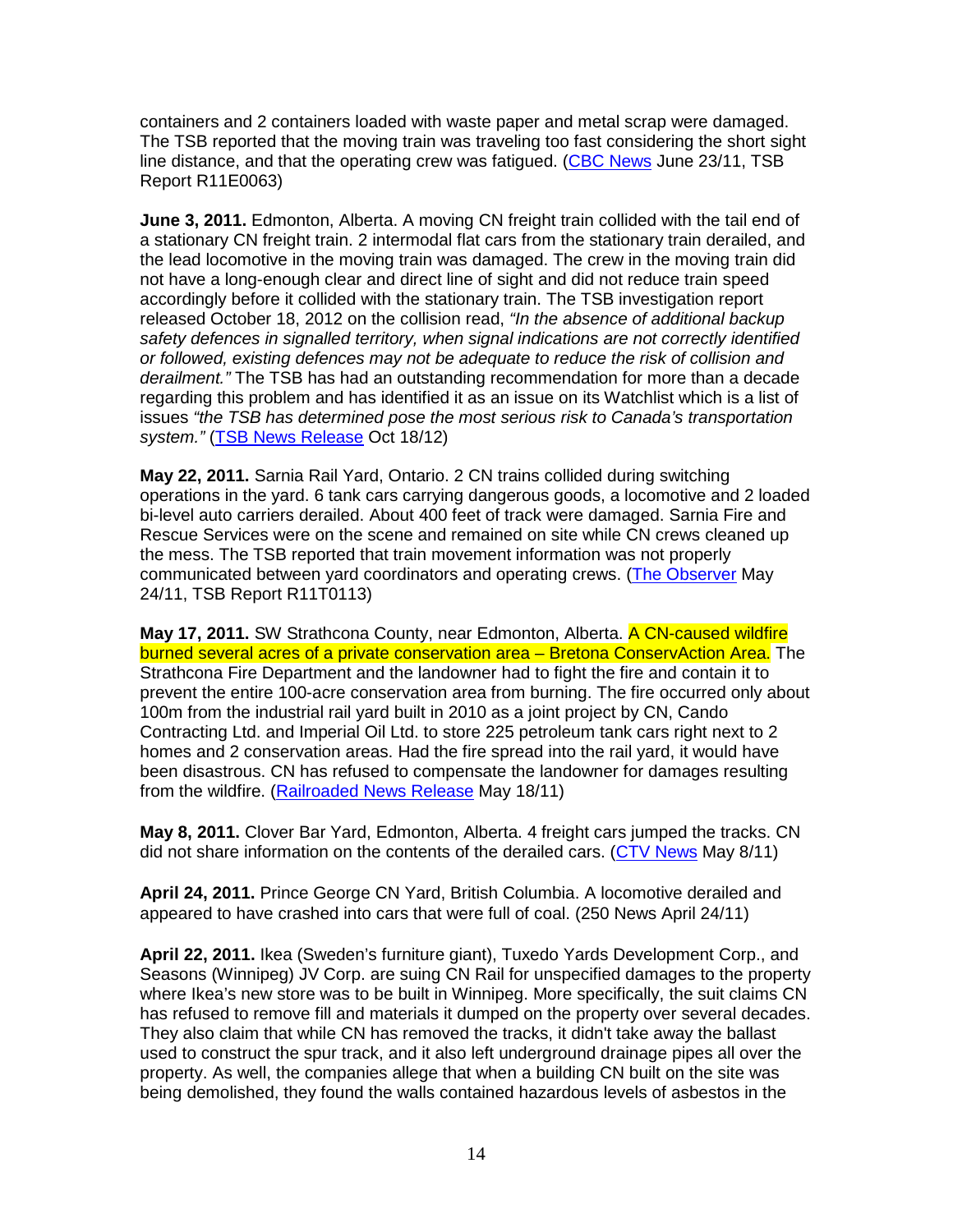vermiculite insulation. The companies claim they asked CN to remove the material, but finally did it on their own when CN didn't. (Winnipeg Free Press April 27/11)

**March 31, 2011.** Symington Rail Yard, Winnipeg, Manitoba. 10 CN cars derailed and 1 of the toppled cars **spilled an undisclosed amount of gasoline**. (Winnipeg Free Press March 31/11)

**March 27, 2011.** East of Port Hope, Ontario. At least 25 CN cars in a 116-car train derailed. The derailment, considered "significant", occurred on a main line and included spills of dangerous goods - jet fuel and propane. Booms were required in an attempt to contain the spills. A fire broke out and a "Red Alert" was issued through Emergency Management Ontario. A Red Alert means there is "a major risk to health, safety and security". Families from 20 houses were forced to flee their homes. The rail corridor was also shut down. About 67,000 litres of spilled aviation fuel were eventually recovered, while about 133,000 litres made their way into the local environment including the water system, causing undisclosed environmental damage. As with many other CN derailments across North America, CN did not allow the media near the vicinity of the spill to view clean up progress. Fuel spilled during the derailment on the shores of Lake Ontario continued to come up through a swamp area 19 months later. Production on 2 private farm properties was still not back to normal. Not only the farmland near the lake was affected, but the access roadways to them as well. Clean-up has included excavating and hauling away contaminated soil. It is not known whether CN has paid compensation to the farmers for damages. (Toronto Star March 27/11, Northumberland Today April 25/11, Northumberland Today Oct 4/12)

**March 15, 2011.** A U.S. Federal Appeals Court ruled unanimously that CN must honour conditions imposed by the U.S. Surface Transportation Board on CN's purchase of the Elgin Joliet & Eastern (EJ&E) Rail Line that runs between Illinois and Indiana. The decision means CN must pay \$68 million to cover the lion's share of costs in building 2 underpasses in the Chicago area to mitigate rail crossing traffic jams. CN has been battling with 33 communities along the EJ&E main line that are concerned about CN's aggressive approach to the EJ&E takeover. Communities have been concerned about increased rail traffic, increased noise and diesel exhaust pollution, adjacent property devaluation, and increased traffic jams at many rail crossings which have very significant impacts on emergency vehicle response times. (Chicago Business March 15/11)

**March 11, 2011.** A British Columbia Provincial Court convicted CN of an offence under the federal Fisheries Act. CN was sentenced to pay \$75,000 for spilling a deleterious substance – diesel fuel - into a fish-bearing river. In January 2009, Environment Canada was notified of a diesel slick near the confluence of Barker Creek and the Fraser River in B.C. Their investigation confirmed that the source was a fuel pumping station at the CN Rail Thornton Yards. (Daily Commercial News March 14/11)

**End of Feb 2011.** Kennedy Siding, Pine Pass, British Columbia. CN train carrying 16 propane cars derailed. (250 News Feb 26/11)

**Feb 12, 2011.** Fort Fraser, British Columbia. 36 of 104 loaded CN coal cars derailed on the main track. A rail car wheel fractured when a crack, which had been growing over a period of time, reached such a size that the wheel could no longer support normal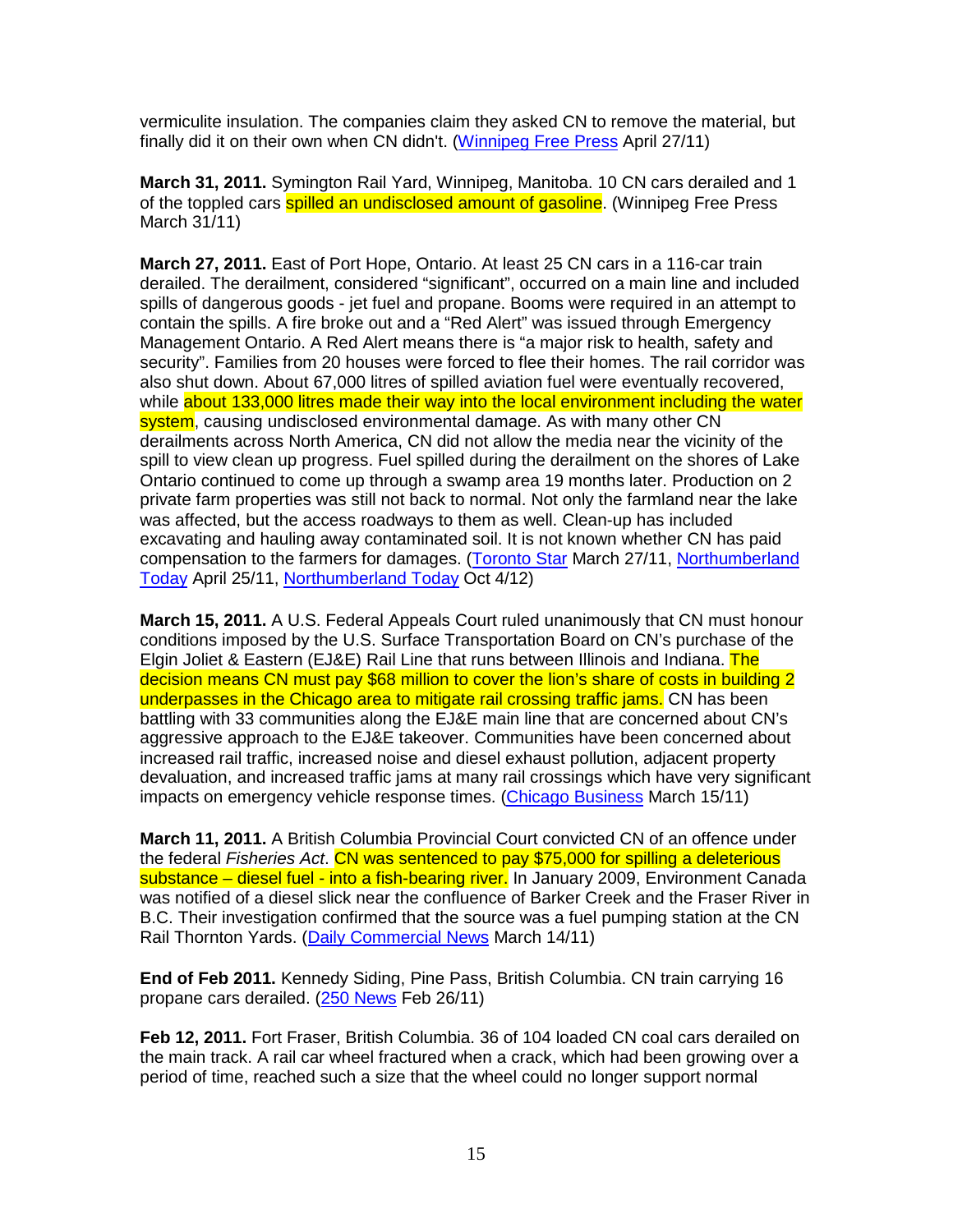service loads. 19 loaded CN coal cars went off the tracks on the same line near Caribou, B.C. December 21, 2011. (TSB Report R11V0039)

**Feb 7, 2011.** Mussey Township, St. Clair County, Michigan. 4 CN cars derailed, **spilling** ammonia nitrate, which is used as a fertilizer. CN did not disclose how much ammonia nitrate was spilled. (The Times Herald Feb 7/11)

**Jan 6, 2011.** Vernon Township, Michigan. A CN train that derailed spilled hydrochloric acid, forcing about 35 nearby residents to evacuate their homes. 12 of about 100 cars came off the tracks, including 4 that toppled over on their sides. 10 tank cars were loaded with toxic hydrochloric acid, 1 carried flammable ethanol and the other was a freight box car. At least 1 tank car with a capacity of 20,000 gallons spilled hydrochloric acid and a cloud of gas drifted into the surrounding area. Hydrochloric acid is toxic and can damage eyes, skin, lungs and other organs. Local authorities monitored air and water quality before lifting the evacuation notice. A CN public relations spokesperson refused to share information on the health of the train crew, saying it is company policy not to discuss the status of employees. CN also did not disclose how much hydrochloric acid had spilled or the extent of environmental damage. (Washington Post Jan 7/11)

**Jan 2, 2011.** 10km west of Tête-Jaune Cache, British Columbia. 33 of 113 loaded CN coal cars derailed at a bend in the track next to the Fraser River, on their way to Prince Rupert. The derailed cars slid onto the riverbank, spilling an undisclosed amount of coal. (Each car carries up to 1 million kg of coal.) A small marsh that drains into the Fraser River was directly impacted by the spilled coal. Crews worked several days clearing up the mess and removing all the debris. A veteran CN employee said the derailment could have been caused by any number of rail defects. (Rocky Mountain Goat Jan 5/11)

**Dec 27, 2010.** Neenah Rail Yard, Wisconsin. Part of a 99-car CN train - 11 empty freight cars - derailed and 7 of them toppled over on the main line. An undisclosed length of track was damaged. (Chicago Tribune Dec 27/10)

**Dec 21, 2010.** The U.S. Surface Transportation Board fined CN \$250,000 for intentionally under-reporting train blockages at railroad crossings along the EJ&E line between Illinois and Indiana. The decision was the first fine ever imposed on a railroad by the U.S. Surface Transportation Board. The decision stated that an investigation into Canadian National's reporting of the blockages, "supports the conclusion that CN has knowingly violated the Board's orders that CN report, on monthly and quarterly bases, the date and descriptive information for each crossing blockage exceeding 10 minutes in duration." For example, U.S. Representative Judy Biggert indicated that CN had reported only 14 blocked crossings lasting 10 minutes or longer for a particular reporting period, whereas the actual number was 1,457, over 100 times the reported number. TRAC (The Regional Answer to Canadian National) stated, "The STB decision brings to light a serious flaw in how railroads are regulated." TRAC has indicated that more needs to be done to ensure that communities across the U.S. are not harmed by CN's lack of respect for U.S. citizens. (nwitimes.com Dec 21/10, several other sources)

**Dec 10, 2010.** Prichard, Alabama. At least 10 CN cars loaded with coal derailed and 3 overturned, spilling an undisclosed amount of coal and closing Highway 45. (FELA Lawyer News Dec 10/10)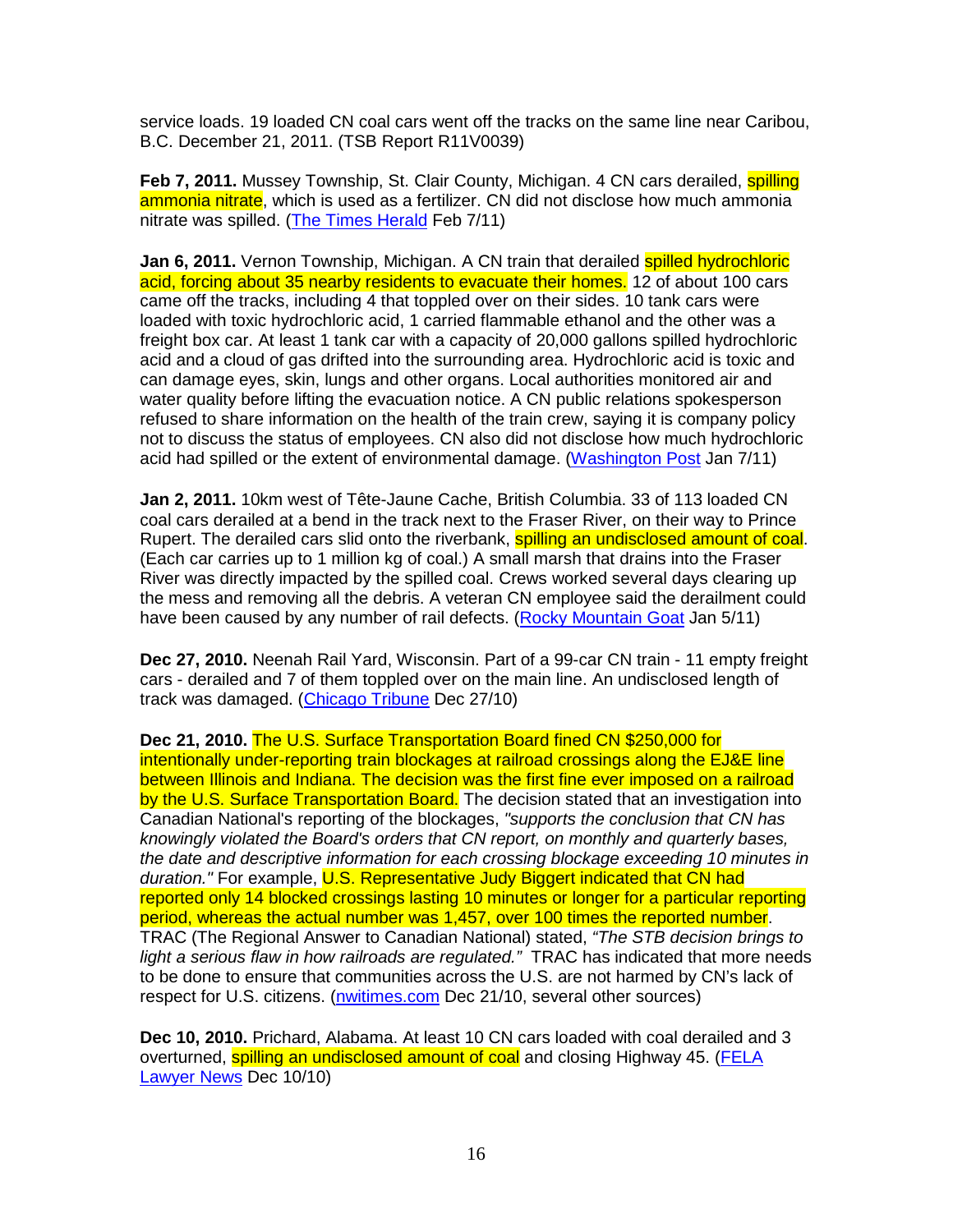**Nov 27, 2010.** Williams Lake, British Columbia. 2 locomotives derailed, disrupting traffic at a public crossing just north of a rail yard. (Williams Lake Tribune Dec 2/10)

**Nov 21, 2010.** Scotford Rail Yard, Fort Saskatchewan, Alberta. 14 CN cars fell off the track – 10 tank cars and 4 general freight cars - a short 3 months following a 43-car derailment in the same yard. Another CN derailment in the same yard April 6, 2005 involved a hydrogen peroxide spill. (Fort Saskatchewan Record Nov 25/10)

**Nov 19, 2010.** East of Vibank, Saskatchewan. 2 locomotives and 1 empty hopper car derailed, closing Highway 48 for 2 days while CN cleared the derailed locomotives and car, and repaired damages. (Regina Leader Post Nov 20/10)

**Nov 5, 2010.** SW Strathcona County, near Edmonton, Alberta. The first petroleum tank cars were moved in to an industrial rail yard joint ventured by Cando Contracting Ltd., CN and Imperial Oil Ltd. Construction of the new rail yard began June 21, 2010 and was completed by late October. Up to 225 tank cars owned by Imperial Oil Ltd. are to be stored and moved in and out of the rail yard. The rail yard was built only 68m from one home and 163m from another home, and only 30m from 2 conservation areas. This violates minimum set-back distance requirements of the Railway Association of Canada, Federation of Canadian Municipalities and CN's own policy, all of which indicate that new rail yards are not to be built within 300m of any homes. Construction and operation of the rail yard also breaches federal transportation, railway safety and environmental legislation and regulations; Alberta environmental protection and drainage legislation; Canadian Rail Operating Rules; CN environmental policies; CN community relations policies; Imperial Oil environmental policies; and, Imperial Oil community relations policies. (Railroaded News Release July 21/10, Railroaded News Release Nov 8/10)

**Oct 18, 2010.** Kingston Subdivision, near Lancaster, Ontario. CN train derailed 18 cars on the main track, including 6 cars containing dangerous goods. An undisclosed amount of sodium cyanide (solid) was spilled. As a precautionary measure, residents in close vicinity to the accident site left their homes. About 1,000 feet of track were damaged or destroyed. The train consisted of 2 locomotives at the head of the train and 122 cars (59 loaded, 63 empty). It weighed 8,350 tons and was 7,105 feet long. The train derailed due to a rail roll-over partly attributable to improperly assembling the train. (TSB Report R10D0088)

**Oct 10, 2010.** New Haven, Michigan. About 3,000 gallons of diesel fuel spilled from a CN locomotive, causing undisclosed environmental damage. (The Voice News Oct 11/10)

**Oct 8, 2010.** Parry Sound, Ontario. CN train carrying dangerous goods derailed. 19 cars fell off the tracks, 15 of them containing extremely flammable propane and fuel oil. A major emergency response included evacuations, road closures and fire crew deployment. Many rail cars and 1,000 feet of track were damaged. About 40 gallons of fuel oil were spilled. (Cottage Country Now Oct 8/10)

**Oct 2, 2010.** Near Newbrook, NW of Edmonton, Alberta. 2 locomotives and 18 cars derailed on the way from Edmonton to Fort McMurray in a 1½ mile long train with 3 locomotives and 162 cars. (Edmonton Journal Oct 3/10)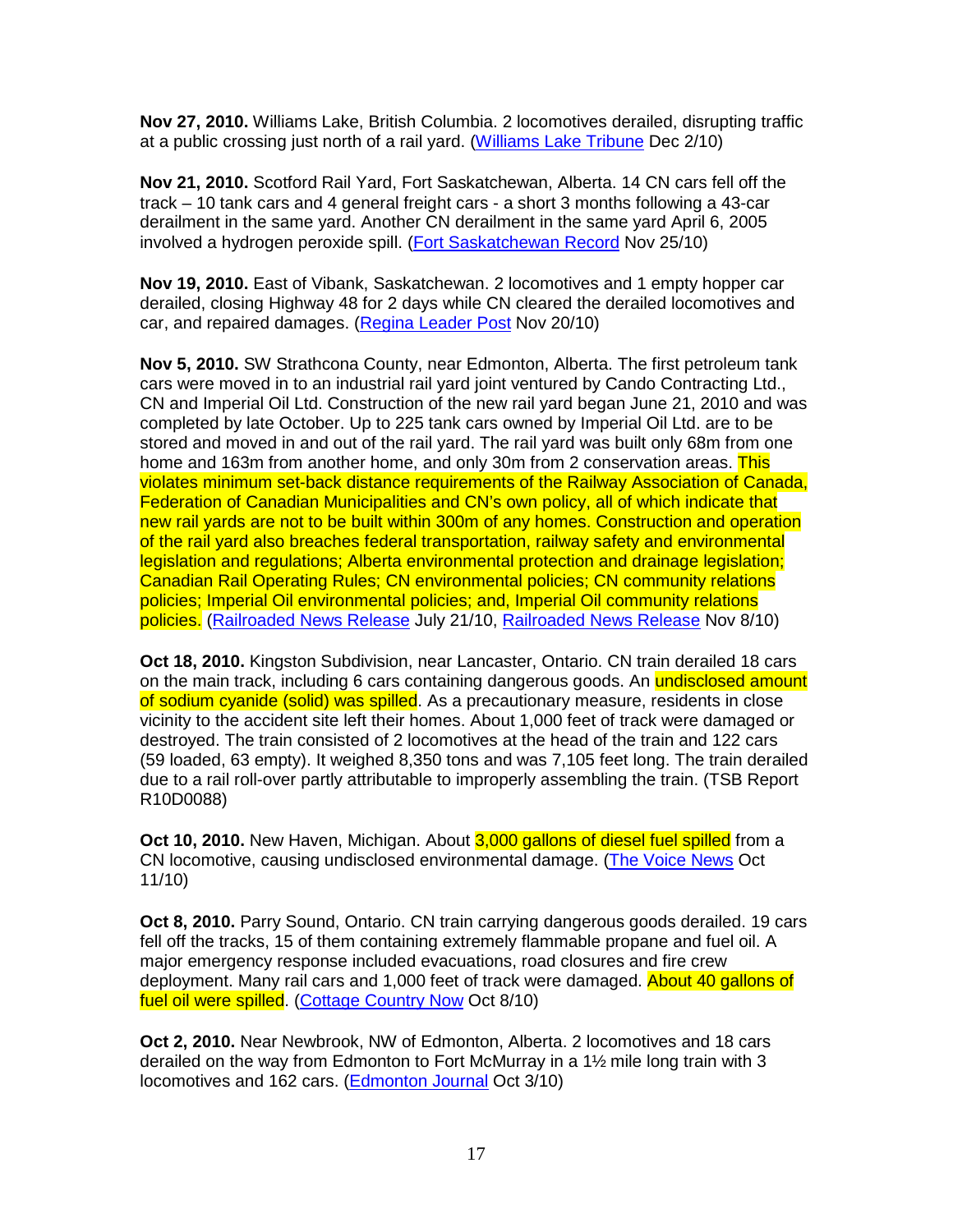**Oct 1, 2010.** Near Falding, Ontario. CN freight train derailed 21 cars on the main track. The derailed cars included 8 loaded tank cars containing liquefied petroleum gas and 7 loaded tank cars containing fuel oil. A number of homes in the vicinity of the derailment were evacuated. The TSB found that the train was not properly assembled, braking instructions were not properly followed, and the locomotive engineer was fatigued. (TSB Report R10T0213)

**Sept 30, 2010.** Brimson, North of Two Harbors, Minnesota. 2 CN ore trains collided after one of the trains carrying 116 cars full of taconite ore left a siding and entered the main track before getting permission. It later collided with a CN train with 118 empty rail cars. 3 locomotives and 14 cars derailed, all 5 crew members from both trains were injured, and the derailment resulted in over \$8 million in property damages. The NTSB blamed the collision on the loaded train entering the main line without permission and a lax CN policy on train right-of-way communication on a route without signals. (Duluth News Tribune Feb 12/13)

**Aug 23, 2010.** Saint-Maurice Subdivision, near Clova, Quebec. 17 CN cars (16 loaded and 1 empty) derailed and about half of the cars toppled over on their sides on the main track. About 1,300 feet of track were destroyed. The derailment zone covered a distance of about 1,300 feet. The derailed equipment consisted of 10 gondola cars loaded with wood chips, 1 covered hopper car (sodium cyanide residue), and 6 covered cars carrying newsprint. The train was made up of 5 locomotives and 95 cars (90 loaded and 5 empty), it weighed 13,100 tons and was 5,640 feet long. The derailment occurred when a track slid sideways as the train was passing over it. (TSB Report R10Q0037)

**Aug 18, 2010.** Scotford Rail Yard, Fort Saskatchewan, Alberta. 43 CN tank cars carrying 7 types of hazardous goods including diesel and liquefied petroleum gas derailed, many of them toppling over on their sides. The derailment occurred during switching operations - 1 CN train was shoving 50 loaded and 5 empty cars in the yard when the movement collided with 46 parked empty cars on the track. It is not known whether there were any hazardous products spilled or whether there was any environmental damage, as CN staff made sure no members of the public were allowed near the site. The TSB attributed the derailment to human error and to the poorly lit rail yard during a night time operation. Other CN derailments in the same yard include one April 6, 2005 and another one November 21, 2010 (Edmonton Journal Aug 19/10, Railroaded News Release Aug 19/10, TSB Report R10E0096)

**July 31, 2010.** 15km south of Lytton, British Columbia. A water bomber crashed in the Fraser Canyon while fighting a CN-caused wildfire, killing the pilot and co-pilot. (FireFightersCloseCall.com Aug 1/10)

**July 21, 2010.** 10km east of Prince George, British Columbia. 16 CN cars loaded with coal derailed.

**July 20, 2010.** Tk'emlups First Nation Reserve, near Kamloops, British Columbia. A fire investigator is confident that a CN engine in a rail yard ignited a large grass fire on the Tk'emlups First Nation Reserve. In 2009, the City of Kamloops billed CN for \$20,000 for firefighting when sparks from a train ignited a 3-day blaze. These are just a few examples of the many fires caused annually by CN. Idling and slow-moving locomotives, such as in rail yards, pose particularly high fire hazards. (Kamloops Daily News July 23/10)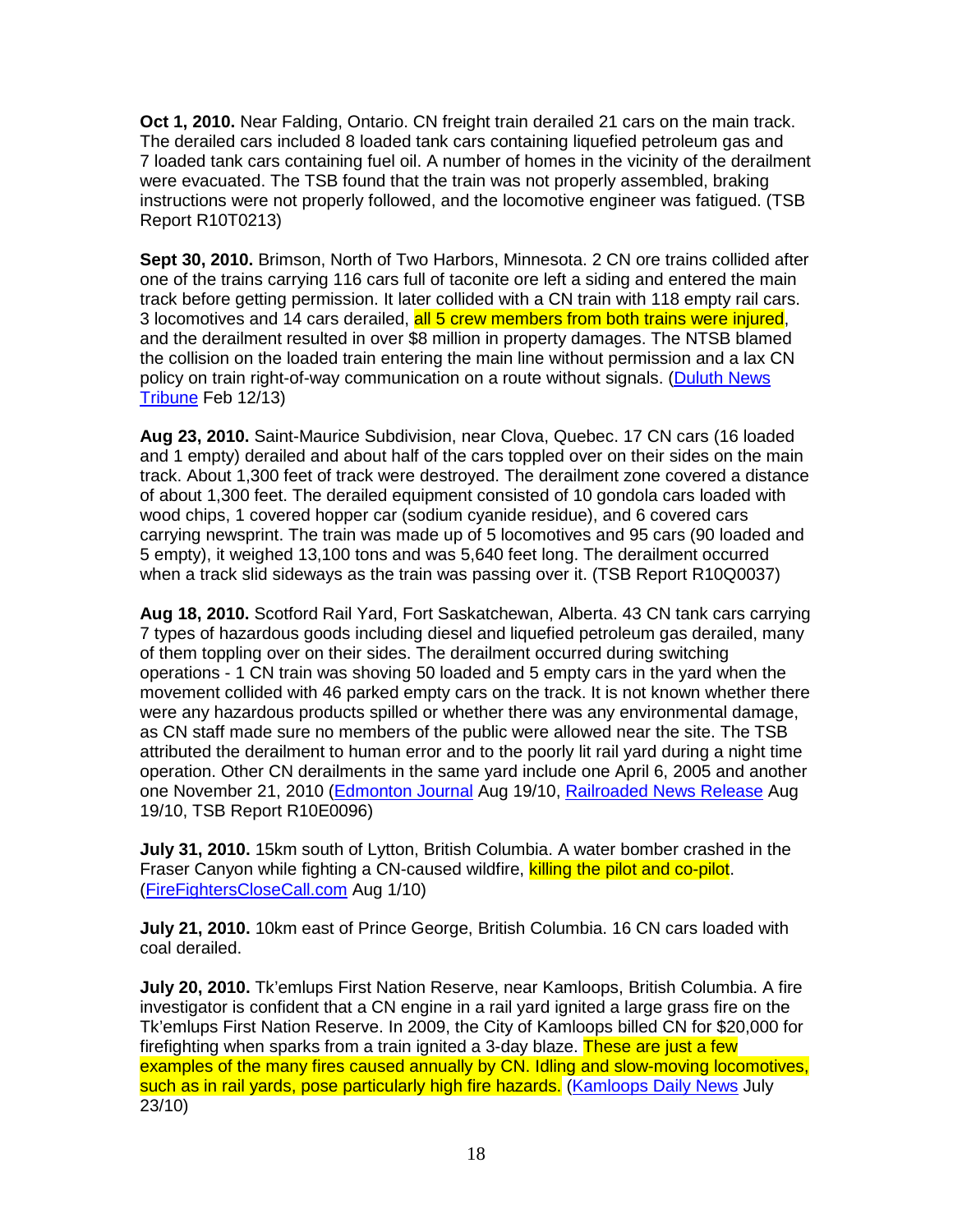**July 6, 2010.** Jasper Yard, Jasper, Alberta. A CN freight train collided with a Via passenger train while passengers were disembarking on the station track. The passenger train was pushed to a 45° angle. The CN l ocomotive and one of the Via passenger cars were damaged. The TSB attributed the accident to human error – improper communication between the 2 crews. (TSB Report R10E0080)

**June 15-28, 2010.** Between Sarnia, Ontario and Port Huron, Michigan. About 2,000 rail tank car loads of biodiesel were moved back and forth repeatedly across the Canada/U.S. border without unloading the cars. One CN worker said, "In 25 years, I'd never done anything like it…The clerk told me it was some kind of money grab. We just did what we were told." CN made \$2.6 million from the money-making scheme. (UPI Dec 3/12)

**March 30, 2010.** Pickering, Ontario. 9 cars of a 149-car CN train stretching 9,383 feet and weighing 12,166 tons jackknifed and derailed at the Pickering GO Station on the main track. 1 car spilled a load of lumber and the fuel tank of one of the 3 locomotives was punctured and **spilled 50 litres of diesel fuel which caught fire**. Local residents were concerned about the sixth derailment in as many years along this section of track running from Whitby to Pickering. This is of particular concern to Canadians living next to railways, considering that 12% of all rail traffic carries dangerous goods, according to the Railway Association of Canada. In April 2011, the TSB issued a scathing investigation report faulting the way in which this latest train was assembled. The train was pulled by 3 locomotives, all located in the front of the train, a method the TSB has blamed for a number of other CN derailments involving these too-long and too-heavy trains. Following a similar CN derailment near Brighton, Ontario in 2009, CN had pledged to start building trains over 8,500 feet long by spacing locomotives throughout the train, a technique known as distributing power, which cuts down on in-train forces. The TSB has investigated 10 derailments that involved longer, heavier trains and excessive in-train forces. 9 of these were Canadian National trains. CN has the lowest safety level rating, 1 or 2 on a scale of 5. One of many reasons identified for this poor safety record is the lack of dialogue by CN management with its train operators and the general strained relationship between the railway union and CN management. A "culture of fear" is known to exist within CN, and workers are reluctant to bring safety risks to the attention of their supervisors for fear of reprisal. (TSB Report R10T0056, The Toronto Star March 31/10, Financial Post April 15/11, Consider This April 21/11)

**March 2, 2010.** Morrisburg, Ontario. CN train derailed 26 cars on the Kingston Subdivision main track. The train comprised 2 locomotives and 121 cars (53 loaded, 68 empty). It was 8,703 feet long and weighed 9,641 tons. About 1,400 feet of track, including 4 crossovers, were damaged. The TSB blamed the derailment on a cracked axle and insufficient inspections by CN. (TSB Report R10T0035)

**Feb 25, 2010.** St-Charles-de-Bellechasse, Quebec. A Via Rail passenger train on CN track entered a siding track at excessive speed resulting in 2 locomotives and 6 passenger cars derailing on the main track. 2 locomotive engineers and 5 passengers were injured. A house, garage and 6 motor vehicles were destroyed. Via passenger cars and siding track were also extensively damaged. About 3,000 litres of diesel fuel spilled from the derailed train, causing undisclosed environmental damage. The TSB reported the following factors as contributing to the derailment: snow accumulation, poor visibility, misinterpretation of the advance switching signal, and safety deficiencies related to medical testing for employees (slow transfer of medical information for locomotive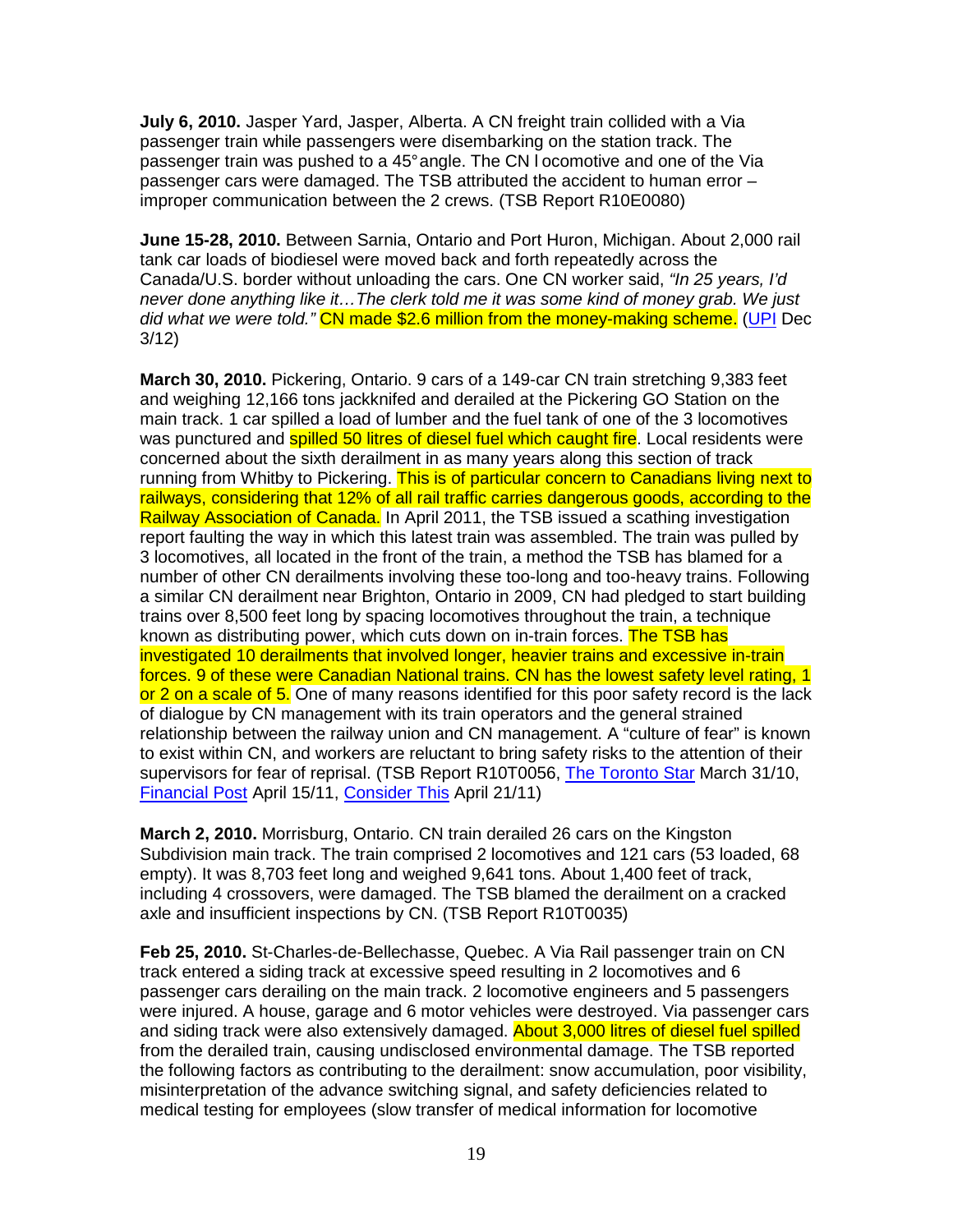engineers hired by Via Rail from CN and other railways). When the TSB investigation report was released March 6, 2012, TSB officials said Canadians have reason to fear rail safety because the rail industry and Transport Canada refuse to recognize the necessity of maintaining and in many cases improving rail safety measures. (CTV News March 6/12, TSB News Release March 6/12, TSB Report R10Q0011)

**Feb 9, 2010.** MacMillan Yard, Toronto, Ontario. 2 CN cars derailed in the yard during switching operations. 1 of the cars, a tank car, broke into 2 sections and **spilled its entire** load of about 57,000 litres of ferric sulphate - a hazardous corrosive liquid - along the roadway and adjacent tracks. The extent of environmental damage from the spill was not disclosed. 3 additional cars were damaged. The TSB reported that the tank split in 2 due to a small fatigue crack at a weld seam that should have included a reinforcing pad. (TSB Report R10T0020)

**Dec 5, 2009.** Rivers Subdivision, near Spy Hill, Saskatchewan. A CN freight train derailed 36 cars on the main track, including 22 tank cars loaded with dangerous goods – liquefied propane, benzene, plastic pellets. An undisclosed quantity of dangerous goods was subsequently spilled, resulting in a fire which initially involved 34 of the cars and burned for 6 days. All residents within a 1.6-kilometre radius were evacuated. About 400 feet of track were destroyed. The extent of environmental damage was not disclosed. The train consisted of 2 locomotives at the head of the train and 168 cars (142 loaded, 26 empty). It weighed 12,423 tons and was over 2 miles long. The TSB determined the probable cause of the accident was the sudden failure of a rail that had persistent surface defects. (TSB Report R09W0252, several additional sources)

**Nov 21, 2009.** Lac-St-Jean Subdivision, Sainte-Tite, Quebec. A CN train derailed 10 cars (5 loaded and 5 empty) on the railway bridge across des Envies River. About 200 feet of the main track were damaged and one span of the bridge was destroyed. The train consisted of 2 locomotives and 11 cars (5 loaded and 6 empty). It weighed 1,250 tons and was 850 feet long. The derailment was caused by a fatigued rail on the bridge that had developed numerous defects over time. (TSB Report R09Q0047)

**Nov 17, 2009.** Yale Subdivision, near Komo, British Columbia. A CN freight train consisting of 1 locomotive, 45 loaded cars and 13 empty cars struck a debris slide of rock, mud and trees on the main track that derailed the locomotive and 3 cars loaded with copper concentrate. The train struck the slide, rode up and over it and came down on the other side where the locomotive rolled over onto its side. The first 3 cars behind the locomotive jackknifed and derailed. About 833 gallons of fuel were spilled from the locomotive, which overturned on its side, resulting in undisclosed environmental damage. The locomotive engineer sustained contusions and a laceration to his right leg. The conductor suffered a fractured right thumb and contusions. Both were taken by ambulance to the hospital in Hope. The train weighed 6,394 tons and was 3,519 feet long. (TSB Report R09V0235)

**July 17, 2009.** Limoilou Yard, Quebec City, Quebec. 5 CN tank cars derailed. A turnout and about 180 feet of track were damaged. Aviation fuel, which is extremely flammable and explosive, spilled from one of the tank cars. A safety perimeter was established around the derailment area. The Dufferin-Montmorency Highway and neighbouring public roads were closed to traffic. The derailment occurred when a track in one of the yard switches rolled over due to the lateral forces exerted by the heavy tank car wheels. (TSB Report R09Q0030)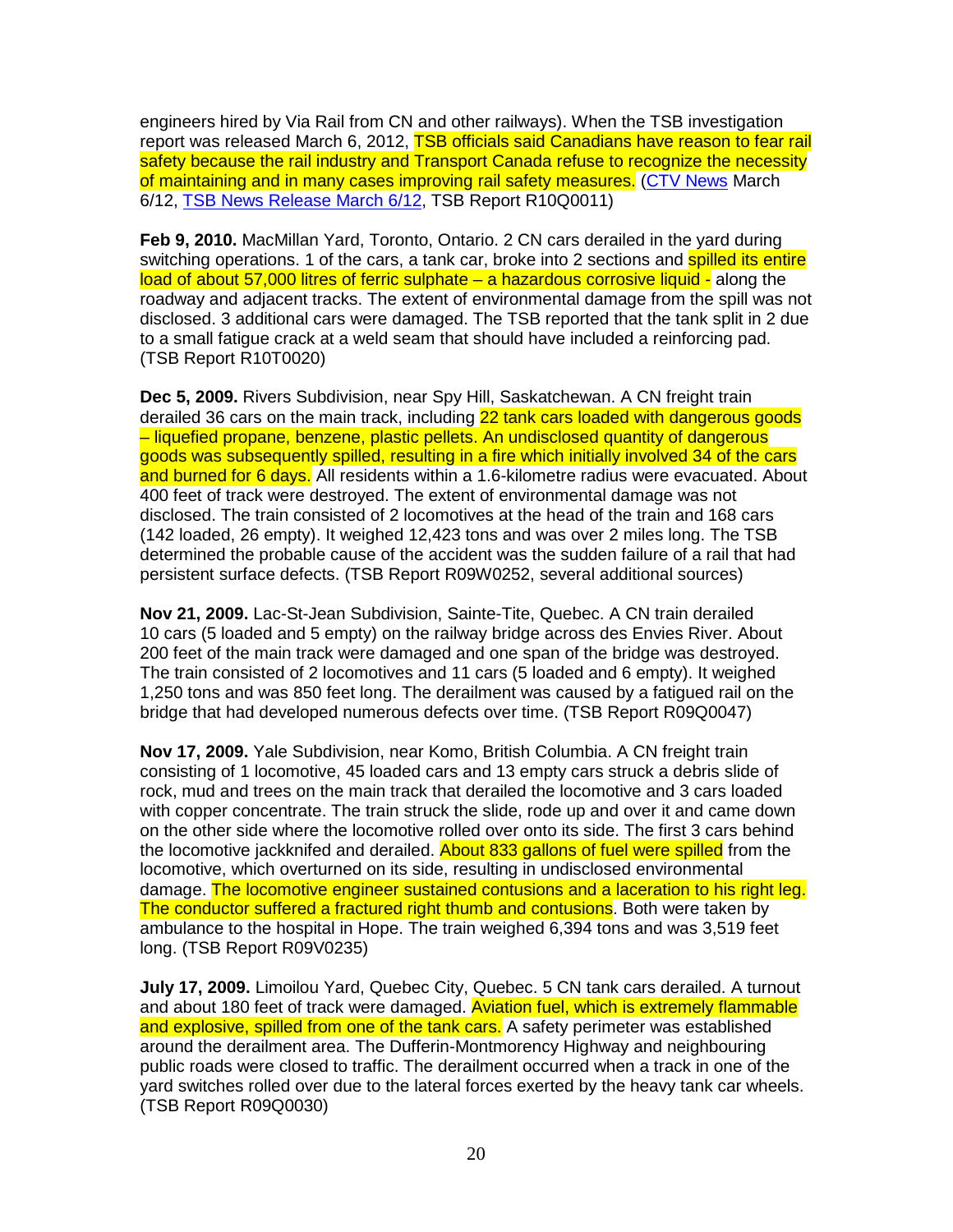**June 28, 2009.** Redditt Subdivision, Jones, Ontario. A CN train collided with the tail end of another CN train which was stopped on the main track. As a result of the collision, the 4 intermodal cars (six platforms in total) from the stationary train and the 3 locomotives from the moving train derailed. The locomotive engineer from the moving train was transported to hospital with injuries. The TSB reported miscommunication between the rail traffic controller and the operating crew of the moving train. (TSB Report R09W0118)

**June 19, 2009.** Cherry Valley, Illinois. 19 of 74 tank cars carrying flammable ethanol, derailed at a highway railway crossing where cars waited for the train to pass. 13 of the derailed cars were punctured, causing the ethanol to spill which exploded into a huge fireball. The train, hauling a total of 114 cars, was carrying about 2 million gallons of ethanol. One 44-year-old woman waiting at the railway crossing burned to death, and 9 to 11 others were injured (reports vary). The dead woman's husband was burned but survived and her 19-year-old pregnant daughter was injured and lost her baby. 600 nearby homes were evacuated due to the intensity of the ethanol fire. About 60,000 gallons of ethanol spilled into a creek that flows into the Rock and Kishwaukee rivers, killing a minimum of 72,350 fish, many of which were game species. The Illinois Attorney General found CN Rail responsible for what was characterized as the single-largest fish kill that was not natural in the history of the state of Illinois. Monetary damages were estimated to total \$7.9 million. The NTSB investigation found a washout of the tracks, a failure of CN's emergency communications, and inadequate design of the tanker cars all contributed to the derailment and severity of the accident. The NTSB report released in February 2012 contained many more criticisms of CN. Associated Press research of U.S. statistics revealed that ethanol tank cars have been breached in at least 40 serious accidents between 2000 and mid-2012. An Illinois District County Court ordered CN to pay US\$36 million to settle 2 negligence lawsuits that revealed Canada's largest railway was negligent in the operation, maintenance and supervision of the train and track. (Associated Press Sept 12/12, Rock River Times June 6/12, NTSB Report RAR-12-01)

**May 22, 2009.** CN Walker Yard, Edmonton, Alberta. A fire broke out in the rail yard and was contained within about an hour. Generally, rail yards pose high fire risks because extremely flammable diesel fuel, oil, grease and solvents leak and drip all over the ground from locomotives and rail cars. As well, tank cars carrying flammable products often ignite during derailments and spills in rail yards. (Edmonton Sun May 23/09)

**May 19, 2009.** Becancour, Quebec. A stub sill was reported broken on a tank car loaded with chlorine at a chemical plant. (A stub sill is part of the frame which connects the tank cars.) Based on this particular type of fault, the **TSB warned, "that tens of thousands of** faulty railway cars may be in operation, hauling dangerous goods across Canada". (TSB Report R09W0016)

**March 21, 2009.** Kingston Subdivision, near Brighton, Ontario. 6 of 137 CN rail cars were ripped off the main track - 3 carrying hazardous materials - after the train, which stretched nearly 2.7km, came to an unexpected and abrupt stop. This forced some of the heavier loaded cars in the back of the train to crash into some lighter empty ones closer to the front, causing the knuckle on the 107<sup>th</sup> car to break. CN and others have been realizing significant cost savings by increasing the length and weight of their trains, and by improperly assembling them, but at the same time this practice is compromising safety. As a result of the increasing number of derailments of too-long, too-heavy and improperly assembled trains, the federal government launched a 2-year study in an attempt to develop regulations to address the problem. (TSB Report R09T0092)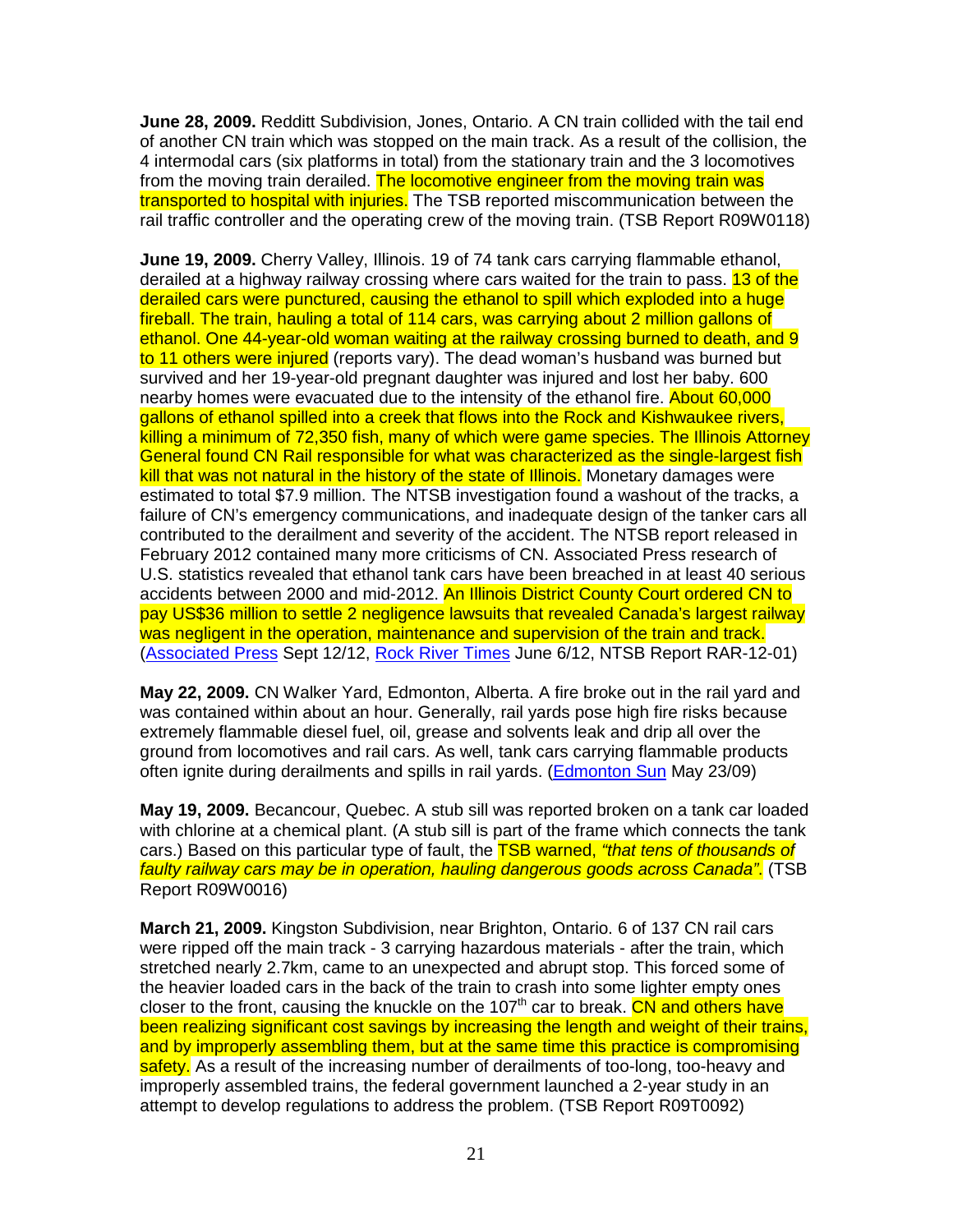**Feb 13, 2009.** Allanwater Subdivision, Robinson, Ontario. A CN freight train derailed 2 locomotives and 29 cars on the main track. The derailed cars included a load of sodium chlorate and 2 loads of propane. The derailed cars struck an 800-gallon wayside propane tank that fuelled a switch heater, puncturing it and igniting an explosion and fire. The fire engulfed most of the derailment site, including approximately 15 of the 29 derailed cars. 2 tank cars of lard and a carload of lumber were consumed in the fire. Several bulldozers and large backhoes were brought to the accident site to contain the fire and to work on restoring the rail line. The heavy equipment spread the damaged rolling stock about the site and covered it in snow in an effort to extinguish the fire, which burned for about 24 hours. The train consisted of 2 locomotives at the head of the train and 94 cars. It weighed 10,386 tons and was 6,061 feet long. The TSB was unable to determine the cause of the derailment because the wrecking and restoration work had commenced without TSB consent. (TSB Report R09W0033)

**Jan 14, 2009.** Near Dugald, Manitoba. A faulty stub sill went undetected, allowing a tank car loaded with 51,500 pounds of flammable liquid propylene to separate from the rest of the train before coming to a stop. (A stub sill is part of the frame which connects the tank cars.) In a scathing report issued August 25, 2010, the TSB said the lack of formal protocols to record and report stub sill failures may prevent other broken parts from being found before the next accident. The TSB warned "that tens of thousands of faulty railway cars may be in operation, hauling dangerous goods across Canada". The TSB continued, "Approximately 41,000 cars within the North American tank car fleet are equipped with this model of stub sills, and approximately 35,000 of them are in dangerous goods service…These numbers are alarming and must not be ignored." Adding to the concern, Transport Canada, the regulator, was either unaware of, or had limited information regarding, stub sill failures so the problem has gone undetected. The TSB strongly suggested Transport Canada take the lead in coordinating with the railway industry and other North American regulators on the issue of reporting stub sill failures. (This does not appear to have been done.) Adding to the risk, the TSB said today's trains are longer and heavier than ever, making them more difficult to control. Alarmingly, stub sills manufactured according to older design criteria may be more susceptible to failure in the current operating environment of longer heavier trains. Prior to the mid-1990's, an average train in main-track service was about 5,000 feet long and weighed 6,000 to 7,000 tons. Following the privatization of CN in 1995, some of the trains are now over 12,000 feet long and weigh more than 10,000 tons. (TSB News Release Aug 25/10, TSB Report R09W0016)

**Dec 31, 2008.** Drummondville Substation, near Villeroy, Quebec. 33 CN cars derailed on the main track - 7 tank cars with residue, 6 empty box cars and 20 loaded covered hopper cars. 2 main-track turnouts were damaged. A switch heater gas line was severed, causing about 2,000 gallons of propane gas to leak into the air. About 500 feet of track were destroyed. The train consisted of 3 locomotives and 115 cars (70 loaded and 45 empty), weighed 10,800 tons and was 7,000 feet long. The local fire department was advised by local residents of the accident, arrived on the scene shortly thereafter, and established a safety perimeter, evacuating about 70 residents from the area. Passenger and freight train service were suspended for several days. The TSB reported that the train derailed when the switch heel block joint failed under the weight of the train, and that a simple wrench test would have detected the loose switch bolts. (TSB Report R08Q0028)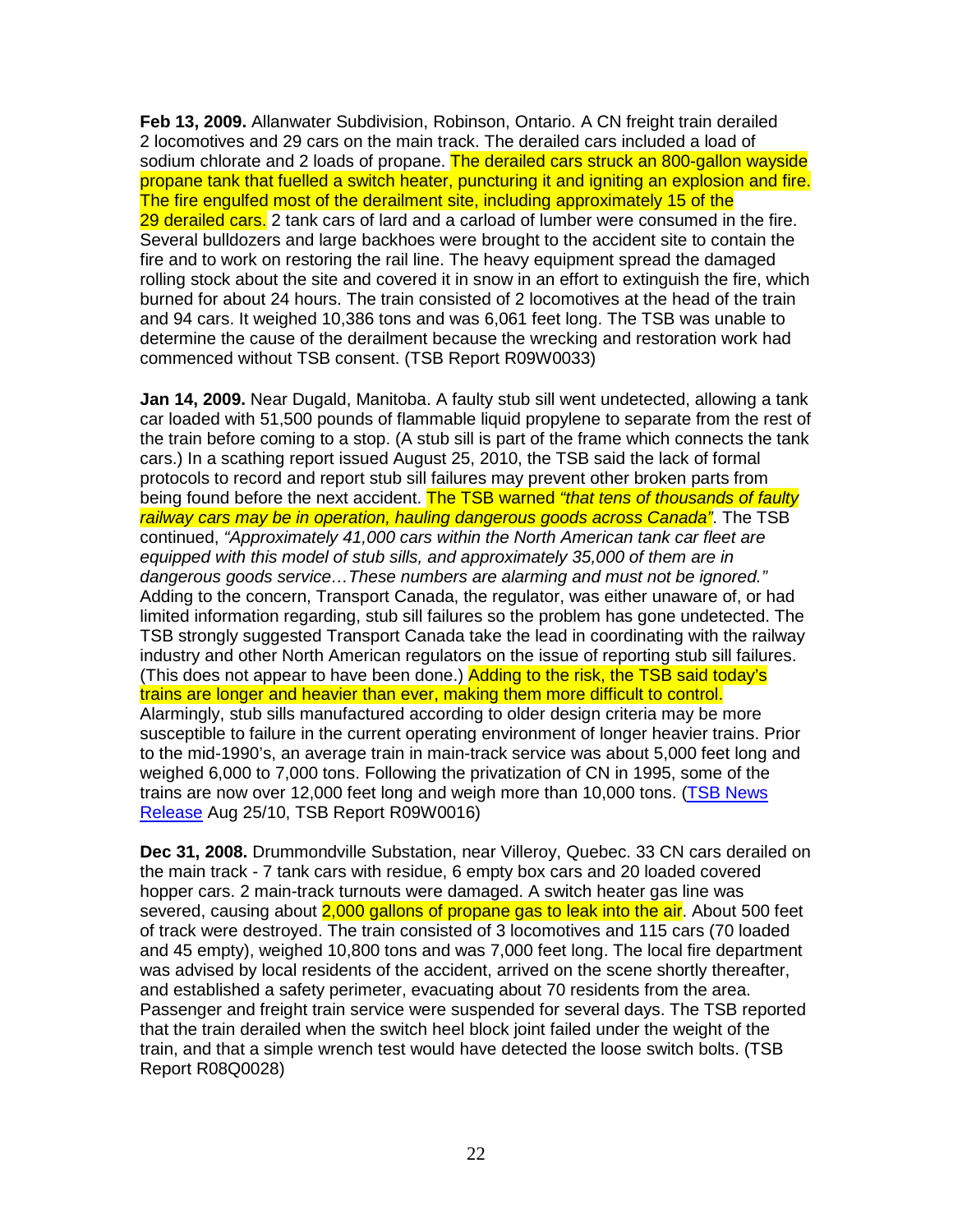**Dec 18, 2008.** Edson Subdivision, Peers, Alberta. A CN freight train weighing 9,444 tons and 8,244 feet long derailed 48 of its 147 cars on the main track. The derailed cars included 16 loaded hopper cars, 7 loaded centre beam bulkhead flat cars, 3 loaded box cars, 12 empty covered hopper cars, a loaded gondola, and 9 tank cars carrying residue. The first 6 derailed cars had left the track on the high side of a curve. The following 42 cars were derailed on both sides of the track. About 1,715 feet of main track were damaged. The TSB reported that, as the train was travelling through the curve, the high rail likely broke under the 21st car or one of the adjacent cars due to heavy loads and inservice forces. (TSB Report R08E0150)

**Oct 21 & 22, 2008.** Symington Yard, Winnipeg, Manitoba. 3 CN cars derailed in the yard on October 21. On October 22, a CN mechanical crew was cleaning up the derailment site. While one of the clean up crew members was monitoring a crane that was lifting a derailed car, the employee was struck by a locomotive that was in switching operation right next to the derailment work site. The employee, who suffered a broken wrist, a facial laceration and a bruised knee, was taken to the hospital. The TSB questioned why CN decided to resume normal switching operations so quickly and so close to the derailment site where clean up activities were underway. This resulted in reducing the physical space available to the clean up crew and, therefore, the level of protection. The locomotive struck the employee because the physical space required to conduct re-railing activities was insufficient. (TSB Report R08W0219)

**Oct 1, 2008.** Near Hamiota, Manitoba. 11 empty cars of a 153-car CN train derailed, causing major damage to both the rail lines and the cars. (TCRC76 Oct 2/08)

**July 3, 2008.** CN Bedford Subdivision, Halifax, Nova Scotia. A Via Rail train was moving westward exiting a loop track. At the same time a CN train was reversing eastward toward Halifax Ocean Terminals. In an area where sightlines were restricted due to the curvature of the track and a rock cut, the 2 trains collided. As a result of the collision, 2 locomotives, a baggage car and 5 coaches of the Via train were severely damaged. There was also some track damage. (TSB Report R08M0063)

**June 23, 2008.** Wabamun, Alberta. A stub sill on a tank car completely severed from the car during normal CN train operation. The car was scrapped with, unfortunately, no record of the stub sill failure which could have helped fix the problem on many other tank cars carrying dangerous goods. (A stub sill is part of the frame which connects the tank cars.) Based on this particular type of fault, the TSB warned, "that tens of thousands of faulty railway cars may be in operation, hauling dangerous goods across Canada". (TSB Report R09W0016)

**May 2008.** Standing Committee on Transport, Infrastructure & Communities released its report on Rail Safety in Canada. The report was particularly critical of CN's carrying out of safety standards and manner of reporting safety issues. The Committee wrote, *"Due* to the frequency of rail accidents in Canada in the last few years, notably in British Columbia, Alberta, Ontario and Quebec, there is a concern that the rate of accidents is on the rise. The repercussion from these accidents has been severe in terms of human fatalities and environmental damage." The Committee remained concerned about both the increase in main track derailments and the need for better rail safety generally across the country. There is a lack of accountability by both Transport Canada and the railroads with regard to rail safety. Transport Canada is not accountable enough in enforcing safety regulations, ensuring the implementation of safety procedures is more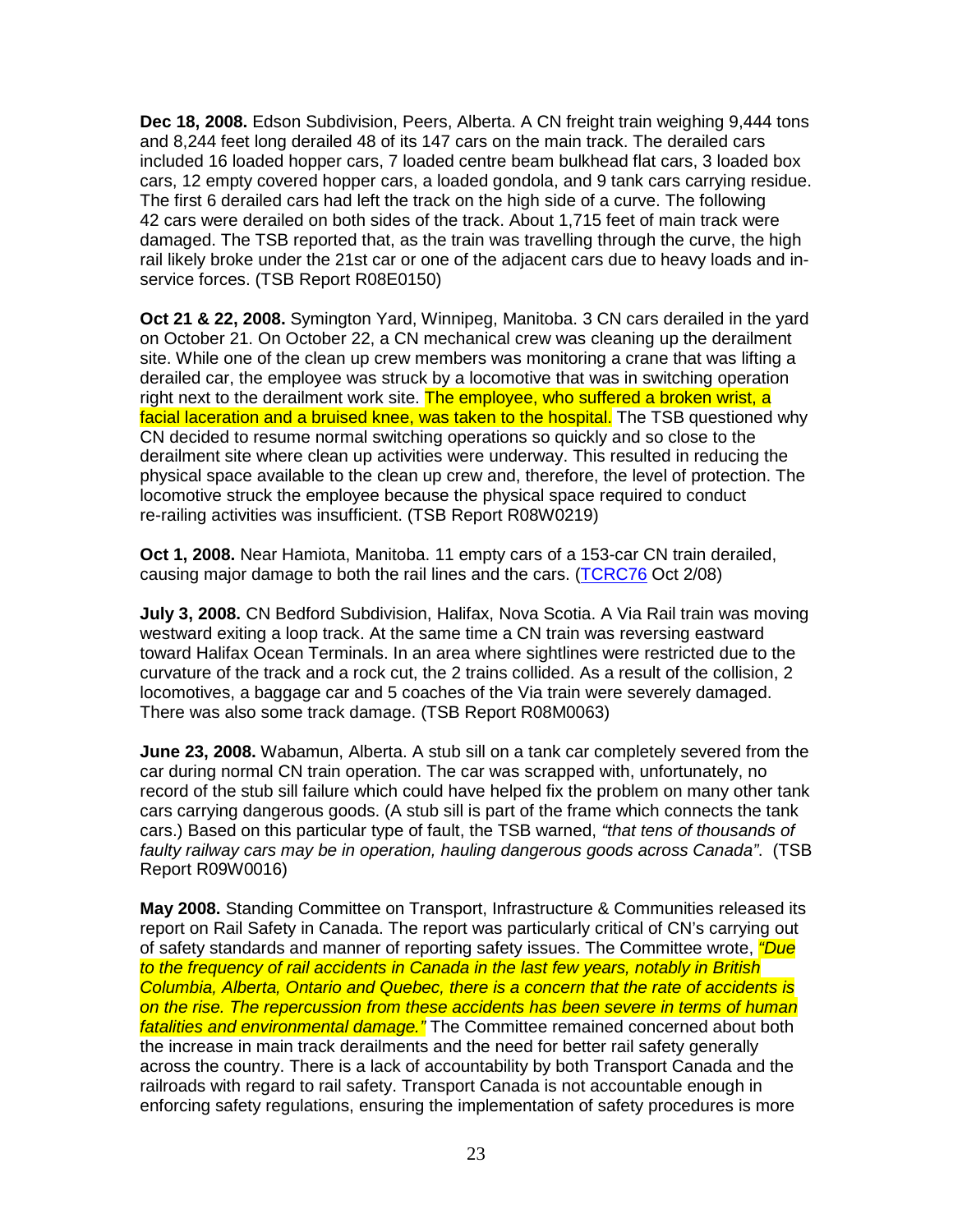consistent across the country, conducting safety audits and making safety audit results public. Transport Canada needs more resources and needs a more hands on approach to rigorous inspection programs and to enforcing safety regulations. The railways, particularly CN, were criticized for the lack of meaningful management-employee consultations, poor crew training, poor employee fatigue management, and poor prioritizing and carrying out of safety procedures. The Committee also criticized Transport Canada and the railways for the serious delays in implementing the Safety Management Systems, developed 7 years earlier. On a scale of 1 to 5, with 5 being the optimal level, CN was at level 1 or 2, CP at 3 and Via Rail at 4 in terms of progress to properly implement the Safety Management Systems. CN employees were reluctant to report safety violations, for fear of reprisals from the company, and stated they were working within a "culture of fear". The fear of discipline for reporting safety violations was viewed by CN employees as a major deterrent to reporting such violations. The Standing Committee developed 14 recommendations to address the above-mentioned shortcomings. (Standing Committee Report May 2008, Maclean's July 7/08)

**Feb 18, 2008.** Oakville Substation, Aldershot, Ontario. 20 CN cars derailed including 5 residue tank cars - 3 containing sulphuric acid residue and 2 containing sodium hydroxide residue. There was significant structural damage to a neighbouring industrial building. The train consisted of 3 locomotives and 139 cars (79 loaded, 43 empty, and 17 residue tank cars). It weighed 11,908 tonnes and was 8,027 feet long. The TSB reported that a rail car wheel broke while the train was moving through a curve in the track. The wheel was defective and had been deteriorating for some time. The TSB said without an appropriate quality assurance process for inspecting wheels, derailments will continue. (TSB Report R08T0029)

**Oct 30, 2007.** Malport, Ontario. A CN freight train derailed while stopping to set off a block of intermodal cars. The train consisted of 4 locomotives at the head of the train and 131 cars (59 loaded and 72 empty), was 7,839 feet long and weighed 7,810 tons. 32 cars derailed and about 2,500 feet of track were destroyed or damaged. The TSB investigation determined that weakened track rolled over, initiating the derailment. The derailment actually consisted of 2 separate derailments, an initial one involving only 2 cars, and then a subsequent one that resulted in other derailed cars continuing to spread rail until the added drag finally brought the train to a stop. (TSB Report R07T0323)

**Oct 27, 2007.** Edson Subdivision, Peers, Alberta. A CN train did not stop prior to a stop signal on the main track and collided with a second CN train that was entering the siding. As a result of the collision, the locomotives and 22 cars of the train that could not stop derailed; 10 other cars were damaged but did not derail. 5 cars on the train that was hit derailed and 4 other cars were damaged but did not derail. The TSB reported that the locomotive engineer in the train that failed to heed the stop signal was fatigued. The report said despite previously-acquired knowledge on employee fatigue, the countermeasures that CN had in place were ineffective. In view of the severity of the accident and the availability of other crews at that location, consideration should have been given to relieving the crew from the train that missed the stop signal. (TSB Report R07E0129)

**Sept 17, 2007.** Halton Subdivision, MacMillan Yard, Toronto, Ontario. A CN train remotely controlled by Beltpack and consisting of 67 loaded cars and 30 empties sidecollided with the tail end of a second CN train. 2 locomotives and 2 cars from the remotely controlled train derailed. 6 cars on the other train derailed and/or sustained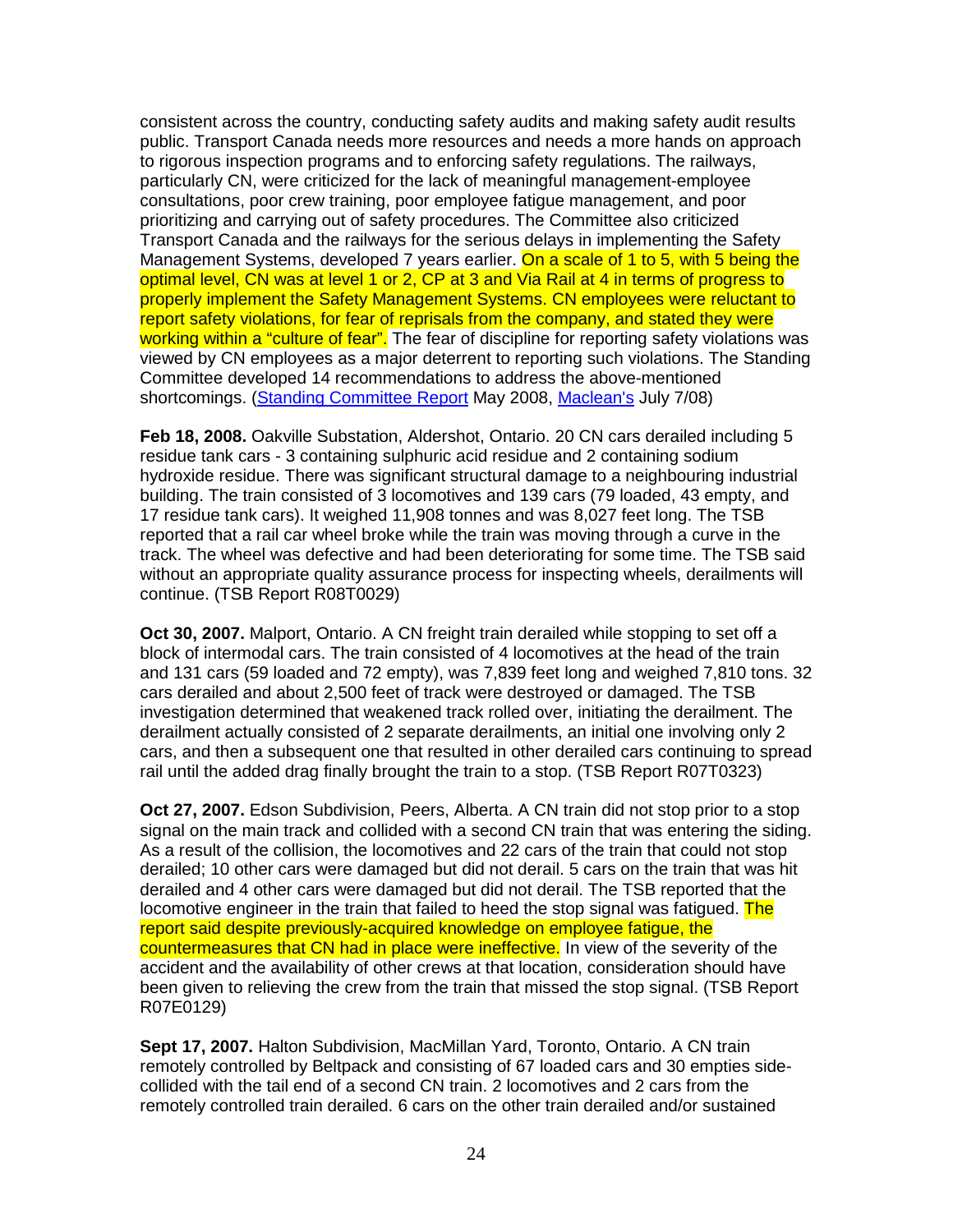damage, including 2 special dangerous goods tank cars containing chlorine gas. Both of these cars were severely damaged. About 3,785 litres of diesel fuel spilled from the derailed locomotives and seeped into the ground. About 3,000 litres of diesel fuel were reported to have been recovered and 4 tons of contaminated soil was removed. The extent of environmental damage was not disclosed. The remotely controlled train weighed 9,054 tons and was 5,914 feet long. The TSB reported that the new conductor operating the train by Beltpack remote control had inadequate training and experience for switching long, heavy trains by remote control. The TSB also indicated that the train was actually too long and too heavy to be operated by remote control at all. (TSB Report R07T0270)

**Sept 17, 2007.** 48km east of Terrace, British Columbia. 29 of 99 grain cars derailed on CN's northern B.C. main line. (Business Edge May 10/07)

**Aug 4, 2007.** Chetwynd Subdivision, CN Yard, Prince George, British Columbia. During a switching operation in the yard located on the banks of the Fraser River, a CN train remote controlled by a Beltpack and pulling 53 loaded cars struck a second CN train which was entering the yard. The remote controlled train struck a car loaded with gasoline, derailing it as well as the adjacent car also loaded with gasoline. 2 locomotives, a yard slug unit (a car that provides traction and braking effort to a locomotive) and a centre beam flatcar loaded with lumber in the remote controlled train derailed. A massive fire broke out, burning and destroying the 2 tank cars loaded with gasoline, the centre beam flatcar, as well as the 2 locomotives and slug unit of the remote controlled train. About 172,600 litres of fuel (1,600 litres of diesel and 171,000 litres of gasoline) were spilled, some of which was consumed by the fire. Water bombers were called in to help fight the fire. Health officials issued a voluntary evacuation order for nearby residents. An undisclosed amount of gasoline also spilled into the nearby **Fraser River as slicks were seen swirling downstream.** The extent of environmental damage was not disclosed. The TSB investigation reported that the CN staff operating the train by remote control Beltpack were inadequately trained and had no experience switching long, heavy trains by remote control. (CBC News Aug 4/07, TSB Report R07V0213)

**April 28, 2007.** Kingston Subdivision, Cobourg, Ontario. A CN freight train derailed a Herzog track maintenance machine and 21 empty multi-level cars on the main track. During the derailment, the fuel tank on the Herzog maintenance unit was punctured, spilling about 9,084 litres of diesel fuel. The fuel ignited, setting fire to the Herzog unit and about 1,000 feet of track structure, including the Burnham Street level crossing. The local fire department responded and extinguished the fire. The train consisted of 3 locomotives at the head of the train and a mix of 84 empty and loaded cars. It was 9,602 feet long and weighed 9,000 tons. The TSB investigation determined that the marshalling of the train, with placement of a car equipped with non-standard couplers at the head-end of a train with significant trailing tonnage, was a contributing factor to the accident. A quote from the TSB report read, "CN's train design planning system does not take weight distribution within the train into consideration when the train service plan is produced. In comparison, other Canadian railway companies require that freight trains be made up…with the loads marshalled closest to the locomotives to reduce the probability of undesirable track/train dynamics occurrences." The TSB also wrote, "Despite a recent derailment under similar circumstances where Canadian National investigators were made aware of the unique coupler design of the Herzog machine, the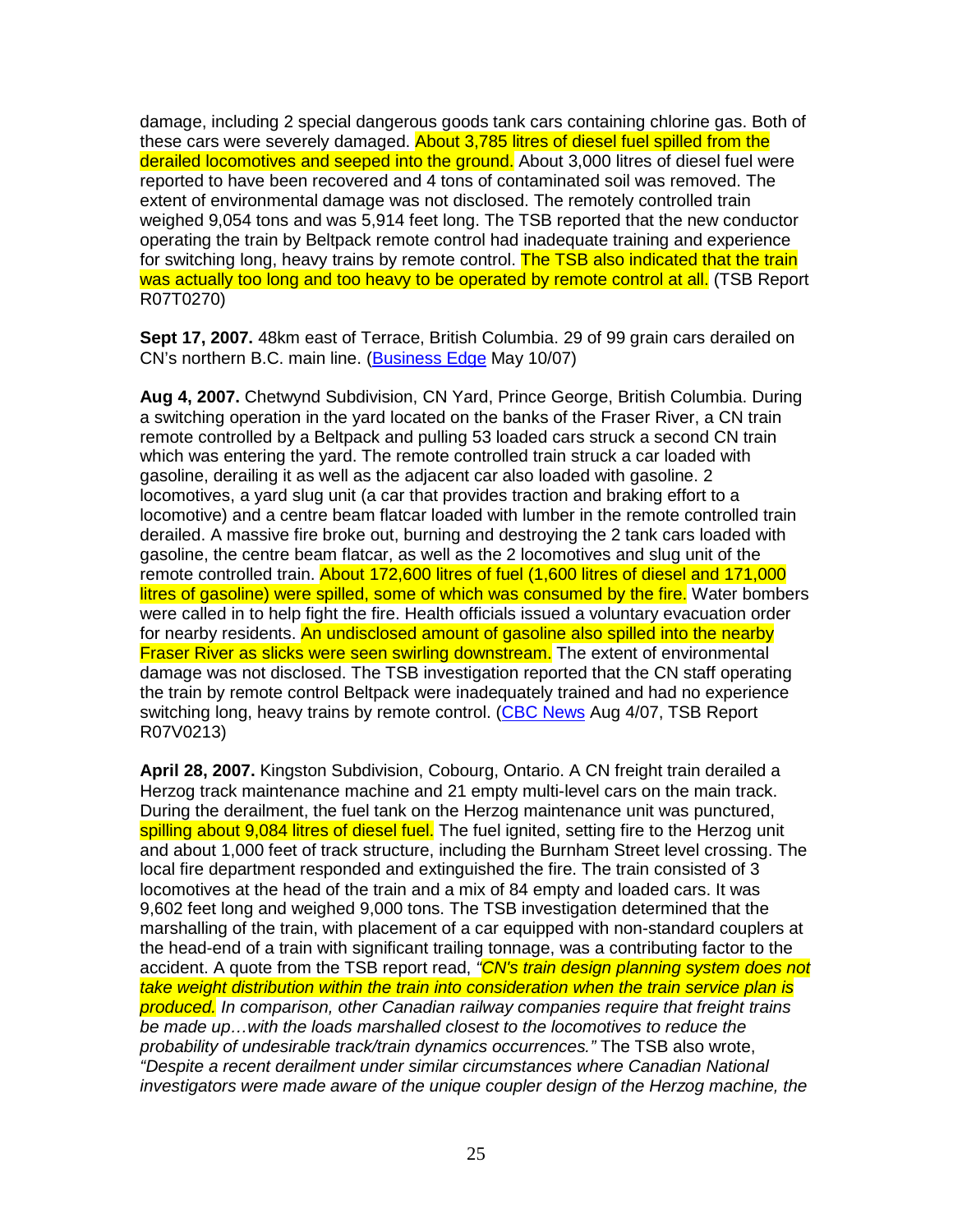machine was allowed to be marshalled in trains without additional restrictions." (TSB Report R07T0110)

**March 29, 2007.** North of Huntington, Quebec. A CN freight train derailed 8 cars on the main track. 4 of the derailed cars were tank cars loaded with sulphuric acid (a dangerous good), 2 cars were loaded with wood products and 2 cars were loaded with paper. 6 of the cars, including 3 of the tank cars loaded with sulphuric acid, flipped over on their sides down an embankment. The train consisted of 2 locomotives and 80 cars (78 loaded and 2 empty). It was 4,771 feet long and weighed 10,382 tons. About 1,200 feet of track were damaged. In some places the track had buckled and was forced laterally up to 2 feet. The TSB reported the rail anchoring condition was poor and may have contributed to the derailment. (TSB Report R07D0030)

**March 12, 2007.** Queen's switch, Kingston, Ontario. CN freight train derailed 32 cars. (Colin Churcher's Railway Pages)

**March 7, 2007.** Chicago, Illinois. The crew of a CN train left 2 locomotives, which had only air brakes applied, on a grade at CN's Lumber Street interchange. The 2 uncontrolled and unmanned locomotives rolled about 1,789 feet along CN's track and onto Amtrack's track where they collided with the lead locomotive of a standing Northern Illinois Regional Commuter Railroad (Metra) train. About 55 passengers were aboard the eighth Metra passenger car at the time of the collision. The other 7 passenger cars were empty. **7** passengers and the Metra engineer and assistant conductor were transported to area hospitals with minor injuries. The total property damage was estimated to be \$75,766. The NTSB determined the probable cause of the collision was the failure of the CN engineer and conductor to properly secure the CN locomotives before leaving them unattended. (NTSB Report RAB-07-04)

**March 3, 2007.** Napadogan Subdivision, Juniper, New Brunswick. A CN freight train derailed 18 cars, including 3 dangerous goods tank cars (liquefied petroleum gas residue) on the main track. The derailed equipment consisted of 12 empty covered hopper cars, 2 tank cars that contained non-dangerous goods residue, and 3 tank cars which contained liquefied petroleum gas residue. They had detached from the train and piled up on either side of the main track. 10 of the cars were destroyed. The 3 liquefied petroleum gas tank cars experienced some jacket damage. Rail car wheel sets were strewn about the derailment site. There were more than 50 broken rails in the 14 miles between Juniper and the accident site. Damaged infrastructure included 2 switches, a hot box detector and its associated bungalow, a private crossing for a logging road, as well as 14 miles of track. The train consisted of 3 locomotives and 100 cars (42 loaded, 49 empty, and 9 with residues), weighed 7,600 tons, and was 6,850 feet long. The TSB reported the train derailed following the fracture of a wheel caused by the improper functioning of the car's air brakes due to a stuck slide valve on the service portion. (TSB Report R07M0017)

**Feb 13, 2007.** Sprague Subdivision, Symington Yard, Winnipeg, Manitoba. A CN train remote controlled by a Beltpack was accidentally made to travel westward during a switching operation when the operator meant to send the train eastward. The remote controlled train sideswiped a second CN train that was outbound. 4 empty covered hopper cars from the remote controlled train derailed. A total of 9 cars were damaged. The first 2 derailed cars were on their side, the third car came to rest at a 45° angle and the fourth derailed car remained upright. On the outbound train, 3 covered hopper cars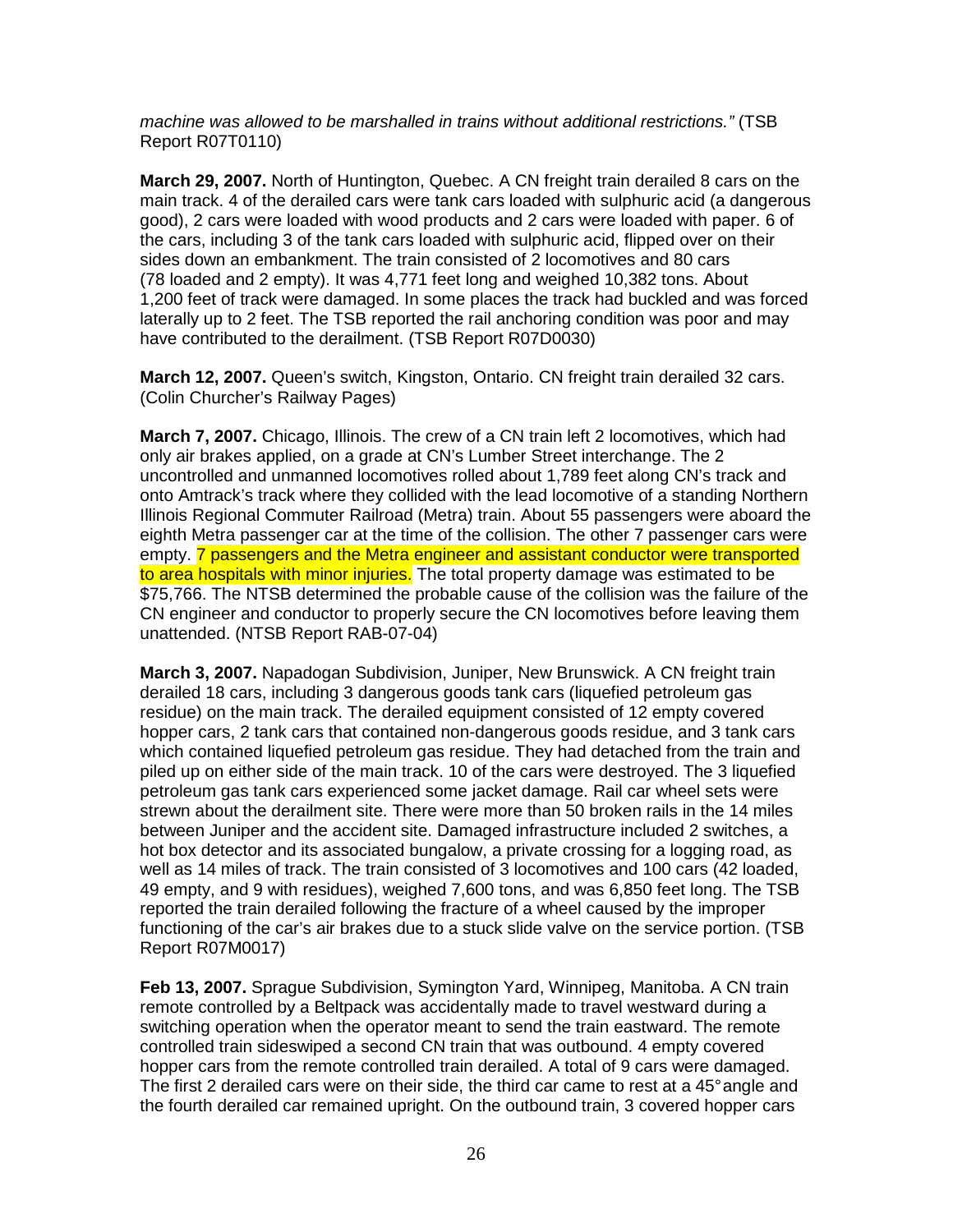loaded with grain and 1 empty covered hopper car were damaged. As well, a stationary empty auto rack car, which was stored on an adiacent track, was damaged. The TSB warned that greater care was required by CN operators who control trains in rail yards with remote controls. In this particular case, the operator was sitting in a motor vehicle that was travelling away from the train which made it very difficult to visually monitor the train he was operating by remote control. (TSB Report R07W0042).

**Feb 12, 2007.** Drummondville Subdivision, near Drummondville, Quebec. 8 of 105 cars in a CN freight train derailed when a knuckle on the  $75<sup>th</sup>$  car broke. 1 of the derailed cars was a tank car with aviation fuel residue. About 850 feet of track were damaged. The train was pulled by 5 locomotives all located at the front end of the train, was 7,006 feet long and weighed 10,815 tons. The TSB investigation determined that the improperly assembled train (empty cars ahead of loaded cars) contributed to the derailment. CN and others have been realizing significant cost savings by increasing the length and weight of their trains, and by improperly assembling them, but at the same time this practice is compromising safety. (TSB Report R07D0009)

**Jan 7, 2007.** Montmagny Subdivision, Montmagny, Quebec. A CN freight train derailed 24 cars (19 loaded and 5 empty) on the main track. 4 of the derailed tank cars contained sulphuric acid, a dangerous good. 1 of these cars was damaged which created a risk because it was located on a bridge over a river. The rest of the derailed cars included: 3 tank cars loaded with non-dangerous liquids, 4 centre beam flat cars, 2 automobile carriers, and 11 covered hopper cars. These cars were derailed in an accordion pattern across the main track, the station platform, and into the street behind the station. A workshop trailer owned by CN was destroyed, and the Via Rail station building and 2 inhabited houses were damaged. About 600 feet of track, a main-track turnout, numerous switch parts, the deck and the west span of the bridge over the Rivière du Sud were also damaged. The train consisted of 3 locomotives and 122 cars (72 loaded and 50 empty), weighed 10,587 tons and was 8,384 feet long. The TSB reported that the train derailed when a switch point rail broke under the train. The TSB also suggested that, considering all the derailments in Canada, perhaps there is a need for tracks to be maintained at a level higher than that required by the Railway Track Safety Rules. (TSB Report R07Q0001)

**Nov 11, 2006.** Kingston Subdivision, Moira, Ontario. A spike puller operator on contract to CN was fatally injured while attempting to perform repairs to his Nordco Grabber Model A Spike Puller. The accident occurred when the right side joystick controller of the spike puller was inadvertently activated, causing the right-hand roller frame assembly to drop rapidly onto the machine operator underneath the machine. (TSB Report R06T0281)

**Aug 27, 2006.** Lac-Saint-Jean Subdivision, Chambord, Quebec. A CN freight train derailed 12 cars, 5 loaded and 7 empty, on the main track. The derailed equipment consisted of 4 gondola cars loaded with wood chips, 1 tank car loaded with a flammable liquid, 4 empty box cars, and 3 empty gondola cars. About 1,400 feet of track were damaged. The train consisted of 2 locomotives and 93 cars (20 loaded, 73 empty), weighed 4,980 tons and was 6,140 feet long. The TSB reported that the derailment was caused by wheel lift on a loaded wood chip car negotiating a curve in the track. As the car ran derailed, it damaged the track, leading to the derailment of 11 other cars. The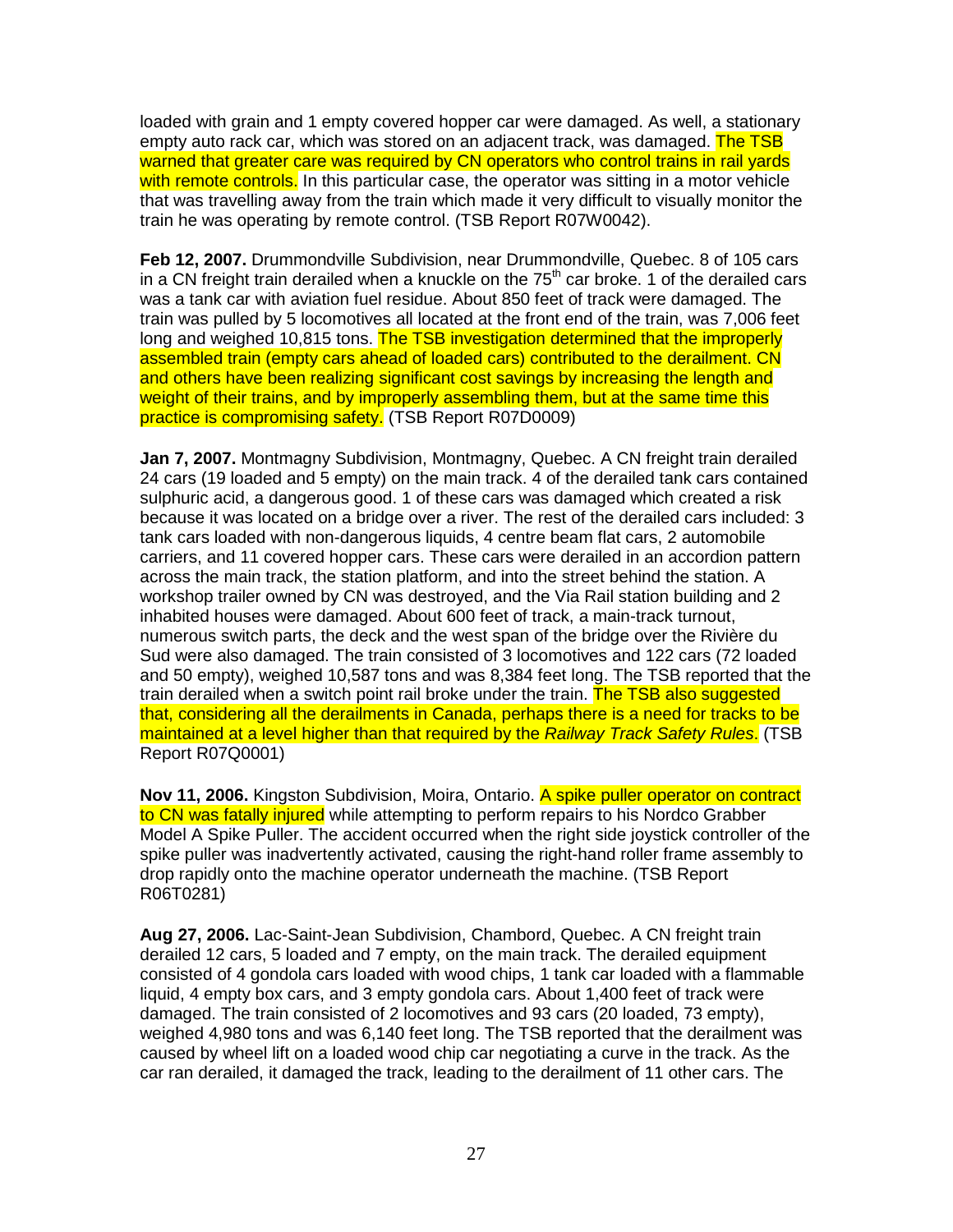TSB also reported on asymmetrical loading of car contents as a contributing factor. (TSB Report R06Q0096)

**July 14, 2006.** Oakville Subdivision, Mimico, Ontario. A CN freight train derailed 7 cars on the main track as it was passing over a switch. Derailed equipment fouled the 3 main tracks. The train derailed at a track buckle in an area of track that had undergone recent upgrades in the form of a new turnout installation and track resurfacing. In addition to the buckled track and damaged turnout, about 650 feet of the 3 main-line tracks were damaged during the derailment. The TSB attributed the derailment to track buckling caused by inadequate rail anchoring. (TSB Report R06T0153)

**June 29, 2006.** Lillooet Subdivision, near Lillooet, British Columbia. A CN freight train consisting of 1 locomotive and 1 car loaded with lumber derailed after losing control while descending a steep grade near Lillooet. When the crew realized the train was in a runaway situation, the conductor decoupled the loaded lumber car from the locomotive, climbed onto the car and began to make his way over the lumber to apply the hand brake located on the other end of the car. With the connection between the locomotive and the car severed, the 2 began to separate. Having separated from the locomotive by about 200 feet, the car derailed to the outside of a curve. The conductor was thrown from the derailing car and was killed. The lumber car came to rest about 1,000 feet below the rail right-of-way. The locomotive continued to accelerate. At a curve in the track, the locomotive derailed and slid about 800 feet down the mountain. The trainman was thrown from the locomotive and sustained fatal injuries. The locomotive engineer was thrown off and sustained serious injuries. The locomotive came to rest about 800 feet below the rail right-of-way. The TSB report contained many criticisms of CN and many recommendations to improve the safety of train travel in steep mountainous terrain. Brake shoe friction fade on the lumber car may well have contributed to the derailment. The TSB expressed concern that Transport Canada and CN had not followed the lead by the Association of American Railroads in improving brake shoe design for heavier cars, and that heavier cars in Canada will continue to be operated using brake shoes designed to an older specification. CN employees had also previously raised concerns about the use of non-Dynamic Brake-equipped locomotives in steep mountainous territory such as Lillooet, but these concerns were not relayed to CN management. The TSB criticized CN for the failure of its safety management system to identify and mitigate risks in steep mountainous terrain and recommended that Transport Canada require CN to do so. Many local residents and ex-B.C. Rail employees criticized CN for not becoming better prepared for the added risks of rail travel in mountainous terrain when they bought B.C. Rail in 2004. (TSB Report R06V0136, several other sources)

**June 4, 2006.** Joliette Subdivision, Charette, Quebec. A CN freight train derailed 14 cars (10 loaded and 4 empty) on the main track, including 7 cars loaded with dangerous goods, while exiting a bridge. The dangerous goods cars included 2 cars loaded with gasoline, 3 cars loaded with fuel oil and 2 cars loaded with sulphuric acid. About 233,000 litres of hydrocarbons spilled from 3 tank cars and about 160,000 litres flowed down the river valley and into the Rivière du Loup right next to the derailment. Local fire and police departments; Environment Canada; the Canadian Forest Service; and Quebec Sustainable Development, Environment and Parks responded to the accident. Containment barriers were constructed in an attempt to slow the flow of the remaining hydrocarbons into the river. Skimmers and booms were installed on the Rivière du Loup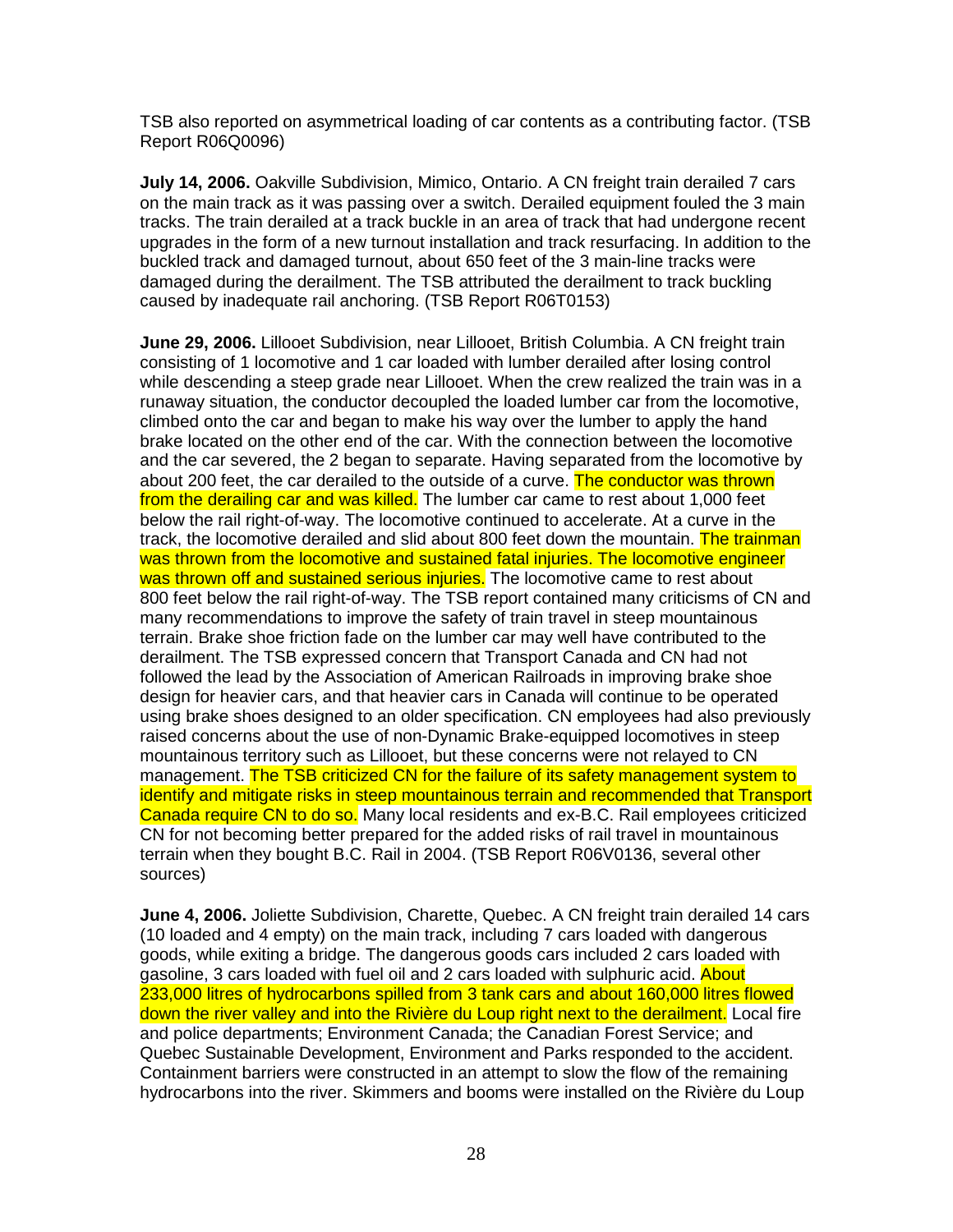in an attempt to collect hydrocarbons near the derailment site and downstream near the St. Lawrence River. Because the first responders arrived after most of the hydrocarbons had entered into the Rivière du Loup, only about 73,000 of the 233,000 litres of hydrocarbons were recovered. Spilled liquids continued being collected through the following winter months. The spill negatively impacted the bird and fish life along the Rivière du Loup. The train consisted of 3 locomotives and 142 cars; it was 6,760 feet long and weighed 12,290 tons. The TSB reported that rotting and otherwise deteriorating track ties and a lack of rail anchors were major contributors to the derailment and spill. (TSB Report R06Q0054)

**May 21, 2006.** Kamloops Yard, Kamloops, British Columbia. A CN train involved in a switching operation in the yard collided with an unoccupied Rocky Mountaineer Vacations (RMV) passenger train moving into the yard. 4 passenger cars derailed and the CN locomotive was heavily damaged. The CN train was 2,600 feet long, weighed 3,952 tons and consisted of 2 locomotives pulling 28 loaded and 13 empty cars. The TSB reported that the speed of the CN train and distance to the RMV train, along with the weight and lack of braking power on the trailing cars, resulted in the CN train being unable to stop before colliding with the RMV train. Although the CN train did not exceed 15 mph, the movement was unable to stop within one-half the range of vision of equipment as required by Canadian Rail Operating Rule 105. Communications between the rail traffic coordinator and train crews and between the 2 crews involved were inadequate to assist the crews in identifying each other's whereabouts. (TSB Report R06V0111)

**May 15, 2006.** Lac-Saint-Jean Subdivision, near Lac Bouchette, Quebec. A CN freight train derailed 18 cars (16 loaded, 2 empty) at a curve on the main track. The train consisted of 3 locomotives and 75 cars (72 loaded, 3 empty), weighed 8,780 tons and was 4,750 feet long. The TSB reported that the design and loading of the first 3 derailed cars contributed to the derailment and speculated that there must have been a warp in the track. (TSB Report R06Q0046)

**Aug 5, 2005.** Squamish Subdivision, north of Squamish, British Columbia. 9 CN Rail cars (1 loaded and 8 empty) flipped off the tracks, spilling 40,000 litres of toxic caustic soda (sodium hydroxide) into the Cheakamus River. The chemical compound stripped the river of oxygen and had a devastating impact on the river's fish population. All freeswimming fish occupying the river at the time of the spill were killed. More than 500,000 adult and young salmon, steelhead, trout and other fish species were killed. Fish died of suffocation from skin burns and gill haemorrhaging. British Columbia Environment staff said the spill decimated the river's fish population. Angling closures were issued on the Cheakamus and MamQuam rivers and a portion of the Squamish River in an attempt to help fish populations repopulate the sections impacted by the spill. Birds and mammals that relied on Cheakamus River salmon for food were also negatively impacted by the toxic spill. CN was assessed about \$200,000 for river clean up costs and was charged twice under the federal Fisheries Act and 3 times under the B.C. Environmental Management Act, which resulted in fines. The train consisted of 5 locomotives at the head of the train, 144 cars (3 loaded and 141 empty), and 2 locomotives behind the 101<sup>st</sup> car. It was 9,340 feet long and weighed 5,002 tons. The TSB blamed the derailment on human error, poor supervision, use of a too-long train and an improperly assembled train. (TSB Report R05V0141, Canada.com Aug 4/07, several other sources)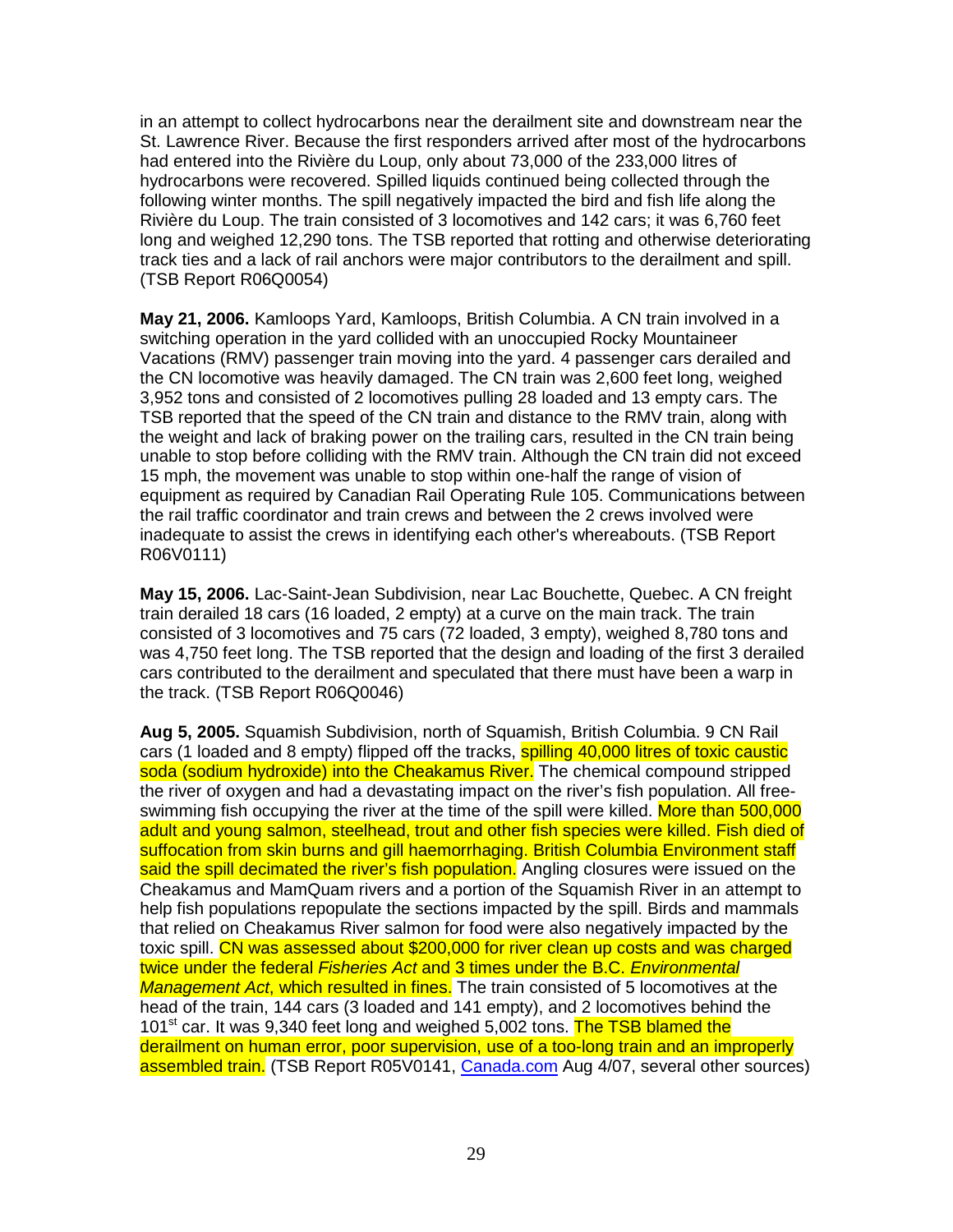**Aug 3, 2005.** Edson Subdivision, Wabamun Lake, west of Edmonton, Alberta. 43 CN cars derailed along the shoreline of Wabamun Lake, spilling 1.3 million litres of heavy bunker C fuel oil that quickly spread across the lake. 100 Wabamun Lake residents blockaded the CN tracks for 5 hours to protest insufficient action by CN to contain or clean up the spill. Oil-slicked birds and other wildlife plus the oil-soaked lake shoreline became instant national news. 4 days later, CN revealed that 700,000 litres of Imperial Pole Treating Oil had also spilled into the lake. This hazardous chemical contained naphthalene and other polycyclic aromatic hydrocarbons that are highly toxic and linked to cancer. People who lived nearby were forced to evacuate their homes and cottages. Hundreds of oil-soaked birds died. Wabamun Lake is a popular angling lake, and fish were negatively impacted. CN spent an estimated \$28 million attempting to clean up the mess, with remaining costs covered by insurance. CN was forced into a compensation program for those whose properties were damaged. In May 2009, CN pleaded guilty to 3 charges, one under Alberta's Environmental Protection and Enhancement Act for failing to take all reasonable measures to contain and remedy the spill, one under the federal Fisheries Act, and a third under the federal Migratory Birds Convention Act. Fines issued by the court totaled \$1.4 million, which many Albertans did not think was sufficient, considering the magnitude of environmental damages, and considering it appeared that CN was more concerned about opening their track again than in containing and cleaning up the spilled dangerous goods. The train consisted of 3 locomotives, 117 loaded cars, 13 residue cars, and 10 empty cars. It was 8,547 feet long and weighed 15,562 tons. The TSB reported that a defective rail caused the train to fall off the tracks. (Wikipedia, TSB Report R05E0059, several other sources)

**July 31, 2005.** Val-d'Or Subdivision, Val-d'Or, Quebec. A CN freight train derailed 9 cars on the main track. 7 of the derailed cars were bulkhead flat cars loaded with logs, and 2 were gondola cars loaded with copper concentrate. 7 of the derailed cars flipped over on their sides and all 9 derailed cars were damaged. 1 wye track was destroyed, and 450 feet of main and wye track were damaged. The train was powered by 2 locomotives, and was hauling 26 loaded cars, 10 empty cars and 19 residue cars. It was 2,940 feet in length and weighed 3,800 tons. The TSB reported the accident occurred when a 25 year-old roller bearing on one of the bulkhead flat cars that derailed overheated and seized. (TSB Report R05Q0033)

**July 13, 2005.** Three Hills Subdivision, Sarcee Yard, Calgary, Alberta. A CN freight train derailed 2 cars in the yard, which fouled a switch and resulted in the following loaded tank car being hit by 2 locomotives of another train that was operated by Beltpack remote control. The collision punctured the tank car, spilling about 106,800 litres of aviation fuel onto the ground. Diesel fuel also spilled from one of the remote controlled locomotives' punctured fuel tanks. The extent of environmental damage was not disclosed. The 2 remote controlled locomotives also derailed. There was extensive damage to the 2 derailed locomotives, the 2 derailed cars, and another empty gondola car. Crossover switches, connecting track and about 300 feet of the yard lead track were destroyed. Calgary police and fire services controlled the site and protected against a potential fire hazard. 4 nearby businesses were evacuated as a precaution. The TSB reported that an improperly assembled train with empty cars ahead of loaded cars contributed to the derailment. Because CN did not investigate nor report to the TSB a prior, similar derailment at the same location, an opportunity was lost to review and identify safety deficiencies. (TSB Report R05C0116)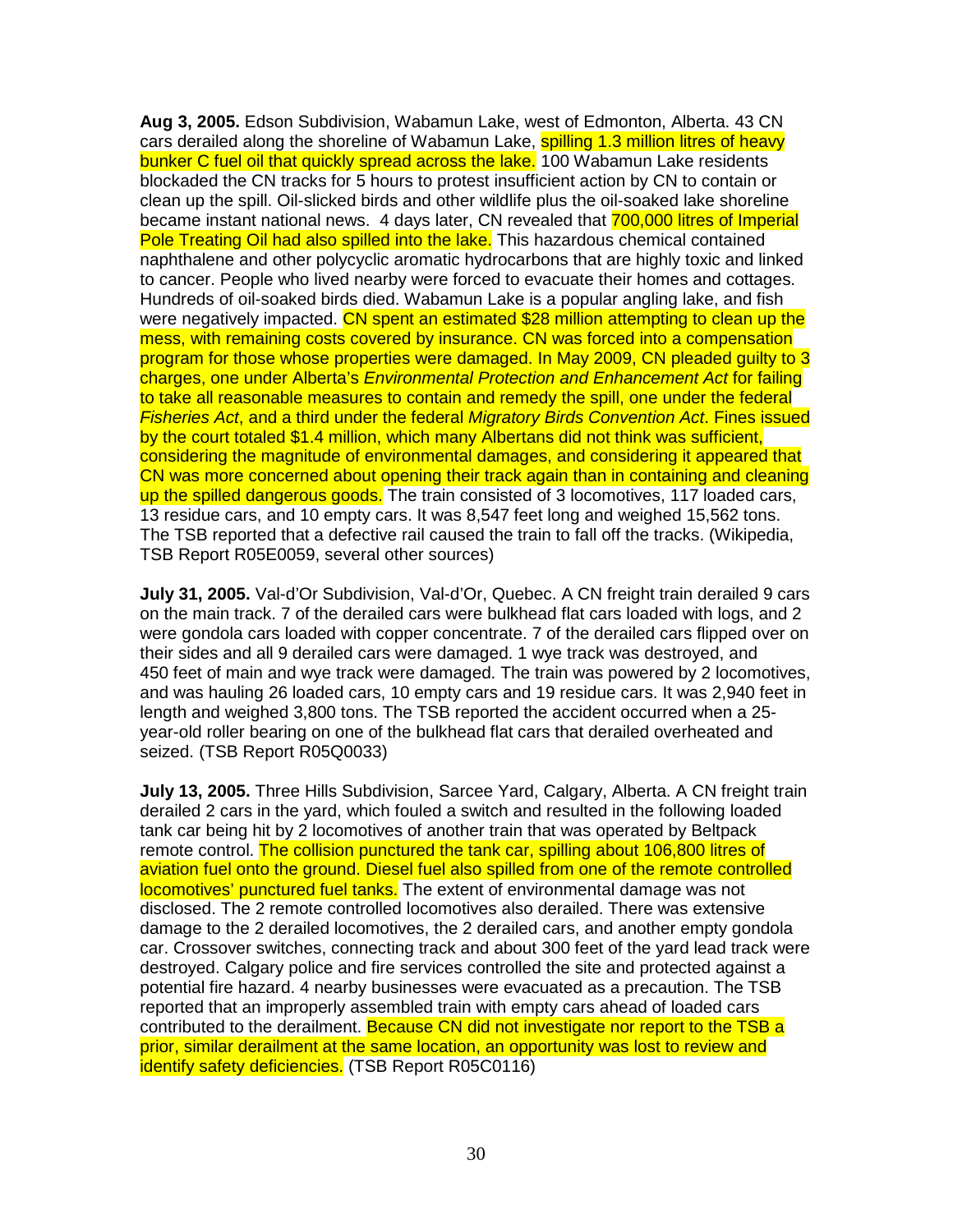**July 10, 2005.** CN Yazoo Subdivision, Anding, Mississippi. 2 CN freight trains collided head on. The collision resulted in the derailment of 6 locomotives and 17 cars. About 15,000 gallons of diesel fuel were spilled from the locomotives and resulted in a fire that burned for about 15 hours. 2 crew members were on each train; all 4 were killed. As a precaution, about 100 Anding residents were evacuated. 7 residue tank cars containing hazardous materials were among the cars that derailed. 5 of those cars contained propylene residue, 1 contained isopropylamine residue, and 1 contained carbamate pesticide residue. 1 or more of the propylene tank cars vented due to pressure buildup from the extreme heat of the diesel fuel fire. CN provided the following cost estimates: \$9.6 million for equipment (locomotives and cars); \$65,000 for track and signals; \$316,800 for lading and environmental cleanup; and \$300,000 for wreck clearing. Property damage associated with the accident totaled \$9,665,000. Clearing and environmental cleanup costs totaled \$616,800. The extent of environmental damage was not disclosed. The NTSB determined that the probable cause of the collision was the failure of the northbound train to stop at a red signal, possibly due to crew fatigue. Contributing to the accident was the absence of a positive train control system that would have stopped the northbound train before it exceeded its authorized limits. Also contributing to the accident was the lack of an alerter on the lead locomotive that may have prompted the crew to be more attentive to their operation of the train. (NTSB Report RAR-07-01)

**July 4, 2005.** Kingston Subdivision, Prescott, Ontario. A CN freight train derailed all 51 of its cars on the main track. All of the cars toppled over on their sides. All of the cars contained hydrocarbon residue. 2 cars spilled gasoline and released nitrogen vapours. All of the cars were damaged and about 2,000 feet of main track were destroyed. The train consisted of 2 locomotives and 51 cars; the first 17 cars contained fuel oil residue and the trailing 34 cars contained gasoline residue. The train was 3,180 feet long and weighed 2,240 tons. The TSB reported the derailment was caused when a track moved out of alignment. Another contributing factor was a buckled track resulting from laying the track in cold weather. (TSB Report R05H0013)

**April 6 2005.** Scotford Rail Yard, Fort Saskatchewan, Alberta. An undisclosed amount of hydrogen peroxide spilled out of an overturned car when 8 CN tank cars of a 98-car train derailed. Other CN derailments in the same rail yard include one August 18, 2010 and another one November 21, 2010. (Fort Saskatchewan Record April 8/05)

**Feb 23, 2005.** Drummondville Subdivision, near Saint-Cyrille, Quebec. A CN freight train derailed 29 cars on the main track. 28 cars were destroyed and 1 car was damaged. 1 tank car carrying propane caught fire and exploded, causing major damage to a mill adjacent to the railway right-of-way. Other tank cars carrying dangerous goods including chlorine also derailed. Because of the fire and dangerous goods in the other tank cars, the area within a 1-kilometre radius of the accident site was sealed off and about 20 people were evacuated. About 600 feet of track were destroyed and about 4,000 feet of track were damaged. The train was 5,935 feet long, weighed 6,898 tons and consisted of 2 locomotives, 44 loaded cars and 45 empty cars, including tank cars containing chlorine, propane and other flammable liquids. The TSB reported the derailment was caused by a defective rail car wheel that failed, and pointed out that CN does not have a wheel impact load detector (WILD) between Halifax and Quebec, increasing the risk of wheel failure in eastern Canada. (TSB Report R05Q0010)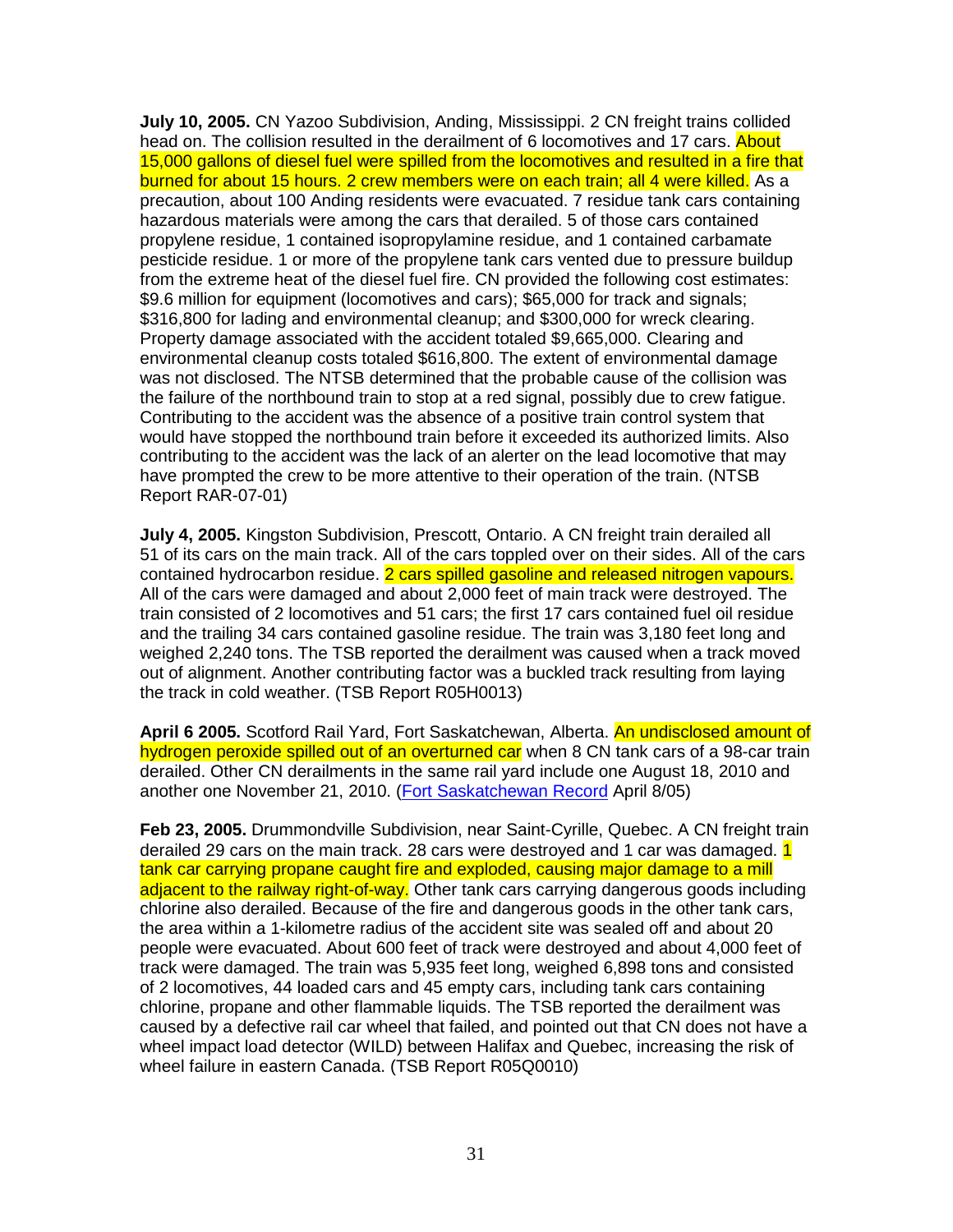**Jan 12, 2005.** Letellier Subdivision, Winnipeg, Manitoba. A CN freight train derailed 10 cars including a tank car containing liquefied petroleum gas and a tank car loaded with liquid calcium chloride that overturned and spilled an undisclosed amount of its contents. The extent of environmental damage was not disclosed. 2 derailed loaded hopper cars blocked a public crossing. About 400 feet of track were damaged. The train comprised 1 locomotive, 30 loaded cars, 11 empty cars and 1 residue tank car. It weighed 4,297 tons and was 2,598 feet long. Several homes and businesses were evacuated due to the risks associated with derailed tank cars carrying dangerous goods. The TSB reported several factors that contributed to the derailment including track spacing anomalies, track out of alignment, track warp defects and roller bearing adapters that likely failed in 1 of the derailed cars. (TSB Report R05W0014)

**Nov 12, 2004.** Montmagny Subdivision, Levis, Quebec. 10 multi-platform CN container cars derailed on the main track. The cars were damaged, and 2 switches and 500m of track were damaged. The train was made up of 3 locomotives and 39 multi-platform container cars (113 platforms in all). It was 7,500 feet long and weighed 6,200 tons. The TSB reported that wheel failure caused the derailment. (TSB Report R04Q0047)

**July 25, 2004.** Bala Subdivision, Burton, Ontario. A CN freight train derailed 13 multiplatform intermodal cars carrying 88 containers. Containers carrying dangerous goods including paint and paint thinners were heavily damaged with liquid product spilling from at least one of the containers. About 2,300 feet of track were destroyed. The train consisted of 2 locomotives and 28 loaded intermodal cars. It was 5,919 feet long and weighed 5,750 tons. The TSB reported the following as contributing to the rail rollover that caused the derailment: car design, lacking rail lubrication, track fastening system, and track geometry. A local landowner whose property was damaged by the derailment was not contacted by CN. It took some time for CN to finally clean up the mess on the private land left by the derailment. (TSB Report R04T0161)

**March 17, 2004.** Lac-Saint-Jean Subdivision, Linton, Quebec. A CN train derailed 22 cars at a curve on the main track. 18 cars were destroyed, 4 cars were damaged, and about 140m of track were destroyed. The derailed cars slid down the Batiscan River bank. The train consisted of 4 locomotives and 66 cars, 56 loaded and 10 empty. It was 4,060 feet long and weighed 6,960 tons. A broken rail caused the initial derailment. (TSB Report R04Q0016)

**Feb 17, 2004.** Sprague Subdivision, Symington Yard, Winnipeg, Manitoba. A CN train operated by Beltpack remote control derailed 17 intermodal container car body platforms at a switch in the yard. The Beltpack remote control operator was controlling the train movement from inside a motor vehicle, which is routinely done at the Symington Yard. About 1,600 feet of track were damaged. The TSB reported the location of the Beltpack remote control operator inside a vehicle, well in advance of and facing away from the remote controlled train, left the train movement unmonitored and increased the severity of the derailment, which was initially caused by a switch malfunction. (TSB Report R04W0035)

**Feb 7, 2004.** Montmagny Subdivision, Montmagny, Quebec. A CN freight train derailed 27 cars on a bridge over the Du Sud River, including a pressurized tank car loaded with liquefied chlorine gas. All of the derailed cars were damaged beyond repair. About 1,500 feet of track and 2 public crossings were damaged. The entire timber deck of the bridge and the pedestrian walkway located on the north side were destroyed. 3 bridge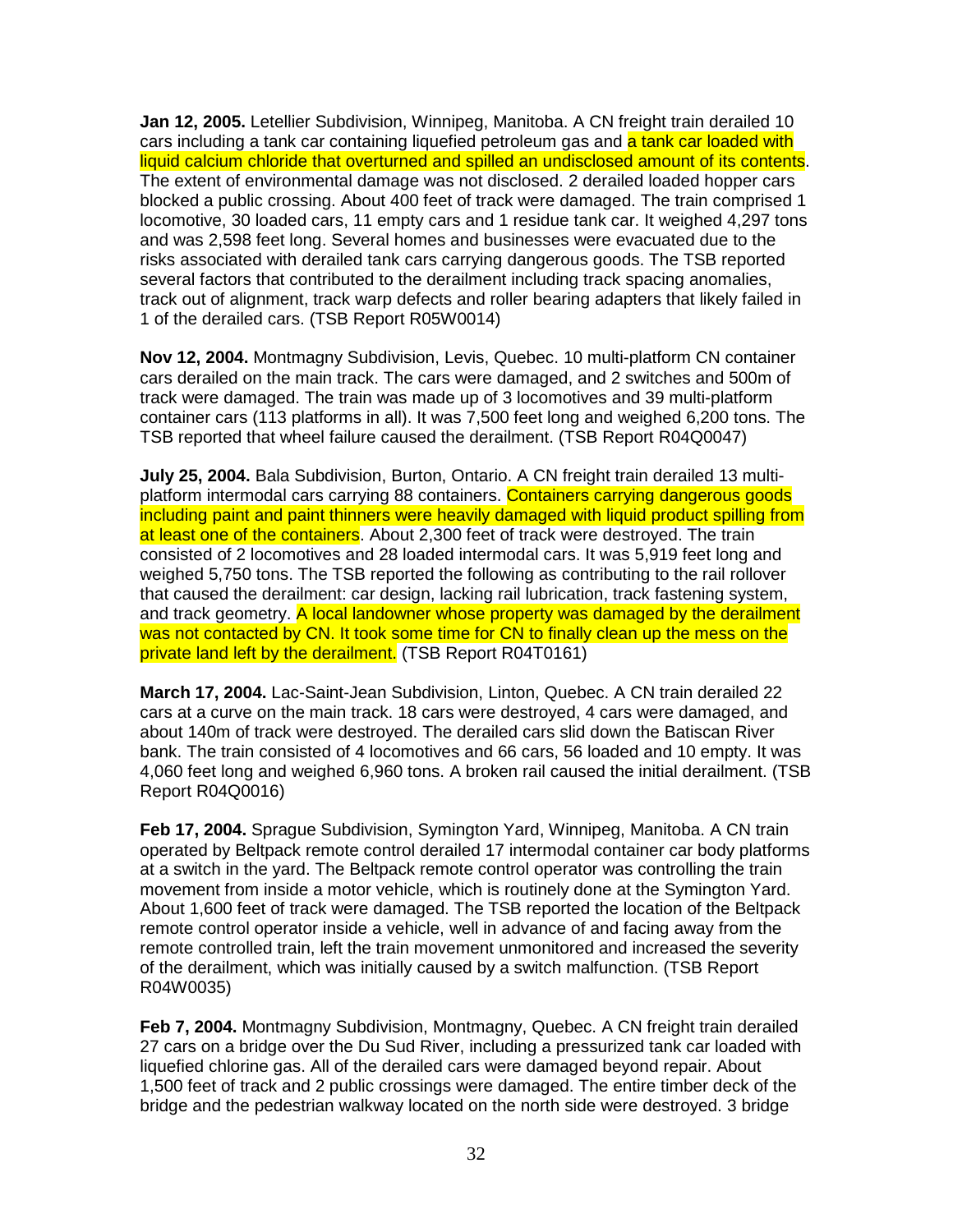spans were damaged beyond repair and required total replacement. The other 6 spans sustained major damage. The train was 5,489 feet long and weighed 9,102 tons. It consisted of 2 locomotives, 70 loaded and 24 empty. During the derailment cleanup and bridge repair work, traffic had to be rerouted on a temporary bypass track constructed over the river. The extent of environmental damage incurred by the derailment and subsequent repairs was not disclosed. The TSB reported that truck hunting (lateral oscillation of car between the tracks at high speeds) on one or more empty cars contributed to the derailment. The investigation was also confused by an inaccurate list of car positions within the train. (TSB Report R04Q0006)

**July 30, 2003.** Drummondville Subdivision, Villeroy, Quebec. A CN train derailed 32 intermodal platforms on the main track. 31 platforms were damaged, and 1 platform was destroyed. About 2,200 feet of track were destroyed, and another 1,900 feet were damaged by the derailment. The track underneath the last 30 derailed platforms was completely destroyed. In the zone of destruction, the majority of the ties were in poor condition, showing signs of water saturation and rot through half of their thickness. 2 farm crossings were destroyed and the third was seriously damaged. The train, an intermodal express freight train, was 9,973 feet long and weighed 9,310 tons. It consisted of 4 locomotives and 145 loaded intermodal platforms. Some of the cargo was dangerous goods. The TSB reported that the train derailed as a result of a track buckle while travelling above the speed limit over track on which maintenance work was being performed. The TSB also criticized the operators for not following proper safety procedures or CN for not conducting proper safety training. (TSB Report R03Q0036)

**May 21, 2003.** Bala Subdivision, Gamebridge, Ontario. A CN train derailed 49 cars on the main track at a highway crossing. The derailed equipment included 21 tank cars loaded with sulphuric acid, 2 empty box cars, and 26 box cars loaded with paper. About 250 tons of sulphuric acid spilled from 3 tank cars. A small fire started. An underground fibre-optic cable was severed, disrupting service for 16 hours. Some 1,700 feet of track were destroyed. Highway 12 was closed in the vicinity of the derailment area for 5 days. Some 50 people were evacuated due to the toxic nature of the spilled sulphuric acid and to ease clean-up operations. 2 firefighters suffered minor fume inhalation, and a local citizen suffered acid burns to his feet. The extent of environmental damage was not disclosed. The train weighed 11,800 tons and was 5,889 feet long. It was hauling 103 loaded cars, 8 empty cars, and 1 residue car. The TSB reported track defects at the Highway 12 crossing and decreasing time set aside by management for proper inspection and routine maintenance. As well, the train had been improperly assembled with empty cars ahead of loaded cars. (TSB Report R03T0157)

**May 16, 2003.** Thompson, Manitoba. Several thousand hectares of land burned from a CN-caused wildfire. Suppression costs amounted to \$565,000. (Canadian Interagency Forest Fire Centre July 24/07)

**May 14, 2003.** Fraser Subdivision, McBride, British Columbia. A CN freight train derailed 2 locomotives and 5 cars loaded with lumber on a bridge on the main track. Once derailed, the locomotives toppled off the bridge, dropping about 25 feet into the gully below along the main river valley. A fire started and the bridge, the 2 locomotives, and the 5 cars and their contents were destroyed by fire. The 2 crew members, the locomotive engineer and the conductor, were fatally injured. Several acres of the surrounding terrain were damaged by the fire and by the ensuing clean-up operation.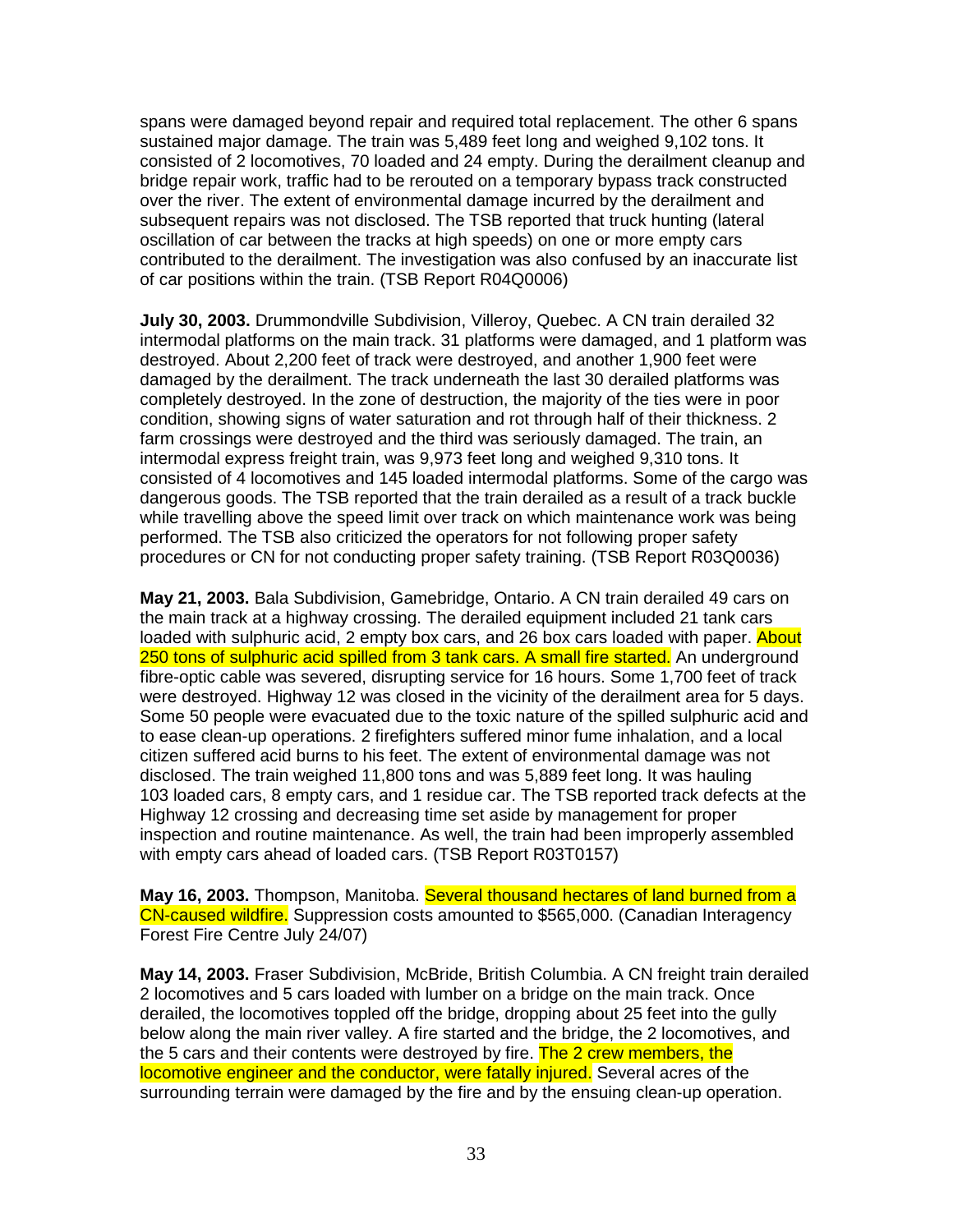The extent of environmental damage was not disclosed. The train was 5,730 feet long, weighed 8,800 tons, and was powered by 2 locomotives. The train consisted of 85 freight cars: 68 loaded, 4 empty, and 13 residue tank cars. The complete destruction of the bridge and all its related components, the loss of the locomotive event recorder data, and lack of complete and comprehensive bridge maintenance and inspection records impeded the TSB investigation efforts. However, the TSB reported that the failure to identify the urgency and the severity of the deteriorating condition of the bridge was not recognized because of shortcomings in the inspection, assessment, planning, and maintenance process. (TSB Report R03V0083)

**May 12, 2003.** Drummondville Subdivision, Manseau, Quebec. A CN freight train derailed 17 platforms loaded with 34 containers at a curve on the main track. Most of the containers flipped over on their sides. 3 of the containers were carrying dangerous goods. There was damage to 1,000 feet of main track and 300 feet of siding track. The train was powered by 3 locomotives and consisted of 122 loaded cars. It weighed 5,190 tons and was 8,430 feet long. The TSB reported the derailment occurred when the car body on the platform of a loaded container car collapsed onto the main track, severely damaging the track structure, resulting in the complete loss of track gauge. The platform on the car collapsed due to fatigue at a high stress location where a weld was missing. There also was a discrepancy between the cars recorded as being in the train and the actual cars in the train. (TSB Report R03Q0022)

**Feb 9, 2003.** Tamaroa, Illinois. A CN freight train derailed 22 of its 108 cars. 4 of the derailed cars spilled methanol, and the methanol from 2 of these cars fueled a fire. Other derailed cars contained phosphoric acid, hydrochloric acid, formaldehyde, and vinyl chloride. 2 cars containing hydrochloric acid, 1 car containing formaldehyde, and 1 car containing vinyl chloride also spilled product. About 850 residents were evacuated from the area within a 3-mile radius of the derailment, which included the entire village of Tamaroa. 1 contract employee was injured during cleanup activities. Damages to track, signals, and equipment, and clearing costs associated with the accident totaled \$1.9 million. CN was also forced to pay nearly \$1 million to about 800 residents and businesses for lost time, food spoilage and other expenses. The NTSB determined the probable cause of the derailment was an improper weld on a rail which progressed to rail failure. (NTSB Report RAR-05-01)

**Dec 20, 2002.** Cornwall, Ontario. 10 CN cars derailed. (Colin Churcher's Railway Pages)

**Oct 24, 2002.** Saint-Maurice Subdivision, Hibbard, Quebec. A CN train derailed 6 cars at a curve on the main track. All 6 derailed cars were damaged and 275m of track were destroyed. The derailed cars were loaded with copper ore, toppled over on their sides and slid down the bank almost falling into a lake. The extent of environmental damage was not disclosed, but based on a photo in the TSB investigation report, there was damage to the lake shoreline. The train comprised 3 locomotives and 109 cars, 34 loaded and 75 empty. It was 6,730 feet long and weighed 7,230 tons. The TSB reported a defective rail caused the derailment. (TSB Report R02D0113)

**Aug 13, 2002.** Bedford Subdivision, Milford, Nova Scotia. A CN train derailed 7 container platforms from the last 2 five-pack cars on the main track. About 2.85 miles of track were damaged. The train was 7,540 feet long and weighed 6,230 tons. The TSB reported that significant track buckle, in part resulting from higher-than-normal air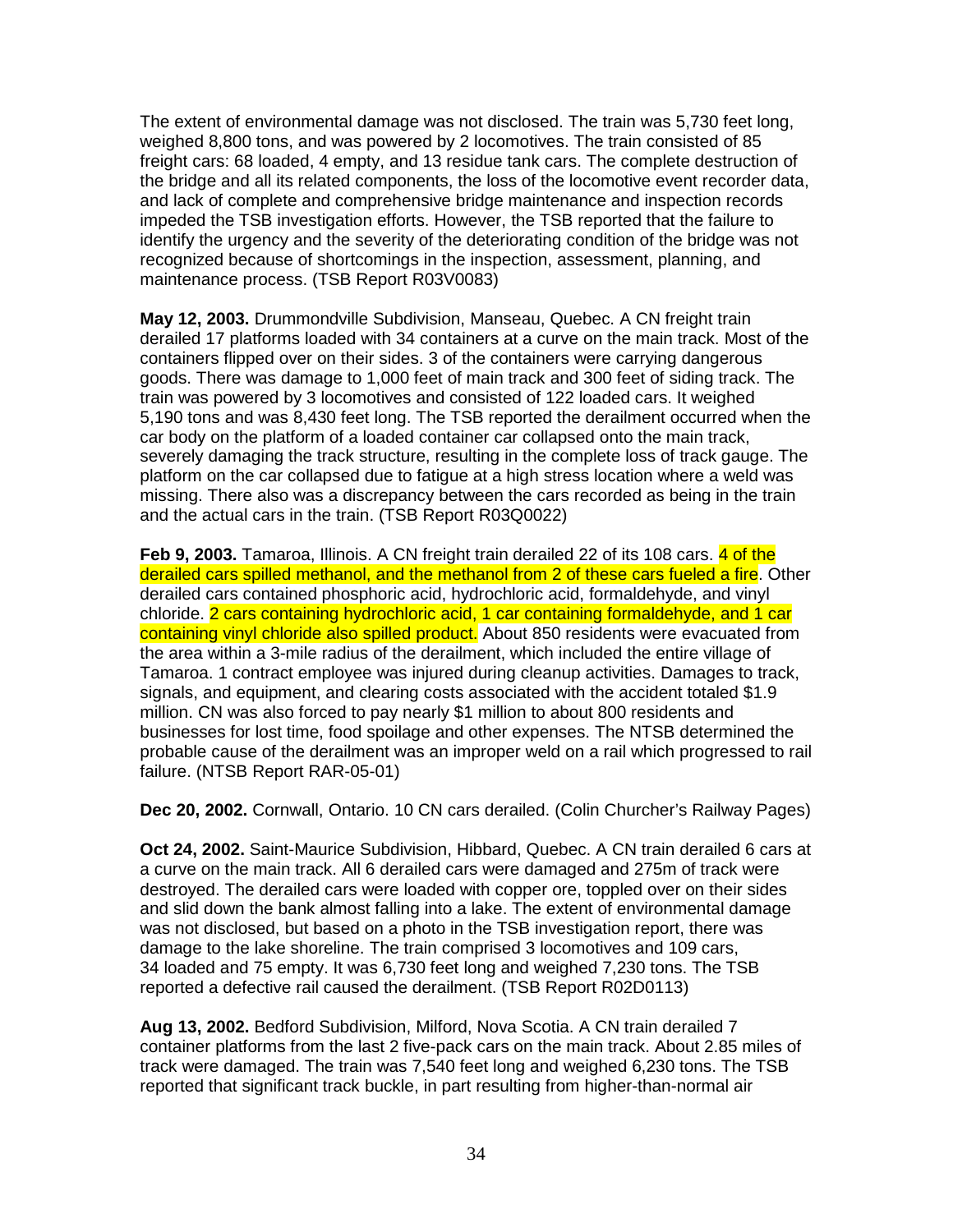temperatures, caused the tracks to move out of alignment and caused the derailment. (TSB Report R02M0050)

**July 22, 2002.** Montmagny Subdivision, Joffre Yard, Levis, Quebec. A CN train operated by remote control (Beltpack) in the yard derailed 52 cars. 51 tank cars, which contained fuel oil and gasoline residue, derailed and rolled over. An empty bulkhead flat car also derailed. 2 switches and about 3,600 feet of track were damaged. The TSB reported that heavy winds set some empty cars (without their brakes on) in motion which caused the initial derailment. (TSB Report R02Q0041)

**July 8, 2002.** Camrose Subdivision, near Camrose, Alberta. A CN freight train derailed 2 locomotives and 14 cars at a curve in the track. The train consisted of 5 locomotives, 146 loaded cars (some carrying dangerous goods), 6 empty cars, 2 residue tank cars, was 9,708 feet long and weighed 17,201 tons. The train was the longest and heaviest train the crew had ever operated on this subdivision. Derailed cars included 2 empty hopper cars right behind the locomotive, 1 empty flat car, 5 loaded intermodal flat cars, and 6 multi-platform intermodal cars. The last derailed car carried 2 containers carrying dangerous goods. The 2 derailed locomotives were damaged. All derailed cars and about 860 feet of track were destroyed. The TSB reported the primary cause of the derailment was an improperly assembled train. The presence of the first locomotive without alignment control couplers behind the operating locomotives played a secondary role in this derailment. (TSB Report R02C0050)

**July 3, 2002.** Joliette Subdivision, L'Assomption, Quebec. A CN freight train derailed 14 cars at a curve on the main track. 9 of the derailed cars flipped over, fouling both sides of the main track and siding. Softwood lumber products were strewn over the right-ofway and the adjacent private property. About 1,830 feet of main track, 660 feet of siding track and a private crossing were destroyed. A 4-inch irrigation water main was severed, and about 150 trees and seedlings were destroyed or damaged in an adjacent nursery. The train consisted of 2 locomotives, 82 loaded, 9 empty and 2 residue cars. It was 5,570 feet long and weighed 10,390 tons. The TSB reported that the higher-than-normal air temperatures buckled the track which caused the derailment. The Board pointed out that even though hot weather inspections were carried out, they were not sufficient to identify the potential for a track buckle. (TSB Report R02D0069)

**May 2, 2002.** Rivers Subdivision, near Firdale, Manitoba. A CN train derailed 2 locomotives and 21 freight cars after colliding with a loaded tractor-trailer at a public crossing. The derailed equipment included 5 tank cars carrying dangerous goods, 1 tank car carrying ethylene glycol and 12 hopper cars carrying plastic pellets. The dangerous goods products included benzene and hexene. During the derailment, 4 of the tank cars sustained multiple punctures and spilled their products which ignited and a large fire engulfed the derailed cars, burning for 2<sup>1/2</sup> days. Water bombers were brought in to help fight the fire. A fibre-optic cable was severed and the Trans-Canada Highway had to be closed. 17 of the derailed cars were destroyed. About 700 feet of the south rail, 450 feet of the north rail, and many of the ties near the public crossing were destroyed. A total of 156 people were evacuated from within a 4-mile radius of the derailment for 2 days. About 13,000 tonnes of impacted soil were excavated and removed for treatment. Water sampling conducted about 1, 2 and 3 months following the spill determined that the groundwater had been contaminated with hydrocarbons. The extent of environmental and groundwater damage was not disclosed. (TSB Report R02W0063)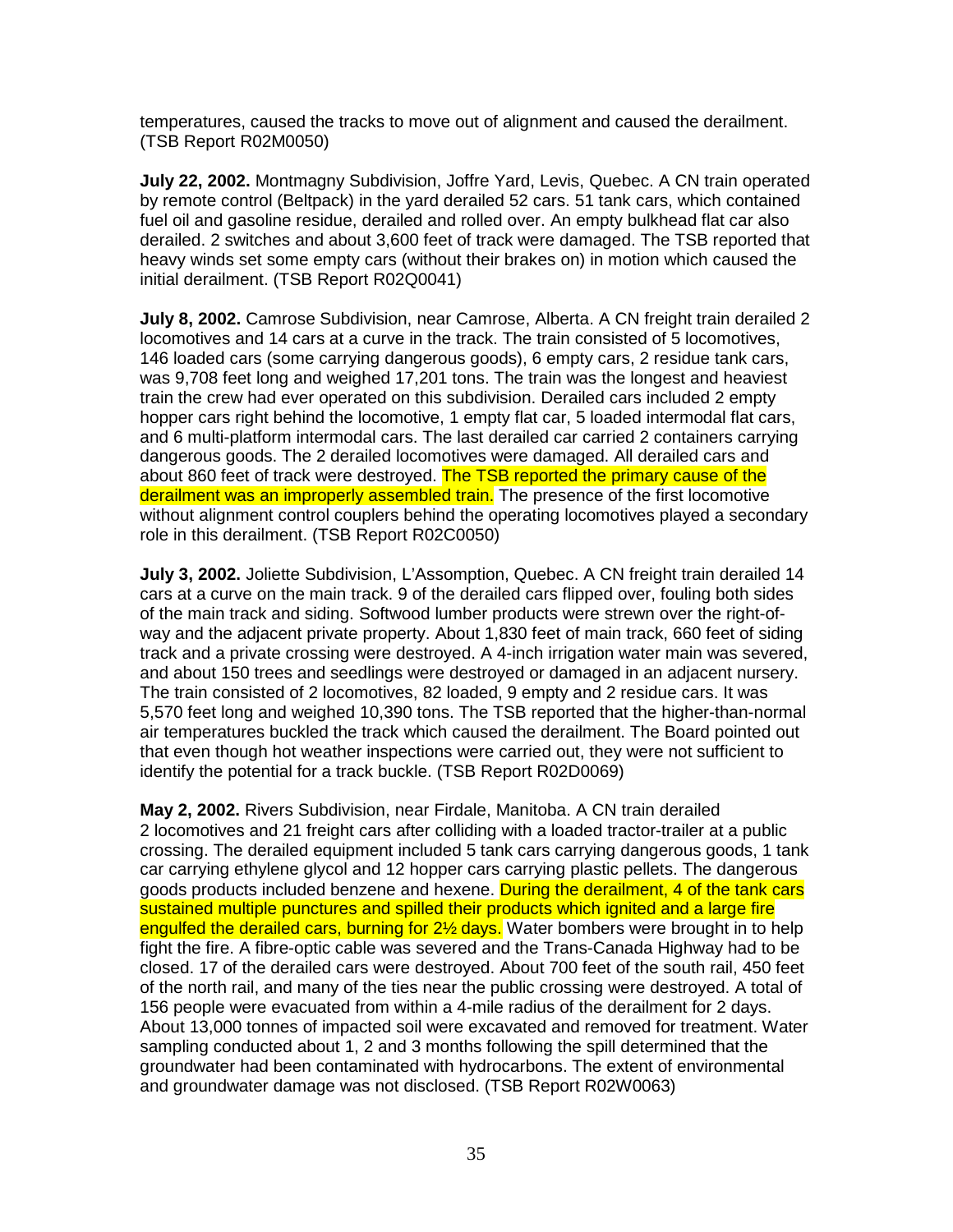**April 26, 2002.** Redditt Subdivision, Winnipeg, Manitoba. 8 cars, including 3 box cars loaded with dangerous goods, derailed on the main track as a CN freight train departed Winnipeg. The train consisted of 3 locomotives and 85 cars (76 loaded and 9 empty), was 5,412 feet long, and weighed 9,363 tons. In addition to damaged cars, about 300 feet of track, a roadway underpass, and a fibre-optic system buried in the grade were damaged. 6 homes adjacent to the main track were evacuated. An improperly assembled train contributed to wheel lift on an empty flat car and subsequent derailment. (TSB Report R02W0060)

**Feb 15, 2002.** Dartmouth Subdivision, Dartmouth, Nova Scotia. A CN train derailed 5 cars in the yard, blocking a private crossing to an electrical shop. 3 of the derailed cars were tank cars loaded with liquefied petroleum gas, and the other 2 cars were flat cars loaded with vehicles. 2 derailed tank cars contained propane and 1 derailed tank car contained butane. 1 of the tank cars loaded with propane flipped over on its side as did 1 of the flat cars. The train consisted of 2 locomotives and 15 loaded cars. It was 925 feet long and weighed 1,200 tons. About 300 feet of track were damaged, and the private crossing required repairs. About 800 Dartmouth residents were evacuated from their homes, and the Angus L. MacDonald suspension bridge, one of the 2 major bridges connecting Dartmouth and Halifax, was closed for 12 hours. The TSB reported that deteriorating rail ties contributed to the derailment. (TSB Report R02M0007)

**Nov 15, 2001.** Holly Subdivision, Clarkson, Michigan. 2 CN/Illinois Central Railway trains collided at a switch at the Andersonville Siding. One of the trains missed a red stop signal as it entered the main track and hit the other train on the main track. Both crew members of the train that was hit were killed; the 2 crew members of the other train were seriously injured. The total cost of the accident was about \$1.4 million. The NTSB determined the probable cause of the collision was fatigue by the crew whose train hit the other, and the same train was also traveling above the speed limit. (NTSB Report RAR-02-04)

**Oct 6, 2001.** Napadogan Subdivision, Drummond, New Brunswick. A CN freight train derailed 15 cars after striking an automobile at a farm crossing. 7 of the derailed cars were tank cars carrying liquefied petroleum gas. One of the tank cars suffered damages and **spilled butane**, resulting in undisclosed environmental damage. The train consisted of 3 locomotives at the head of the train, 130 cars (78 loaded and 52 empty), was 8,700 feet long and weighed 10,000 tons. 9 cars and about 1,000 feet of track were destroyed. The TSB investigation determined that an undesired emergency brake application occurred when the train struck the automobile, resulting in rail rollover and the derailment. (TSB Report R01M0061)

**Sept 24, 2001.** Bala Subdivision, Richmond Hill, Ontario. A CN freight train derailed 21 cars on the main track. The running gear on all the derailed cars was damaged. The general merchandise train, powered by 2 locomotives, was hauling 40 loaded cars and 20 empty cars. It was 3,000 feet long and weighed 5,100 tons. The TSB reported that a heavy bulkhead door on one of the cars had opened, swung out, contacted the side of a train passing on an adjacent track and fell onto the track, causing the derailment. The Board indicated the closing device on the bulkhead door was inadequate and should have been replaced. (TSB Report R01T0255)

**Aug 29, 2001.** Saint-Hyacinthe Subdivision, Montreal, Quebec. A CN train approaching the Turcot Yard in Montreal derailed 8 container cars at a curve in the track. 5 cars rolled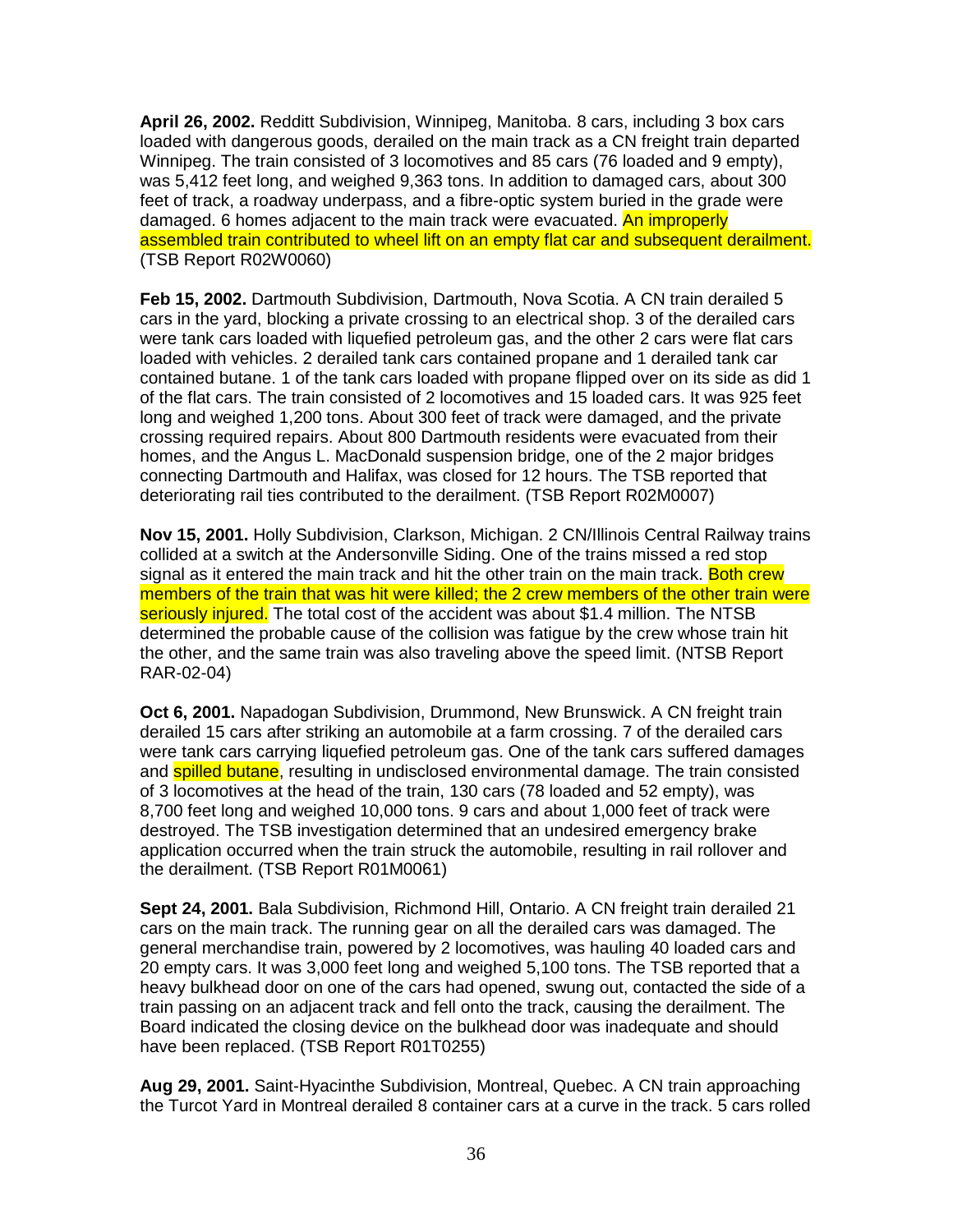down the railway embankment, and came to rest obstructing Butler Street. The train consisted of 2 locomotives and 86 cars (85 loaded and 1 empty). It was 5,900 feet long and weighed 5,200 tonnes. The TSB reported that a wheel of one of the cars climbed over a defective rail and caused the derailment. (TSB Report R01D0097)

**May 23, 2001.** Chisholm, Alberta. CN started one of the largest human-caused fires in Alberta's history that destroyed 116,000 hectares of forest plus 10 homes, a trapper's cabin, 48 outbuildings and some vehicles primarily in the Hamlet of Chisholm. The environmental impacts were devastating – an undisclosed number of mammals, birds and other animals burned, and there was significant loss of wildlife habitat. The forest industry lost about 4.5 million  $m<sup>3</sup>$  of growing timber stock and over 6,300 ha of regenerated cutblocks. The Alberta government spent \$10 million fighting the fire with 514 firefighters and an abundance of equipment. CN eventually accepted responsibility for starting the fire by running locomotives in an inappropriate manner during a high fire hazard period. (Canada.com May 31/07, several other sources)

**April 12, 2001.** Bedford Subdivision, Stewiacke, Nova Scotia. A Via Rail passenger train consisting of 2 locomotives and 14 cars, travelling on CN main track from Halifax to Montreal, derailed at a manually operated main track switch in Stewiacke. A standard CN switch lock used to secure the switch in correct position had been tampered with. As a result of this tampering, the 2 locomotives and the first 2 cars continued on the main track, but the following cars took a diverging route onto an industrial track adjacent to the main track. 9 of the cars derailed and a farm supply building, as well as the industrial track were destroyed. 750 feet of the main track and a main track turnout were extensively damaged. One of the derailed cars was destroyed and the rest were damaged. 4 occupants of the building escaped without injury prior to impact. There were 132 persons on board the train. 22 persons were transported to hospital by ground or air ambulance; 9 were seriously injured. (TSB Report R01M0024)

**Feb 15, 2001.** Drummondville Subdivision, Trudel, Quebec. A CN train derailed 25 cars on the main track. 24 cars were destroyed, and 1 car was damaged. A main-track switch, the signal system, 800 metres of track, and goods stored on the property of a construction material distributor were damaged. A signal bungalow as well as a communications tower belonging to CN were also destroyed. An underground fibre-optic cable was severed. The train was comprised of 3 locomotives and 93 covered hopper cars loaded with wheat. It was 6,043 feet long and weighed 12,158 tons. The TSB reported the train derailed as a result of a fatigue fracture in an axle on one of the cars that derailed. (TSB Report R01Q0010)

**Jan 16, 2001.** Kingston Subdivision, near Mallorytown, Ontario. A CN freight train derailed 26 cars on the main track including 2 tank cars loaded with propane. A public school was closed for a day as a precautionary measure. The train consisted of 2 locomotives at the head of the train, 149 cars (76 loaded and 73 empty), was 9,450 feet long and weighed 11,700 tons. The TSB investigation determined that improperly assembling the long train contributed to a wheel lift and the derailment. Confused communication between the locomotive engineer and the rail traffic controller also appeared to contribute to the derailment. (TSB Report R01T0006)

**Dec 11, 2000.** Kashabowie Subdivision, Shabaqua, Ontario. A CN freight train derailed 17 cars. The derailed cars included 2 loaded tank cars containing methanol, 1 that had flipped upside down and was damaged, spilling all of its contents, and the other which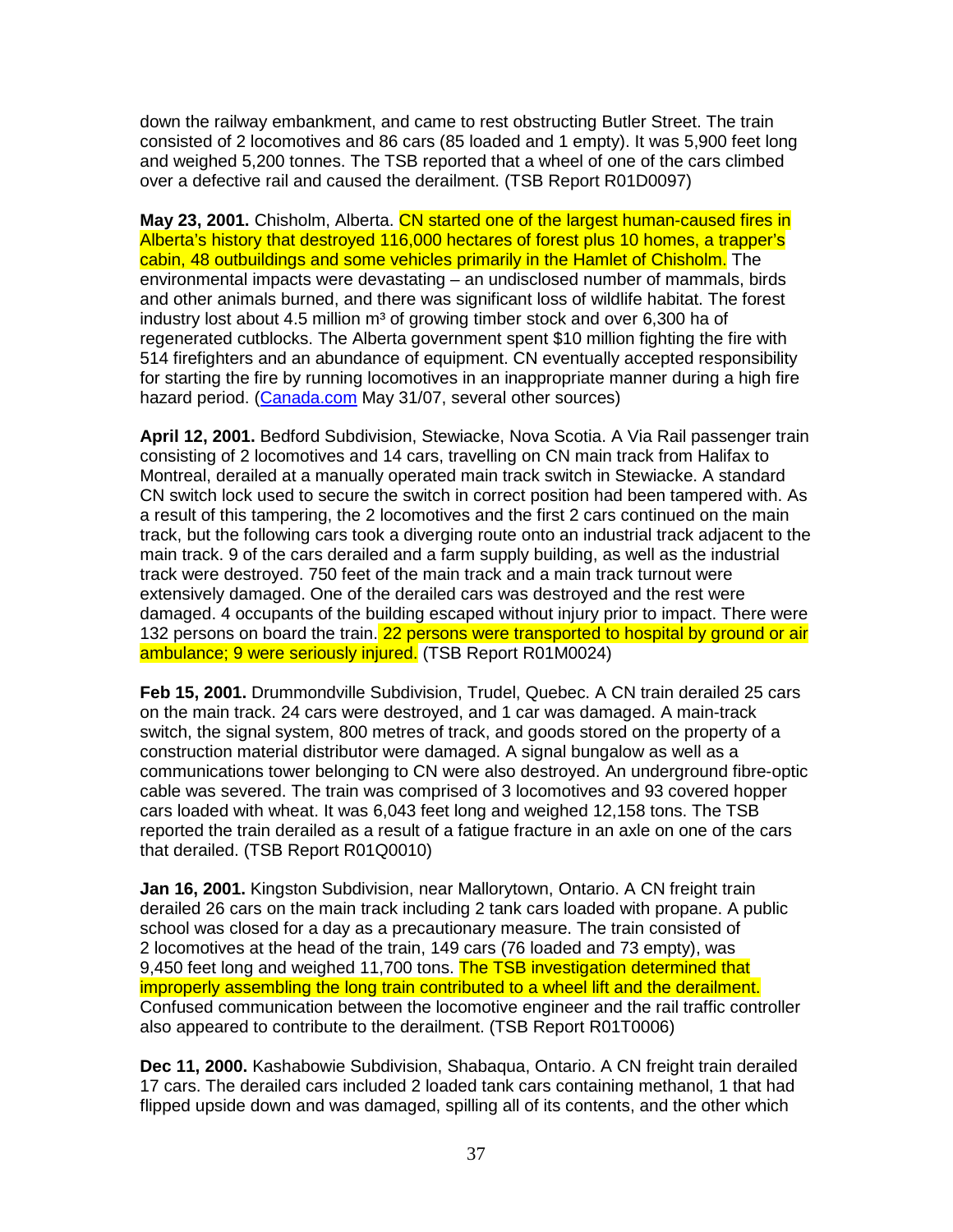was leaking methanol from an unloading valve that had opened during the derailment. A total of about 100,000 litres of methanol spilled, most of which entered the Shebandowan River. Methanol is a colourless, flammable and poisonous liquid. Persons living close to the river, downstream, were cautioned not to consume water drawn from wells near the river. Water was not declared free of methanol by local health authorities for almost a month following the spill. The extent of environmental damage to the Shebandowan River's ecosystem was not disclosed. The other derailed cars included 5 loaded cars of grain, 7 empty flat cars and 3 empty box cars. The train comprised 3 locomotives, 59 loaded cars and 27 empty cars. It was 5,400 feet long and weighed 8,500 tons. The TSB reported that emergency brake pressure on a cracked defective rail caused the rail to fail, and resulted in the derailment. (TSB Report R00W0253)

**Dec 10, 2000.** Kingston Subdivision, Marysville, Ontario. A CN train derailed 2 cars in a curve on the main track. 1 of the derailed cars, a bulkhead flat car loaded with lumber, lost its load, blocking the adjacent north main track. The other derailed car was a residue tank car. The train comprised 2 locomotives, 51 loaded and 44 empty cars. It was 6,600 feet long and weighed 8,300 tons. The TSB reported that, in each track curve of the train's journey, the load of lumber shifted slightly laterally, causing the banding around the load of lumber to dig into the corners of the lumber, gradually lessening the degree of securement and allowing even greater movement as the trip progressed. Travelling in an unstable state, the lumber shifted at the curve near Marysville and the unbalanced load caused one or more wheels on the car to lift and derail, destabilizing the trailing tank car which also derailed. (TSB Report R00T0324)

**Dec 9, 2000.** Napadogan Subdivision, Blue Bell, New Brunswick. A CN freight train derailed 7 multi-platform double-stack container cars at a curve on the main track. 36 containers were spread over an area covering both sides of the main track for about ½ km. 11 of the containers were carrying bags of white asbestos (a hazardous material): 2 containers released product onto the right-of-way. A total of 660m of track structure was damaged. The train was powered by 4 locomotives, was 5,700 feet long and weighed 5,200 tons. The TSB reported the derailment occurred due to a rail failure at a curve in the track. (TSB Report R00M0044)

**May 22, 2000.** Saint-Maurice Subdivision, Cressman, Quebec. A CN train derailed 23 cars at a curve on the main track on a bridge over the Saint-Maurice River. Derailed cars included: 13 gondola cars loaded with wood chips, 2 cars loaded with paper, 1 empty hopper car, and 7 tank cars with gasoline residue. 3 of the tank cars with gasoline residue fell into the river. 2 tank cars were punctured, **spilling an undisclosed amount of** gasoline into the river. The extent of environmental damage was not disclosed. 400 feet of track were destroyed and 2 spans of the railway bridge across the river were heavily damaged. 22 of the derailed cars were damaged and 1 was destroyed. The train consisted of 3 locomotives and 159 cars, including 128 loaded cars, 19 empty cars and 12 tank cars with gasoline or heating oil residue. The train was 9,586 feet long and weighed 15,230 tons. The TSB reported that the derailment was caused by a defective rail in the track curve. (TSB Report R00Q0023)

**May 16, 2000.** Redditt Subdivision, White, Ontario. A CN freight train derailed 19 of its 136 cars along a curve in the main track. 4 of the derailed cars contained dangerous goods. The train consisted of 2 locomotives at the head of the train, 136 cars (51 loaded and 85 empty), was 8,800 feet long and weighed 9,440 tons. The TSB investigation determined that, during throttle reduction while in a curve, the train experienced a wheel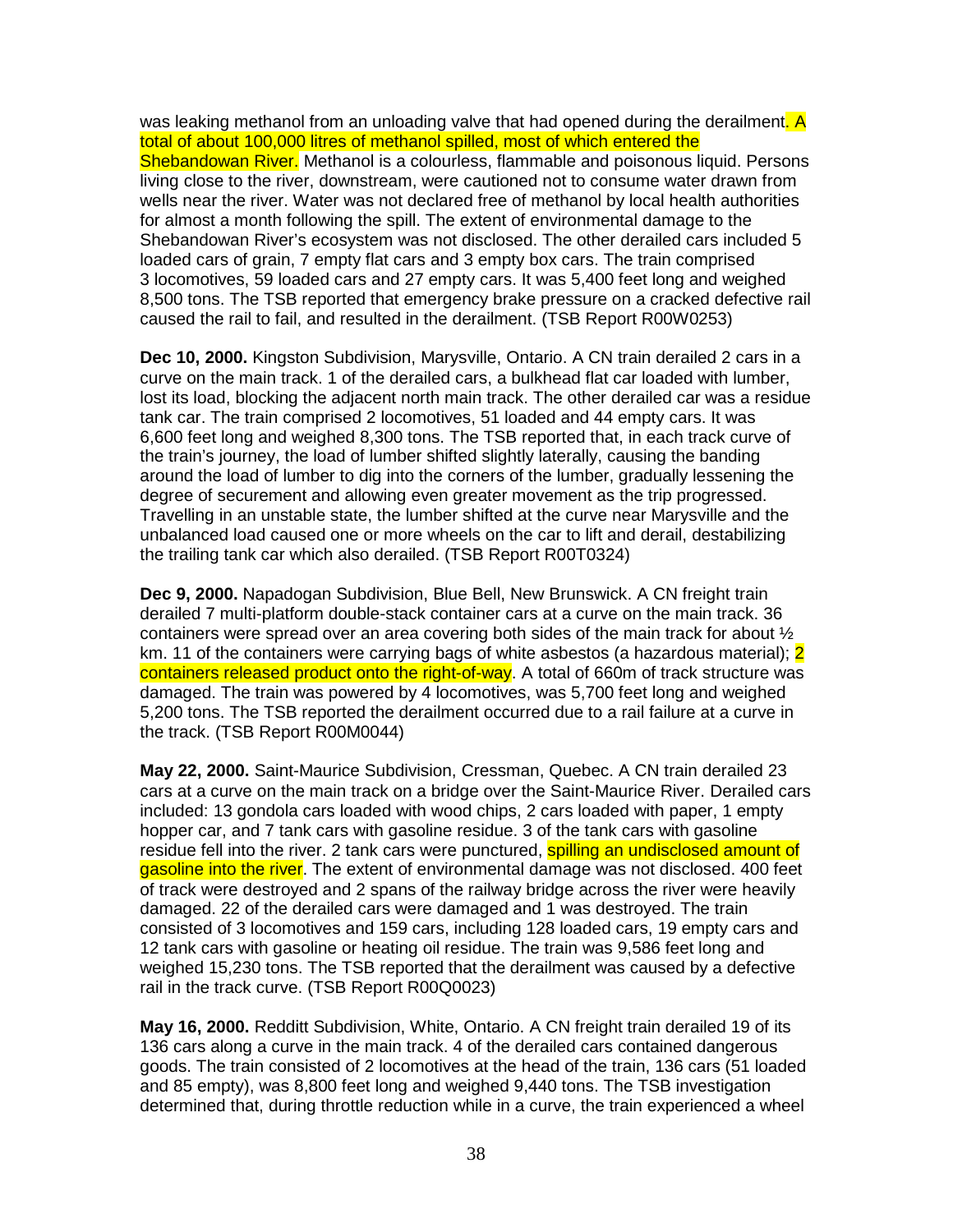climb derailment that was a result of a number of factors including *improperly* assembling the train. (TSB Report R00W0106)

**March 10, 2000.** Rouses Point Subdivision, Brossard, Quebec. A CN train derailed 5 cars on the Massena Spur after traveling through a public crossing. 4 cars toppled over on their sides in a ditch; 3 of these contained dangerous goods. 2 of the tank cars were carrying molten naphthalene (a flammable solid), and the third was carrying creosote. The other 2 derailed cars were hopper cars. All 5 derailed cars were damaged. The track was heavily damaged over a length of about 170 feet. The train consisted of 2 locomotives and 11 cars (8 loaded and 3 empty), was about 730 feet long and weighed 1,330 tons. As a precautionary measure, the Brossard Fire Department ordered the evacuation of about 20 people in the area. The TSB reported the train spread the track gauge, and the wheels of the first derailed car dropped inside the rail near the public crossing. The fact that CN had planned to replace the rail ties indicate that CN was aware of track structure problems at this location. (TSB Report R00D0026)

**Dec 30, 1999.** Near Mont-Saint-Hilaire, Quebec. A CN Ultratrain, a petroleum products unit train linking the Saint-Romuald oil refinery with a petroleum depot in Montreal, derailed and collided with another CN Ultratrain traveling in the opposite direction on a neighbouring track. There was a violent explosion and some rail cars burned for more than 4 days, creating a smoke plume about 500m high. The 2 crew members on the train hit by the derailed train were killed. About 350 families had to be evacuated. 2 locomotives and 61 cars were damaged in the accident. About 2.7 million litres of hydrocarbons spilled and caught fire, damaging private property, public property and the environment. The Ultratrain derailed at a broken rail caused by a defective weld, causing the TSB to call into question CN's quality assurance program for rail welds. The quality assurance system in place did not detect the welds that did not meet the company's standards (mismatch between rail ends, absence of a weld tag, weld not entered in the inventory of continuous welded rail [CWR] repairs and adjustments). (TSB Report R99H0010, TSB News Release Sept 26/02)

**Nov 23, 1999.** Kingston Subdivision, Bowmanville, Ontario. A westward CN freight train struck an abandoned tractor-trailer at a farm level crossing. Metal parts from the trucktrailer became entangled under the wheels of the lead locomotive, resulting in the derailment of both locomotives and the following 10 rail cars, 4 of which rolled over onto their side. An eastward Via Rail passenger train struck the debris on an adjacent track and derailed, just before the freight train had come to a halt. The derailing Via train dragged the trailer portion of the truck-trailer for about 700 feet, causing the Via locomotive and the following 5 passenger coaches to derail. The jackknifing passenger train hit the derailed freight train cars. Fuel spilling from the tractor-trailer ignited and a fire started. About 6,800 litres of diesel fuel spilled from the Via locomotive and was also ignited. About 4,550 litres of diesel fuel also spilled from the lead locomotive of the CN freight train. 3 of the derailed freight cars contained liquefied petroleum gas residue and 5 of the derailed freight cars were loaded with butadiene. Minor injuries were sustained by 6 Via Rail employees and 5 passengers. (TSB Report R99T0298)

**Oct 9, 1999.** Bedford Subdivision, Bedford, Nova Scotia. A CN freight train derailed a locomotive and the first 8 cars. Some of the derailed cars flipped over on their sides and the entire derailment was spread over a distance of about 655 feet. Corn from 2 damaged hopper cars was spread over the derailment site. Over 800 feet of track were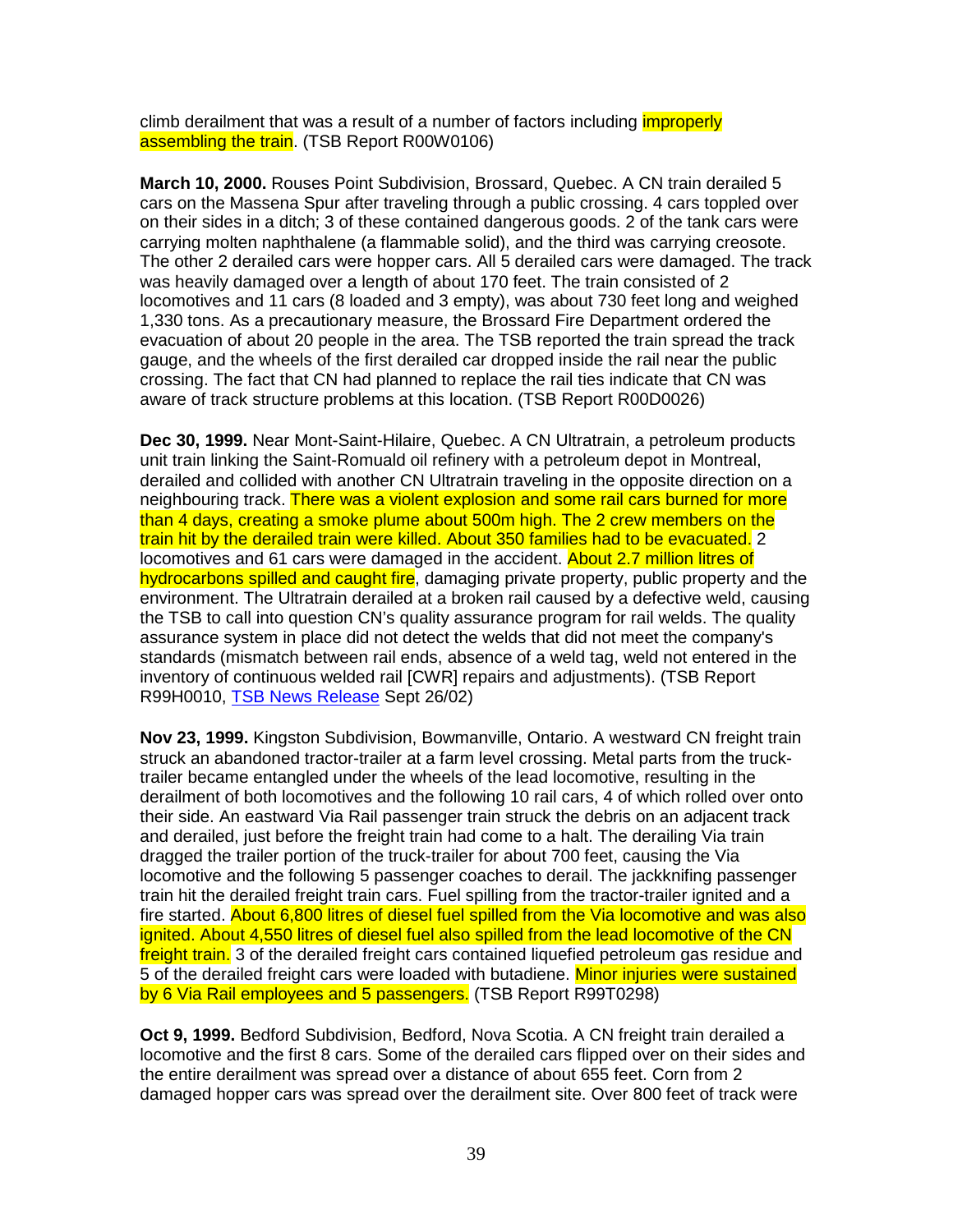damaged. The train comprised 3 locomotives, 64 loaded and 3 empty, and was 4,580 feet long and weighed 4,470 tons. The TSB reported a damaged rail initiated the derailment. (TSB Report R99M0046)

**Sept 23, 1999.** Bala Subdivision, near Britt, Ontario. A CN freight train derailed 26 cars at a curve in the tracks at Mowat, near Britt. The train consisted of 94 cars, 54 of which were tank cars (41 of the 54 were carrying dangerous goods or dangerous good residues). The 26 derailed cars included: 19 tank cars, 2 box cars and 5 hopper cars. Of the 19 tank cars, 1 was a load of liquefied petroleum gas (LPG), 14 had LPG residues, 3 were loaded with anhydrous ammonia, and 1 was empty. The loaded LPG car and 1 of the loaded anhydrous ammonia cars were ruptured, each spilling their product and igniting, causing several fires. The loaded car of LPG exploded, projecting pieces of its tank and jacket in all directions. About 127,000 pounds of LPG and 158,000 pounds of anhydrous ammonia were spilled. A crater in the right-of-way measuring about 2m deep, 3m wide and 15m long was created by the LPG fire and subsequent violent rupture of the tank, which destroyed the roadbed and altered the physical state of the soils and other materials in the area. A box car immediately west of the LPG tank was crushed and bent 90°. About 600 feet of main track and sidi ng were destroyed, the turnout for the siding at Mowat required extensive repairs, and the nearby public crossing required minor repairs. 18 of the derailed cars were damaged, and 8 cars were destroyed. The adjacent trees, other vegetation and earth were scorched black and killed for a radius of about 200 feet by the fire ball and chemical releases. CN employees at the Mowat siding, 3 local woodcutters and 2 hunters located downwind of the accident site were evacuated due to the toxic fumes. An Ontario Provincial Police officer, a local woodcutter, and two firemen suffered minor injuries as a result of contact with ammonia vapours. The TSB reported on many deficiencies as contributing to the derailment including: deficiencies in track gauge and alignment, and improper track condition for freight train speeds they were traveling. The TSB also reported that older-design, belowstandard and defective construction of tank cars contributed to the magnitude of the ensuing fires. The total extent of environmental damage, including to the adjacent Little Key River and shoreline, was not detailed in the TSB investigation report. (TSB Report R99T0256)

**Aug 27, 1999.** Kingston Subdivision, Wesco Spur, Yard CB, Cornwall, Ontario. A CN crew was performing switching operations in the yard when 6 tank cars ran away on one of the tracks. The cars rolled for 475 feet and struck the stop block at the end of the track. 1 car derailed and its tank was punctured. About 5,000 gallons of product, a class 3 combustible liquid, spilled onto the ground. About 2,000 gallons seeped into the ground or flowed into the sewer system. The soil contaminated by the liquid was collected and hauled away for treatment. The extent of environmental damage was not disclosed. Cornwall police and firefighters immediately set up a 1,000-foot safety perimeter and evacuated customers and staff from nearby businesses. The TSB reported the evacuation caused inconvenience and economic losses for nearby businesses. (TSB Report R99D0159)

**Aug 15, 1999.** Clearwater Subdivision, Messiter, British Columbia. A CN freight train derailed 40 cars of a 100-car grain train. 2 of the derailed cars rolled into the North Thompson River. About 5,000 tons of mixed grains were spilled over the right-of-way and in the river. Most of the 40 cars sustained extensive damage. About 1,500 feet of track were destroyed and an additional 3,000 feet were damaged. The train was powered by 2 locomotives, was 5,900 feet long and weighed 11,800 tons. The extent of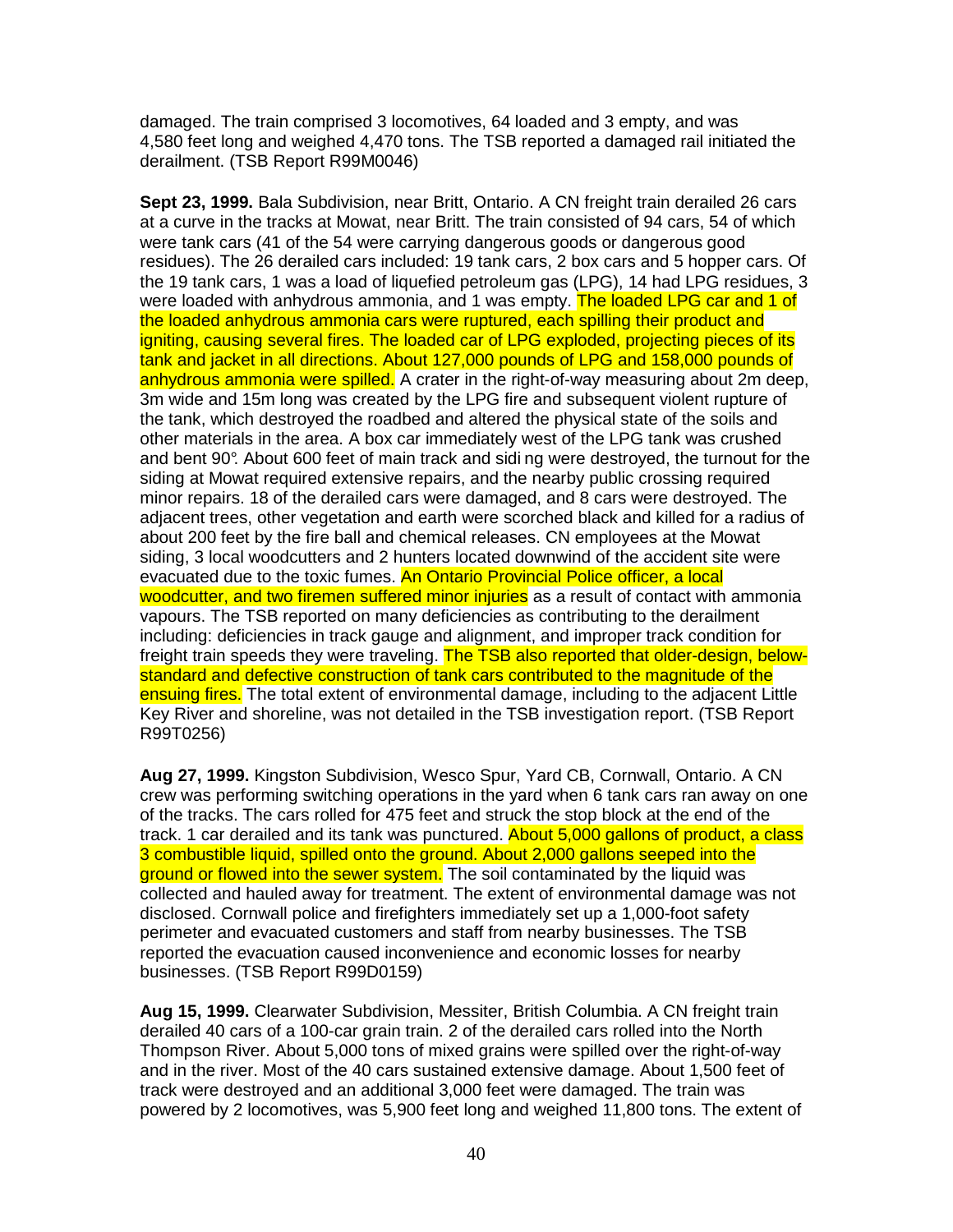environmental damage to the Thompson River and bank was not disclosed. The TSB reported a defective wheel caused the derailment. (TSB Report R99V0141)

**July 14, 1999.** Kingston Subdivision, Morrisburg Station, Ontario. 16 CN cars derailed in front of the station. (Colin Churcher's Railway Pages)

**April 23, 1999.** Chatham Subdivision, Thamesville, Ontario. A Via Rail passenger train travelling east on the north main track hit an open switch, causing it to tip over and collide with stationary CN cars full of ammonium nitrate on an adjacent yard track. All 4 passenger cars and the locomotive of the passenger train derailed as well as 4 of the stationary cars. The 2 crew members in the locomotive cab were killed. 77 of the 186 passengers and crew on board were treated at the hospital. 4 people were admitted with serious injuries. About 50m of main track and 100m of the adjacent yard track were destroyed. The locomotive was damaged beyond repair and the leading 2 passenger cars sustained substantial damage. A December 18, 2012 version of the TSB investigation report identified safety deficiencies relating to the level of defenses associated with the Occupancy Control System method of train control, particularly in "dark territory," where trains are not always provided with sufficient advance warning of reversed main track switches, and to the storage of dangerous goods in rail cars for prolonged periods of time at locations adjacent to main tracks. The TSB also pointed out the need to eliminate some passenger safety hazards in a timely fashion. (TSB Report R99H0007)

**April 13, 1999.** Montmagny Subdivision, Bégin, Quebec. A CN petroleum product unit train derailed 10 tank cars loaded with gasoline on the main track. Some cars flipped over on their sides and 1 car completely toppled over landing on its top. About 230 litres of gasoline were spilled into Les Quarante Lacs (Forty Lakes), causing undisclosed environmental damage. The 10 derailed cars were damaged, as was another car which did not derail. 450 feet of track were destroyed, and another 300 feet of track were damaged. The TSB reported soft subgrade and a cluster of rotten ties as causing the derailment. Confusion of responsibilities among 3 acting inspectors may also have contributed to the derailment. (TSB Report R99Q0019)

**Feb 6, 1999.** Ruel Subdivision, Neswabin, Ontario. A CN freight train derailed 21 cars. The derailed cars included a tank car loaded with liquefied petroleum gas and 2 tank cars loaded with flammable benzene and dicyclopentadiene. **1 of the tank cars with the** benzene mixture was punctured resulting in a fire and a total loss of product. The liquid benzene and some lumber that was strewn about the derailment site fuelled a fire that burned for several days. 16 of the 21 derailed cars were destroyed, including 3 tank cars that were involved in the post-derailment fire. 4 cars were damaged. A power switch and dwarf signal, and 500 feet of track were destroyed. In the main derailment area, 4 telephone poles were destroyed. Another power switch and a hot box detector were damaged. Total property damage exceeded \$1.5 million. The TSB reported a roller bearing on one of the cars overheated and seized, resulting in an axle fracture and the derailment. Unclear lines of authority and communication failures regarding the Wayside Inspection System (WIS) were cited by the TSB as contributing to the derailment. The TSB also reported Transport Canada has no national program to audit and monitor WISs, to ensure the safety of operating trains. (TSB Report R99T0031)

**Jan 31, 1999.** Albreda Subdivision, Jasper, Alberta. A CN runaway train on the main track entered the rail yard in Jasper and collided head on with a stationary CN train. 5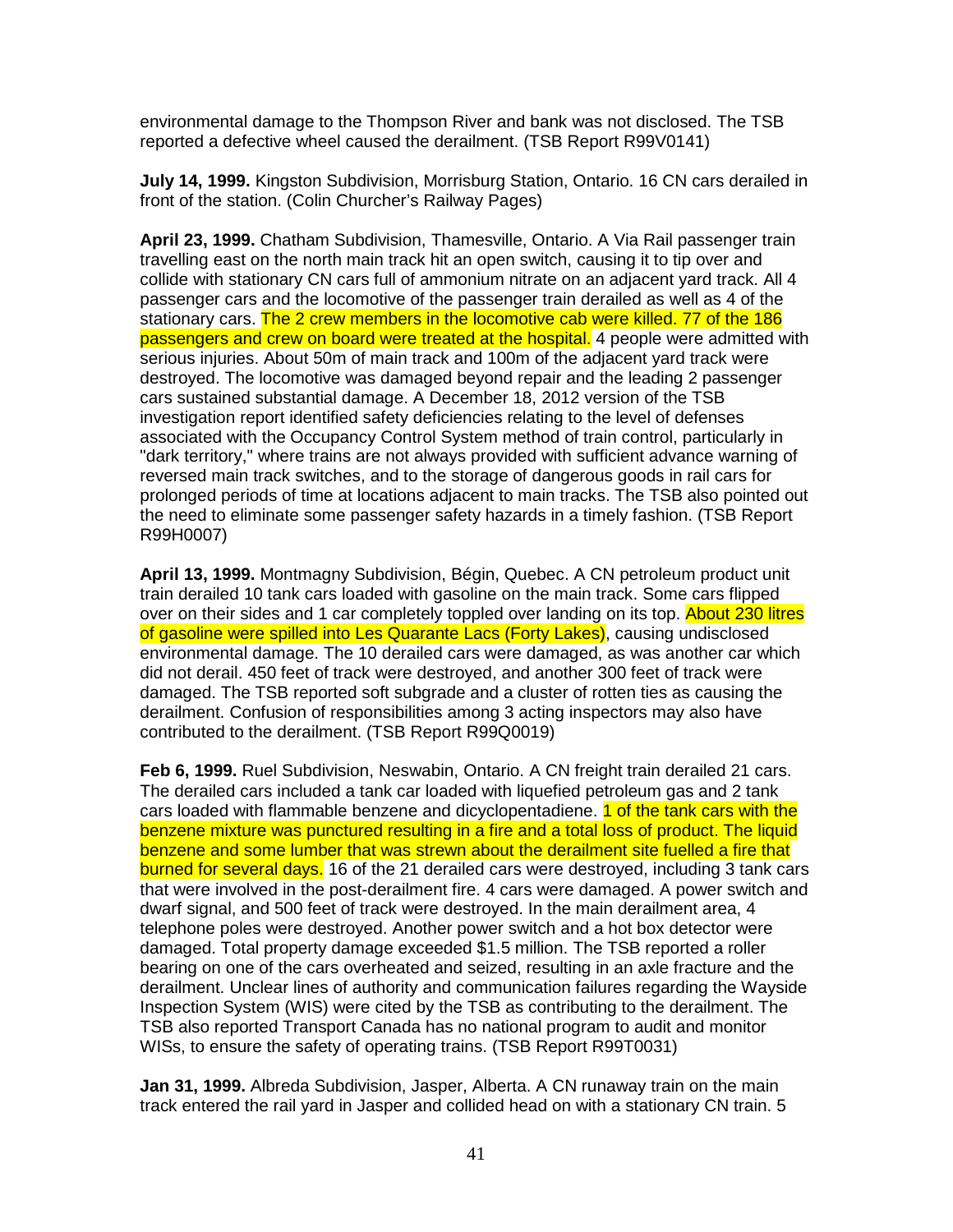locomotives and 11 cars derailed. The 3 locomotives and 2 cars on the runaway train were extensively damaged, as were the 2 locomotives and 1 car on the stationary train in the yard. The collision damaged about 520 feet of track and 4 switches. The conductor of the runaway train received minor injuries. The TSB reported the extreme blowing snow conditions during the accident rendered the air brake system ineffective, and the crew was unaware of the condition of the dynamic braking system. The crew of the runaway train was apparently fatigued which may have affected their performance. (TSB Report R99E0023)

**Nov 26, 1998.** Halton Subdivision, MacMillan Yard, Concord, Ontario. A CN train derailed 3 tank cars loaded with anhydrous ammonia. 1 of the tank cars rolled down a 20-foot embankment and another tank car flipped over on its side. 1 of the tank cars was damaged and spilled anhydrous ammonia. The yard was evacuated and the public roadways in the area, including Highway 7, were closed for about 5 hours. The TSB reported the train derailed as a result of 2 rail breaks caused by surface and sub-surface cracking, the wear exceeding CN's allowable limits. The Board identified a safety deficiency relating to the maintenance standards and practices. (TSB Report R98T0292)

**Sept 24, 1998.** Mont-Joli Subdivision, Mont-Joli, Quebec. 25 cars from a CN train rolled downhill uncontrolled on the main track of the Matapédia Railway Company (MRC), and collided with 4 MRC yard locomotives standing on the main track in front of the station at Mont-Joli. The CN crew thought they had secured their locomotives on a grade, then left their train and went to the station to complete some paperwork. Then, both CN and MRC employees heard a loud noise. When they looked out, they realized the CN train had rolled down the hill and crashed into the MRC locomotives. 5 rail cars were damaged, 2 rail cars were destroyed, and 4 yard locomotives and several hundred feet of main and yard tracks were damaged. A tank car, which was crushed and opened by the impact, spilled some residual product into the parking lot and onto the street. A commercial truck carrying cylinders of compressed gas was crushed. The employees in the vicinity of the station immediately left. The derailed cars came to rest close to commercial and residential properties in the centre of the town. 4 automobiles parked in the station parking lot were destroyed by the derailed rail cars. There was extensive damage to the station platform, and several hundred feet of main and yard tracks, including 78 feet of rail and 34 railway ties that required replacing. The police later determined that, once the CN crew left their train unattended, 2 boys had walked over to the train and released the brakes on most of the 25 parked rail cars, causing the train to roll downhill. (TSB Report R98M0029)

**March 1, 1998.** Kingston Subdivision, Lyn, Ontario. 8 CN cars derailed, 2 of which carried dangerous goods – ethylene refrigerated liquid and alkylamines. The train derailed at a track crossover. The train was pulled by 2 locomotives and was 7,482 feet long and weighed 5,866 tons. The TSB investigation determined the derailment occurred when a rail car wheel climbed over a defective switch that was severely chipped. Proper track maintenance and inspection practices had not been followed. (TSB Report R98T0042)

**March 1, 1998.** Edson Subdivision, near Obed, Alberta. A moving CN train collided with the tail end of a stationary CN train. The lead locomotive from the moving train and the last car from the stationary train derailed and were extensively damaged. The 2 crew members in the lead locomotive of the moving train were seriously injured, and were taken from the scene by ambulance. The moving train was powered by 2 locomotives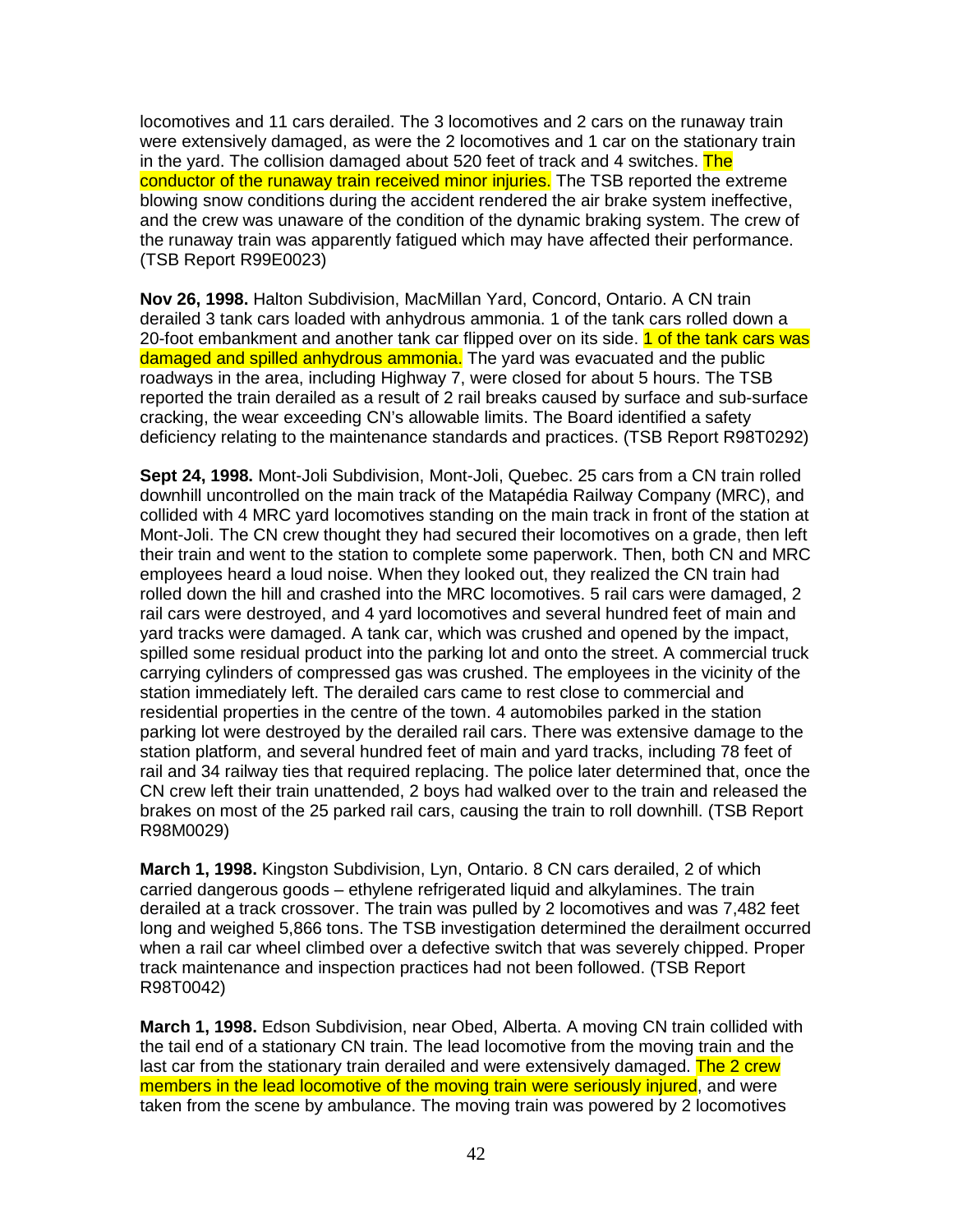and was hauling 20 loaded and 33 empty cars. It was 3,140 feet long and weighed 3,490 tons. The stationary train consisted of 4 locomotives and 100 loaded cars. It was 6,140 feet long and weighed 13,850 tons. The TSB reported the collision occurred because the crew of the moving train did not maintain adequate vigilance and miscalculated how far away the stationary train was located. (TSB Report R98C0022)

**Nov 24, 1997.** Diamond Subdivision, Carrier, Quebec. While a CN train was proceeding from a stop signal at a siding, a tank car loaded with sulphuric acid split open, spilling its entire contents. The extent of environmental damage was not disclosed. The TSB determined that the tank car had been fabricated with a gap and missing butt weld, in variance with approved design drawings, and that it fractured under normal service loading at a pre-existing crack. The TSB has pointed out many times to CN and Transport Canada the risks associated with the frequent inferior construction of tank cars that carry dangerous goods, including oil and other hazardous products. (TSB Report R97D0253)

**May 6, 1997.** Kingston Subdivision, Coteau-du-Lac, Quebec. A CN train dropped into a depression in the subgrade on the main track and derailed 2 locomotives and 12 freight cars. The lead locomotive toppled over on its side. The fuel tanks on both locomotives were punctured and about 12,000 litres of diesel fuel spilled into the Rouge River which was only 10m from the railway tracks. Although emergency personnel placed booms and absorption materials in the river, very little diesel fuel (1,000 litres) was recovered. The extent of environmental damage, especially to the river and the river shoreline, was not disclosed. 2 crew members were injured. The train consisted of 2 locomotives and 19 loaded cars. It was 1,060 feet long and weighed 1,000 tons. The 2 locomotives and 12 freight cars were damaged, and about 270 feet of track were destroyed. The TSB reported the derailment occurred because the subgrade collapsed under the moving train as a result of weak, water-saturated clays in and around the embankment. The Board was concerned that CN maintenance and inspection employees were not apparently sensitive to the hazards posed by unusual events in bodies of water adjacent to railway embankments. The TSB also reported that locomotive fuel tanks are particularly prone to puncture and spilling of diesel fuel at derailment. (TSB Report R97D0113)

**March 27, 1997.** Ashcroft Subdivision, Conrad, British Columbia. A CN train travelling from Boston Bar to Kamloops encountered a large railbed depression and derailed on the main track near Conrad. Both crew members were killed. 2 locomotives, 14 freight cars and about 1,200 feet of main track and siding were destroyed. Loaded open hopper sulphur cars stored on an adjacent siding were hit and also derailed, and some of these cars overturned and spilled their contents. Fuel spilled from the derailed locomotives and ignited. The resulting fire engulfed the derailed equipment and scattered container contents. The fire was finally extinguished March 28. Fire again erupted around the locomotives March 29 and took several hours to extinguish. The TSB ascertained that improper drainage of run-off from the adjacent Trans-Canada Highway contributed to destabilizing the railway subgrade which then collapsed, causing the derailment. (TSB Report R97V0063)

**Aug 12, 1996.** Edson Subdivision, east of Edson, Alberta. All 3 occupants in the lead locomotive of a CN freight train were fatally injured when their train, which was travelling about 54 mph on the main track, collided head-on with 20 runaway cars moving toward them at about 30 mph. The runaway cars had been left on a track in the Edson Yard with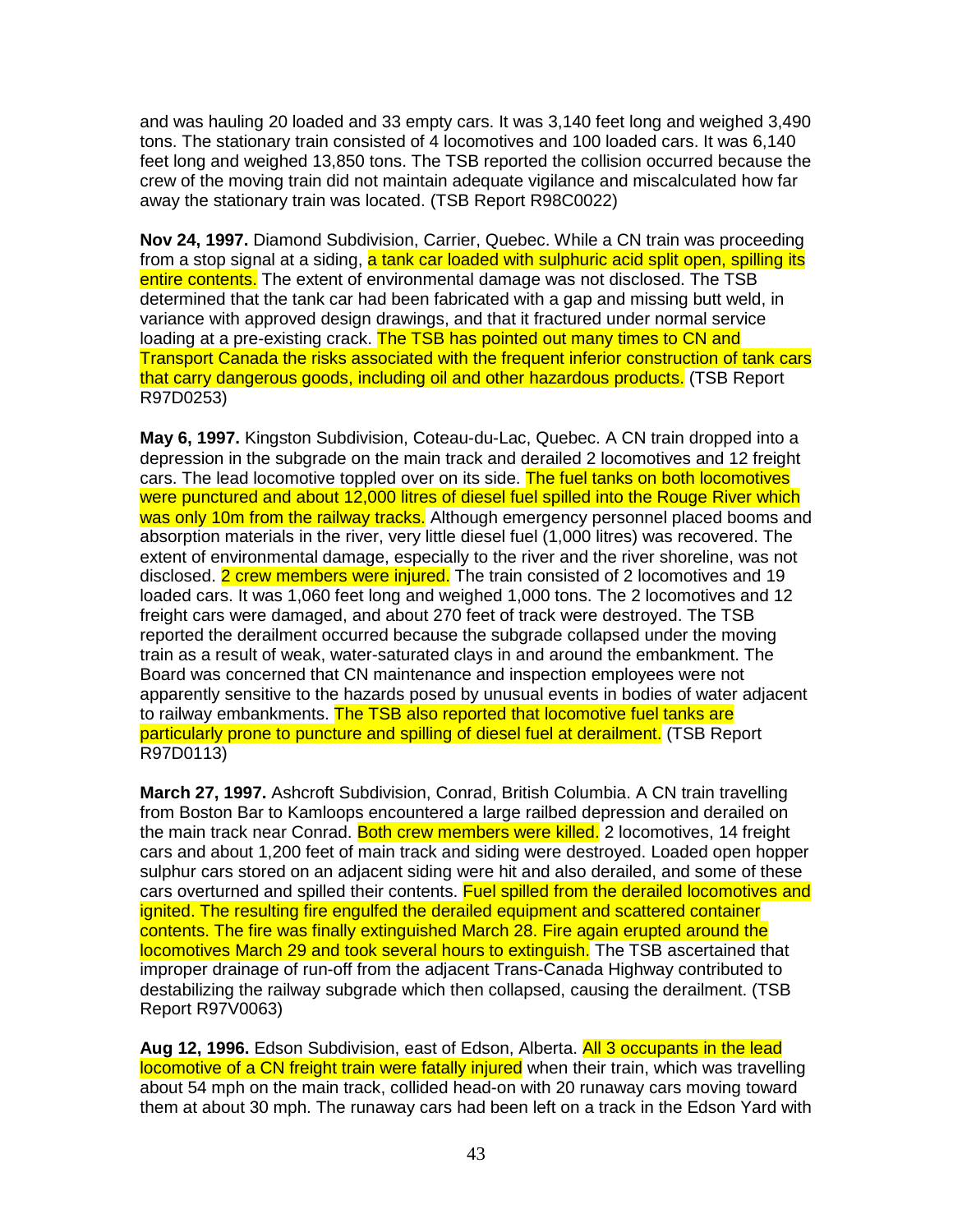their hand brakes on, which eventually failed to hold them, causing them to move onto the main track uncontrolled. The TSB reported that, for the years 1991 to 1996, 190 runaways were reported to the TSB and in spite of repeated warnings and recommendations issued by the TSB, the problem persisted. This particular runaway situation, which ended in 3 deaths, triggered a TSB investigation with wider scope and depth. Consequently, the TSB raised serious questions about the effectiveness of standard railway operating rules, rail traffic control systems, rail safety regulatory overview, and CN's safety management programs. (TSB Report R96C0172)

**July 2, 1996.** Aberdeen Subdivision, North Battleford, Saskatchewan. A CN train was unintentionally diverted onto a spur track, and collided head-on with a stationary and uncrewed CN freight train. The locomotives of both trains were extensively damaged, and 10 freight cars derailed. The **locomotive engineer was injured** when he jumped from the train. The moving train consisted of 3 locomotives and 88 loaded cars. It weighed 10,000 tons and was 6,500 feet long. The TSB determined that the switch for the spur track was inadvertently left in the reverse position. The train was also travelling at an excessive speed, according to the TSB. (TSB Report R96W0171)

**April 24, 1996.** Hagersville Subdivision, Nanticoke, Ontario. A CN train crew was switching at the Esso oil refinery near Nanticoke, when 5 tank cars went out of control. The cars rolled southward about 2 miles, crossed over 2 public road crossings and through the Ontario Hydro thermal generating plant building. The cars continued another 600 feet to the end of the track where the 2 leading cars derailed. 1 derailed car contained sulphuric acid and the other derailed car that flipped over on its side contained sulphuric acid residue. Both derailed cars were damaged. There was substantial damage to private property, including a car mover which had been standing on the track in the Ontario Hydro building. It was pushed ahead of the runaway cars to the end of the track and was destroyed. The entrance gate to Ontario Hydro's property was also destroyed. There was damage to CN's track. The TSB determined the tank cars rolled away and derailed because they were not securely coupled during a switching operation. (TSB Report R96T0137)

**March 11, 1996.** Sussex Subdivision, River Glade, New Brunswick. A CN train derailed 22 freight cars on the main track. 16 of the derailed cars were tank cars loaded with various dangerous goods including gasoline, butane and fuel oil. About 455 litres of gasoline spilled from 1 tank car and butane was released into the atmosphere from 2 leaking pressure tank cars. As a precautionary measure, 8 residents in the area were evacuated. The extent of environmental damage was not disclosed. About 400 feet of track were destroyed and about 1,000 feet of track were extensively damaged. 18 derailed cars were destroyed, and the remaining 4 were damaged. The train was powered by 3 locomotives and was hauling 27 loaded cars, 17 empty cars and 9 residue cars. It was 3,200 feet long and weighed 3,500 tons. The TSB determined that a defective rail led to the derailment. (TSB Report R96M0011)

**March 10, 1996.** Saint-Maurice Subdivision, Dix, Quebec. A CN freight train derailed 27 cars. 4 of the derailed cars were residue cars, 2 contained gasoline residue and the other 2 contained diesel fuel residue. 4 of the derailed loaded gondola cars were dug into the subgrade and several other cars were piled on top of the gondola cars. The ore concentrate from the gondola cars spilled over the subgrade and covered the tracks. At least 1 of the derailed cars came to rest on a bridge deck. The bridge deck was destroyed and the girders were extensively damaged. The train consisted of 3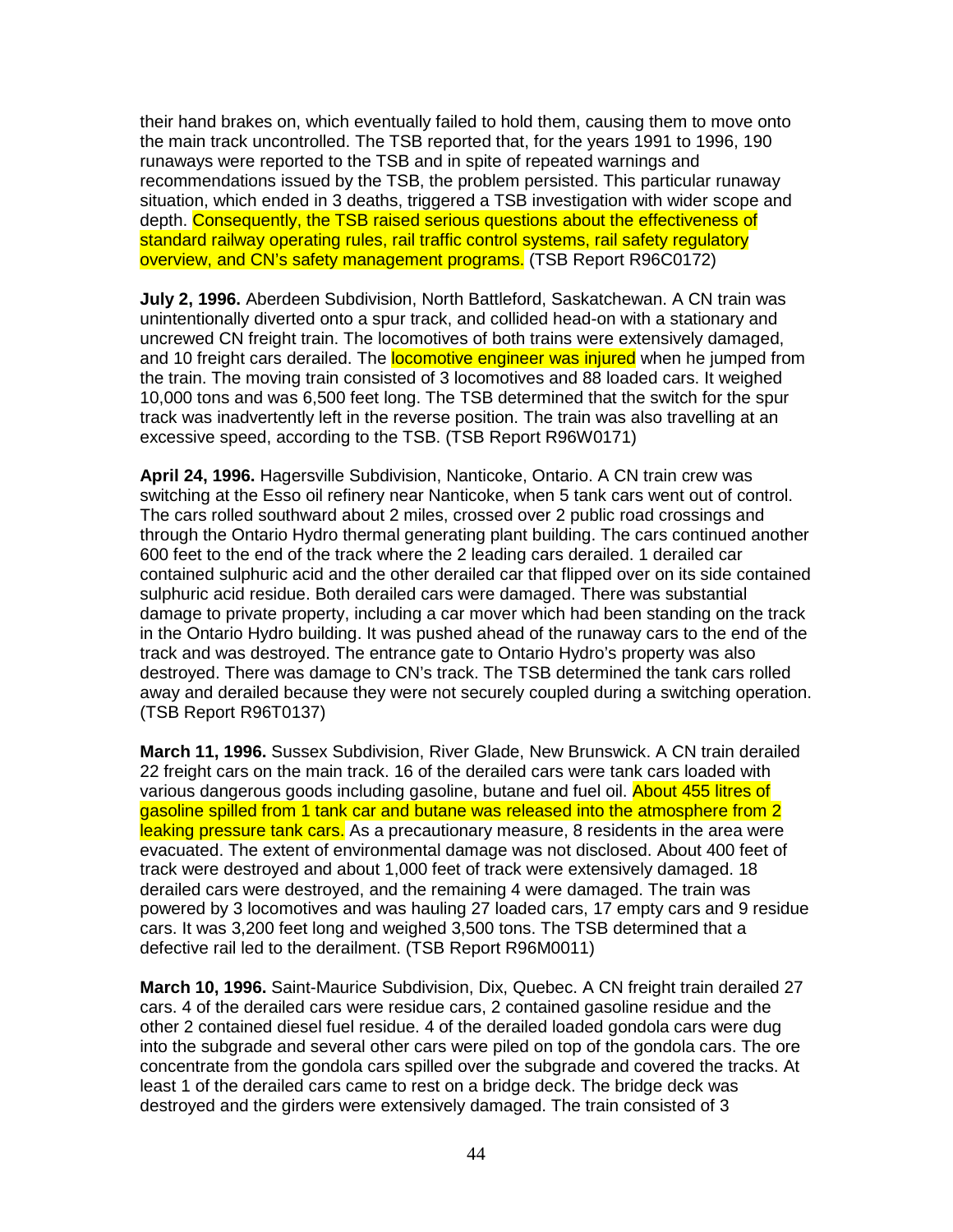locomotives and 76 cars. It was 4,526 feet long and weighed 7,394 tons. The TSB was not able to determine the cause of the derailment because key rail car components and pieces of rail were missing. (TSB Report R96D0035)

**March 6, 1996.** Halton Subdivision, MacMillan Yard, Toronto, Ontario. A remote controlled CN train collided with a standing CN train in the yard, derailing 7 cars. 4 of the derailed cars rolled down a small embankment onto a paved yard roadway. A tank car loaded with ethylene oxide flipped upside down and came to rest on its top, and was extensively damaged. 2 tank cars containing petroleum product residue also derailed, 1 of them knocked over on its side. Because of the upside down tank car with flammable and toxic contents, emergency procedures were implemented. 2 yard locomotives and 7 cars were damaged, some of them extensively. About 250 feet of track and 1 crossover switch were damaged. The TSB determined that the derailment occurred because the crew running the train by remote control lost sight of the head of the train in an unsafe part of the yard. (TSB Report R96T0080)

**Feb 27, 1996.** Bécancour Subdivision, near St. Grégoire, Quebec. 59 cars from a CN train that had been left on the main track, standing unattended with no hand brakes applied, rolled away unnoticed for about 4,000 feet and struck another CN train on the Lama Warehouse Spur. The impact derailed 1 locomotive and 13 cars, 11 of which were tank cars containing dangerous goods residue. The locomotive and 2 tank cars containing caustic soda (corrosive substance) residue were knocked on their sides; and 7 other tank cars containing caustic soda residue, 2 containing chlorine (poisonous gas) residue and 2 box cars also derailed. A fuel tank on the overturned locomotive was punctured and spilled about 9,000 litres of diesel fuel. The extent of environmental damage was not disclosed. 1 box car was destroyed, 1 locomotive and 7 cars were extensively damaged, and 6 cars were damaged. About 200 feet of track were destroyed. 1 crew member was seriously injured. The runaway train weighed 3,600 tons and was 3,000 feet long. The TSB determined that the air brakes on the 59 runaway cars were accidentally released when the cars were uncoupled. Unfortunately, hand brakes had not been applied to any of the cars. (TSB Report R96D0029)

**Jan 31, 1996.** Joliette Subdivision, Charette, Quebec. 2 CN trains carrying dangerous goods residue cars collided. 2 box cars were destroyed, and 1 locomotive, 2 box cars and 1 flat car were extensively damaged. One of the trains comprised 2 locomotives, 60 loaded cars and 6 residue cars. The train was 3,980 feet long and weighed 6,770 tons. The other train consisted of 2 locomotives, 8 loaded cars, 28 empty cars and 3 residue cars. It was 2,200 feet long and weighed 1,830 tons. The TSB reported that the crew in the train that caused the collision and derailment should have used the automatic brake as well as the independent brake to stop their train. (TSB Report R96D0018)

**Jan 11, 1996.** Allanwater Subdivision, near Armstrong, Ontario. Opposing CN hi-rail vehicles collided in a curve. The driver of 1 of the vehicles sustained serious injuries in the collision. The driver of the other vehicle sustained minor injuries after jumping from the vehicle prior to impact. The TSB determined that the opposing hi-rails, travelling in an area of restricted sight-lines and frosty rail conditions, were operated at excessive speeds that did not permit them to stop before colliding. (TSB Report R96T0008)

**Dec 14, 1995.** Pelletier Subdivision, Edmundston, New Brunswick. A group of unattended freight cars recently uncoupled from locomotives in the Edmundston Yard rolled away uncontrolled for about 4,800 feet through a main track switch. They came to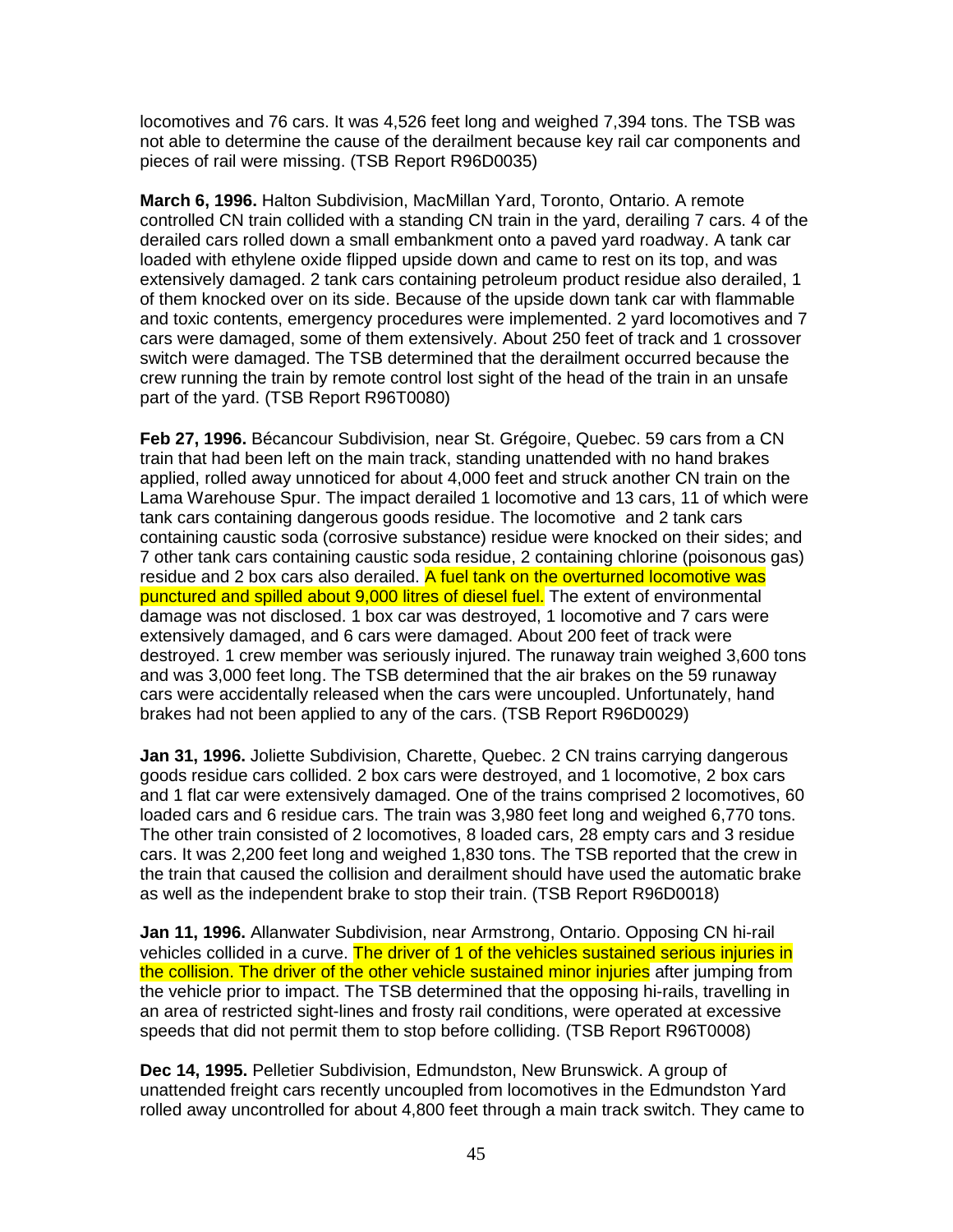a stop with about 15 cars standing on the main track. A switch that the cars had rolled through onto the main track was damaged. The TSB reported the cars were not properly secured (hand brakes not applied) when the locomotives were uncoupled, which resulted in the cars running away downhill uncontrolled. (TSB Report R95M0072)

**Nov 5, 1995.** Sprague Subdivision, Symington Yard, Winnipeg, Manitoba. A remotely controlled CN train in the yard separated, which led to the derailment of 1 locomotive and 12 cars. The derailed cars fouled the adjacent track and were struck by another remote-controlled CN train, derailing 2 locomotives, 2 booster units and 6 cars from that train. 12 cars were destroyed, and 1 locomotive and 1 car were damaged from one of the remote controlled trains. 1 car was destroyed and 2 locomotives, 2 booster units, and 5 cars were damaged from the other remote controlled train. Some of the derailed cars toppled over on their sides and were piled on top of one another. About 600 feet of track were damaged. The TSB determined that, in both accidents, the remote control operating system did not provide the operators with safeguards and technology sufficient to ensure the safe operation of their respective trains. (TSB Report R95W0291)

**Aug 20, 1995.** Dundas Subdivision, Brantford Yard, Brantford, Ontario. A CN train derailed 3 tank cars loaded with dangerous goods (butane) in the yard. The residents of 9 nearby homes were evacuated as a safety precaution. The TSB reported the derailment was a result of the conductor not being positioned properly to control the train being shoved into the yard tracks. He also miscalculated the number of cars that would fit on a particular yard track. (TSB Report R95T0262)

**June 23, 1995.** Saint-Laurent Subdivision, Taschereau Yard, Saint-Laurent, Quebec. A CN train collided with another CN train in the yard. **1 employee was injured.** The TSB determined the collision was caused by the crews from the 2 trains receiving simultaneous permission to use the same track in opposing directions (toward one another). They were both operating at speeds that did not allow them to stop as they approached one another. The TSB has repeatedly suggested that the Canadian Rail Operating Rules build in a speed safety margin to account for trains that are approaching one another. (TSB Report R95D0097)

**June 21, 1995.** Cran Subdivision, La Doré, Quebec. A CN freight train derailed 4 locomotives and 8 cars at a washout. About 31,800 litres of diesel fuel were spilled from the derailed locomotives. The extent of environmental damage was not disclosed. 3 cars were destroyed, and 4 locomotives and 5 cars were extensively damaged. About 700 feet of main track were destroyed. The train consisted of 4 locomotives, 3 loaded cars and 57 empty cars. It was 3,800 feet long and weighed 2,300 tons. The TSB determined the derailment was caused by a washout of subgrade and ballast resulting from a sudden surge of water from a breached beaver dam at Sarry Lake. The train was also traveling above the maximum permissible speed just before the derailment. (TSB Report R95D0093)

**June 6, 1995.** Saint-Laurent Subdivision, Langelier Spur, Saint-Léonard, Quebec. A locomotive was pushing a tank car toward a public crossing when the train hit a tractortrailer. The conductor and trainman were riding on the platform at the leading end of the tank car. Although some hand gestures were made by the trainman as the tractor-trailer approached the crossing, no one got off the train to flag and stop the truck, as required. The conductor got caught between the train and the tractor-trailer and was fatally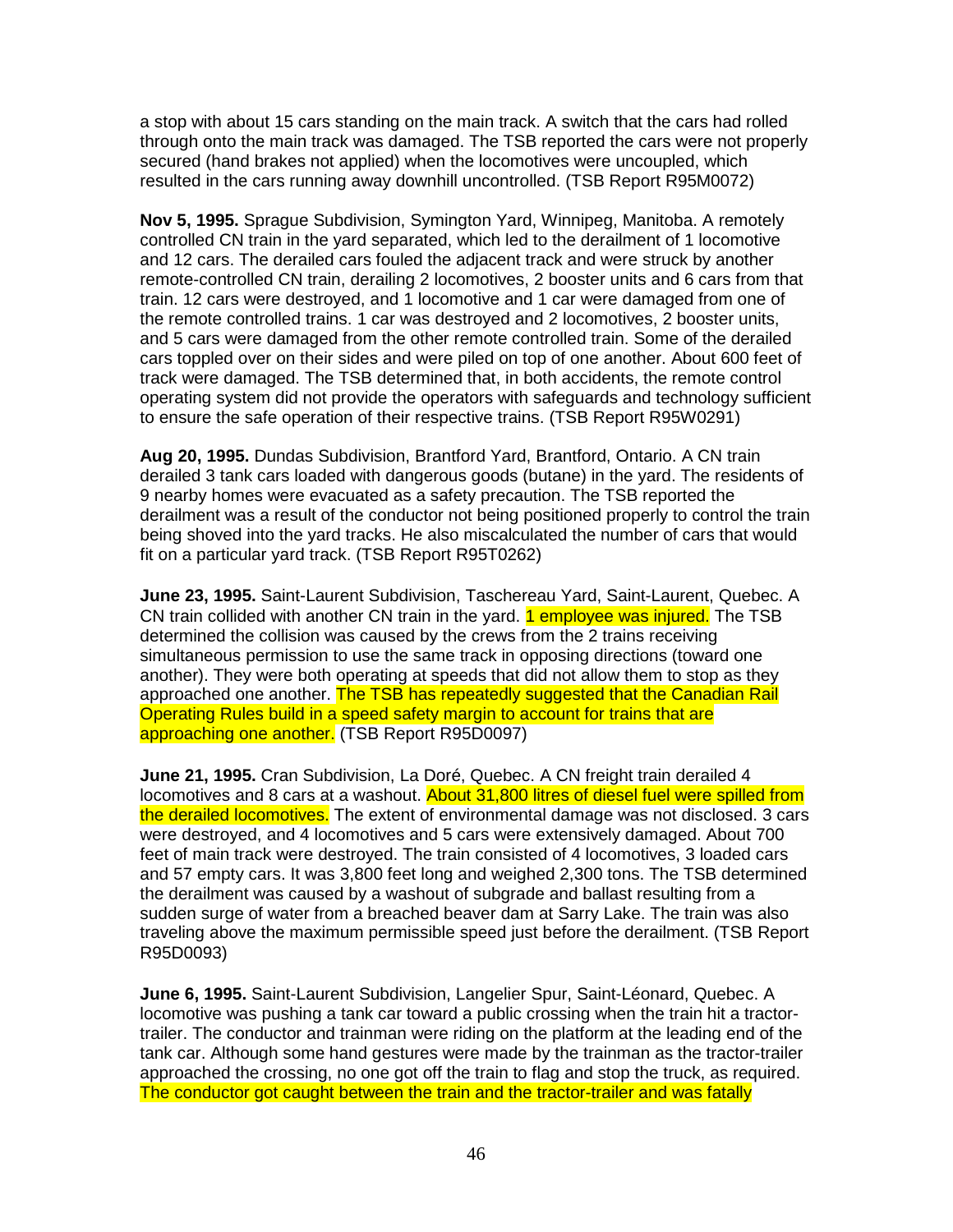injured. The TSB reported the collision resulted when the train crew elected not to stop and flag traffic from the ground. The absence of a flagman at the crossing permitted the tractor-trailer to approach the crossing without stopping. Ambiguous hand gestures from the trainman interpreted by the tractor-trailer driver as an indication to proceed rather than stop also contributed to the accident. (TSB Report R95D0081)

**April 6, 1995.** Napadogan Subdivision, Napadogan, New Brunswick. A CN train derailed 8 freight cars. 2 of the derailed cars were tank cars loaded with dangerous goods caustic soda. 3 of the derailed cars were damaged. About 400 feet of track and a switch were destroyed. Rail ties were severely damaged for about 150 feet. The train consisted of 3 locomotives, 51 loaded cars and 15 empty cars. It was 4,200 feet long and weighed 6,100 tons. The TSB reported the train came off the main track at an excessive speed. Track irregularities induced oscillations, and a wheel climb derailment of a covered hopper car destroyed the track and derailed 7 other cars. (TSB Report R95M0027)

**Feb 23, 1995.** Montmagny Subdivision, Saint-François, Quebec. The trailing sleeper car derailed from a Via Rail passenger train at a switch and side-swiped an empty box car. The derailed Via car sustained extensive damage and the box car sustained minor damage. About 5,460 feet of track were damaged, and 2 switches were extensively damaged. The 7 passengers occupying the derailed Via car continued their trip in forward coaches. The train consisted of 1 locomotive, 4 coaches, 5 sleeper cars, 1 diner car and 1 baggage car. There were 195 passengers and 13 service personnel on the train. The TSB reported that a switch broke, which resulted in the last Via car being diverted onto another track and derailing. Switch parts were worn. CN was responsible for maintaining the track and switches. (TSB Report R95Q0014)

**Feb 16, 1995.** Strathroy Subdivision, London, Ontario. A CN freight train collided with the rear of a stationary CN freight train. The force of the collision propelled the stationary train forward where it collided with another stationary CN freight train. The locomotive engineer and conductor in the train that caused the collisions sustained serious injuries. A total of 2 locomotives and at least 10 cars derailed. 2 cars were destroyed, 2 locomotives and 3 cars were extensively damaged, and 3 cars sustained minor damage. 400 feet of track were extensively damaged. 1 fuel tank was punctured, spilling about 500 litres of diesel fuel. The extent of environmental damage was not disclosed. The TSB determined the locomotive engineer of the moving train probably fell asleep and not only missed a signal, but did not appear to do anything to try and stop his train from colliding with the first stationary train. The conductor was not attentive to train operation and did not provide the necessary backup to the locomotive engineer. (TSB Report R95S0021)

**Jan 29, 1995.** Stamford Subdivision, near Netherby, Ontario. A CN freight train collided with the rear end of another CN freight train. The derailed units included: the 3 locomotives from the train that rear-ended the other train, and 3 covered hopper cars and the caboose from the train that was hit. The caboose and 2 hopper cars were destroyed. 3 locomotives and 1 hopper car were damaged. The train that hit the other one consisted of 3 locomotives, 53 loaded cars and 6 empty cars; and was 3,473 feet long and weighed 6,189 tons. The train that got hit consisted of 2 locomotives, 19 loaded cars and an unoccupied caboose; and was 2,011 feet long and weighed 1,793 tons. The locomotive engineer and a conductor, located in the lead locomotive of the train that was hit, were injured. The TSB reported that the collision occurred because the train that hit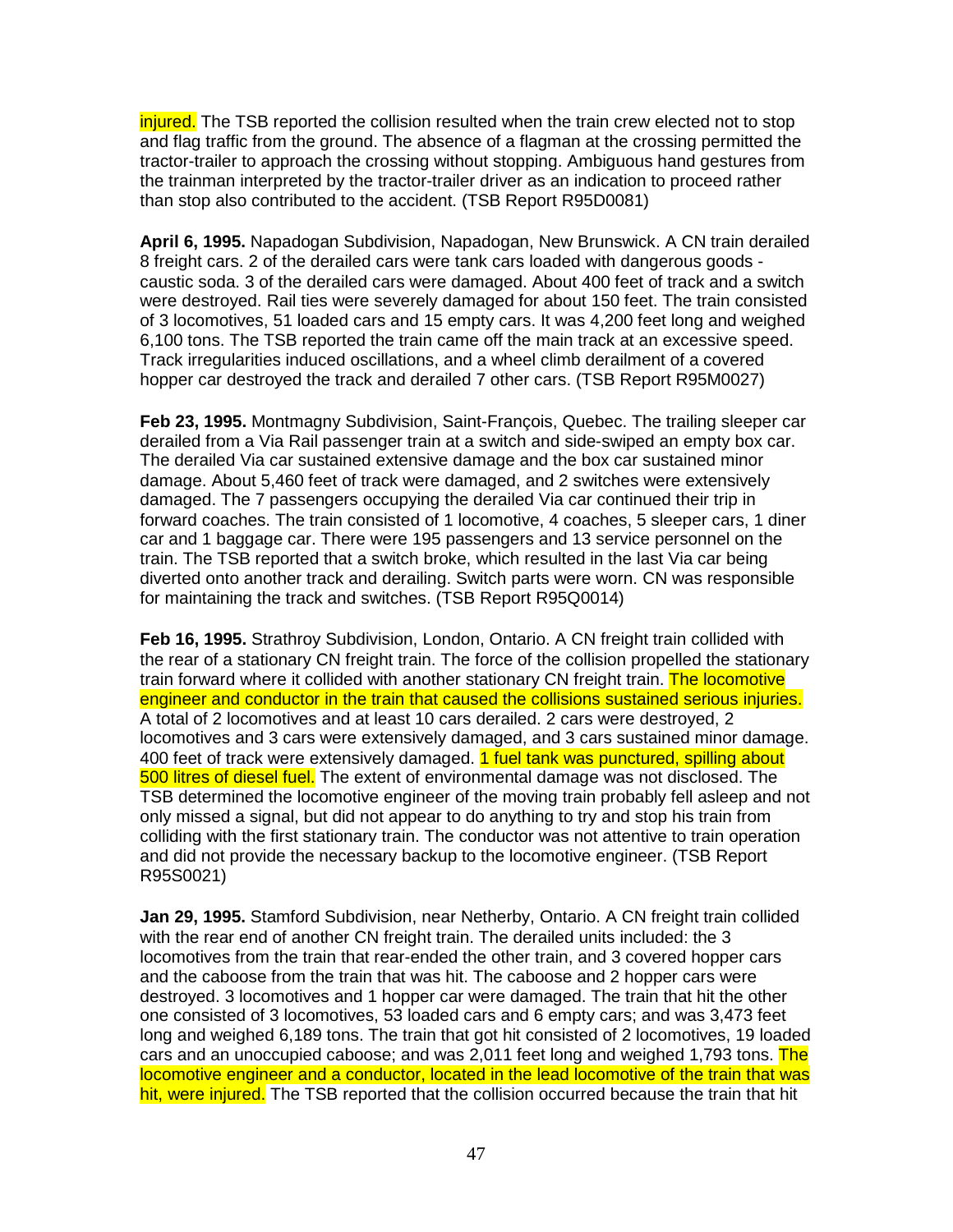the other train was travelling much faster than the maximum speed permitted. (TSB Report R95T0023)

**Jan 21, 1995.** La Tuque Subdivision, Gouin, Quebec. A CN train derailed 28 cars at a curve in the track. The cars were loaded with sulphuric acid, which spilled from 11 derailed tank cars into Petit lac Masketsi and the Tawachiche River. 3 cars fell into Petit lac Masketsi, 14 lay inverted near the lake shore and 11 were lying on their sides near the track. 2 tank cars lost their entire sulphuric acid loads, 6 lost about 50%, and 3 others lost about 20%. About 230,000 litres of toxic sulphuric acid spilled and settled on the bottom of Petit lac Masketsi in about 33m of water. Provincial authorities instructed local residents not to use lake water until the contamination was "neutralized". It took over 3 months to bring the pH level of the water in the lake back to its normal level. About 725 tonnes of limestone were used to neutralize the acid. Although the TSB reported that the spill caused environmental damage, the extent of damage was not disclosed. It can be expected that the environmental damage was significant, considering the volume of toxic sulphuric acid that was spilled. This would have been devastating to fish, other wildlife and other aquatic life. (The lake is a popular fishing lake.) 22 of the derailed cars were extensively damaged and 6 were scrapped. About 2,000 feet of track were destroyed and 500 feet of track were damaged. A railway bridge was extensively damaged. The TSB determined the derailment was caused by lateral track movement, likely attributable to rotting rail ties. The Board also reported that sulphuric acid tank cars are usually loaded to the maximum allowable weight, which causes severe weight stress over a relatively short length of track. (TSB Report R95D0016)

**Oct 28, 1994.** Halton Subdivision, Etobicoke, Ontario. A CN freight train collided with the rear of a stationary CN freight train on the main track. The lead locomotive of the moving train and 2 empty hopper cars in the stationary train derailed. The TSB determined the moving train was traveling much faster than the prescribed maximum limit, and the crew was fatigued. (TSB Report R94T0334)

**Oct 19, 1994.** Lac-Saint-Jean Subdivision, Lac Edouard, Quebec. A CN freight train derailed 12 cars at a curve in the track - 7 box cars and 5 gondola cars. 6 cars were extensively damaged and 6 sustained minor damage. The train consisted of 3 locomotives, 50 loaded cars and 1 empty car. It weighed 4,976 tons and was 3,482 feet long. The TSB determined that a misaligned track rolled over and caused the derailment. (TSB Report R94Q0054)

**March 6, 1994.** York Subdivision, Markham, Ontario. As a CN freight train passed through a curve, it derailed 21 cars. 18 rail cars sustained extensive damage and 3 were slightly damaged. The contents of 1 car loaded with clay were spilled throughout the derailment area. Other derailed cars carried paper products and 2 tank cars were loaded with caprolactam. About 1,700 feet of main track were destroyed and a railway bridge was damaged. The train consisted of 2 locomotives, 42 loaded cars and 50 empty cars. It was 5,320 feet long and weighed 6,600 tons. The TSB determined the derailment was a result of a rail that failed. The Board reported that the rail at the accident site was nearly worn to condemning limits, and was scheduled for replacement. (TSB Report R94T0072)

**Jan 30, 1994.** Ruel Subdivision, near Westree, Ontario. A CN freight train derailed 23 cars as the train passed through a curve. 3 tank cars containing dangerous goods spilled